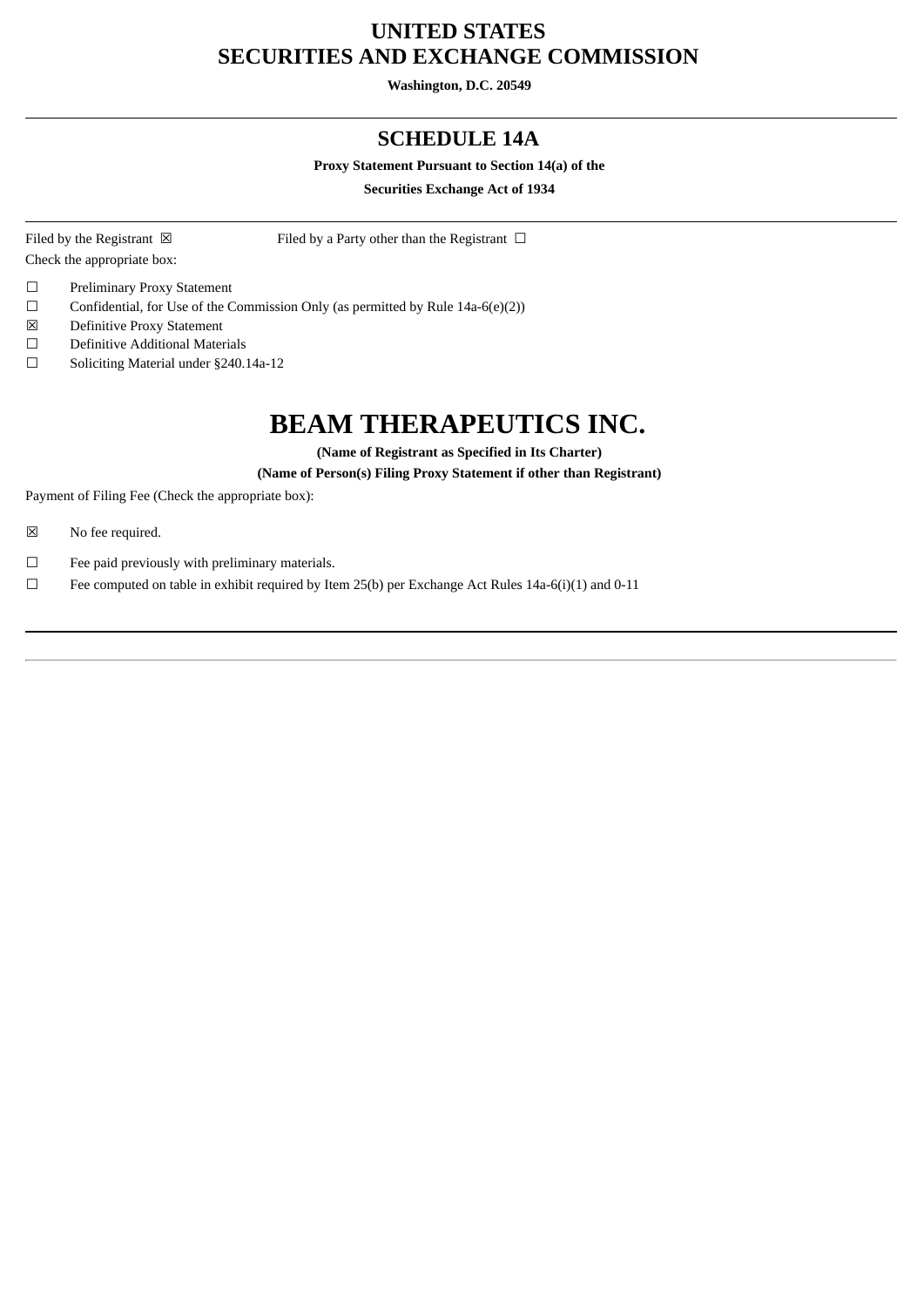

#### **BEAM THERAPEUTICS INC. 238 Main Street Cambridge, MA 02142**

#### **NOTICE OF 2022 ANNUAL MEETING OF STOCKHOLDERS To Be Held on June 8, 2022**

<span id="page-1-0"></span>Dear Stockholders:

We are pleased to notify you that we will hold the 2022 annual meeting of the stockholders (the "Annual Meeting") of Beam Therapeutics Inc. via live webcast on June 8, 2022, at 11:30 a.m., Eastern Time, in a virtual meeting format at *www.virtualshareholdermeeting.com/BEAM2022* for the following purposes:

- 1. To elect Mark Fishman, M.D., Carole Ho, M.D. and Kathleen Walsh as our Class II directors, each to serve for three-year terms until the 2025 annual meeting of our stockholders, and until his or her respective successor shall have been duly elected and qualified;
- 2. To ratify the appointment of Deloitte & Touche LLP as our independent registered public accounting firm for our fiscal year ending December 31, 2022;
- 3. To approve, on an advisory basis, the compensation of our named executive officers ("NEOs");
- 4. To indicate, on an advisory basis, the preferred frequency of future advisory votes on the compensation of our NEOs; and
- 5. To transact such other business as may properly come before the Annual Meeting or any continuations, adjournments and postponements thereof.

Our Board of Directors has established the close of business on April 11, 2022 as the record date for the Annual Meeting. This means that you are entitled to vote at the Annual Meeting (by remote communication or by proxy) if our stock records show that you owned our common stock at that time.

Whether you plan to attend the Annual Meeting or not, it is important that you cast your yote either by remote communication at the virtual meeting or by proxy. You may vote over the Internet, telephone or by mail. You are urged to vote in accordance with the instructions set forth in this proxy statement. We encourage you to vote by proxy so that your shares will be represented and voted at the Annual Meeting, whether or not you can attend the virtual meeting. You will need the 16-digit control number included with the Notice, on your proxy card, or the instructions that accompany your proxy materials to attend the Annual Meeting virtually via the Internet.

Thank you for your continued support of Beam Therapeutics Inc. We look forward to seeing you at the Annual Meeting.

By Order of the Board of Directors,

John Evans Chief Executive Officer and Director

April 22, 2022 Cambridge, Massachusetts

Important Notice Regarding the Availability of Proxy Materials for the Stockholder Meeting to Be Held on June 8, 2022: Under Securities and Exchange Commission rules that allow companies to furnish proxy materials to stockholders over the Internet, we have elected to make our proxy materials available to all of our stockholders over the Internet. We will be able to provide stockholders with the information they need, while at the same time conserving natural resources and lowering the cost of delivery. On or about April 22, 2022, we will commence sending to our stockholders a Notice of Internet Availability of Proxy Materials (the "Notice"), containing instructions on how to access our proxy statement for the Annual Meeting and our 2021 Annual Report on Form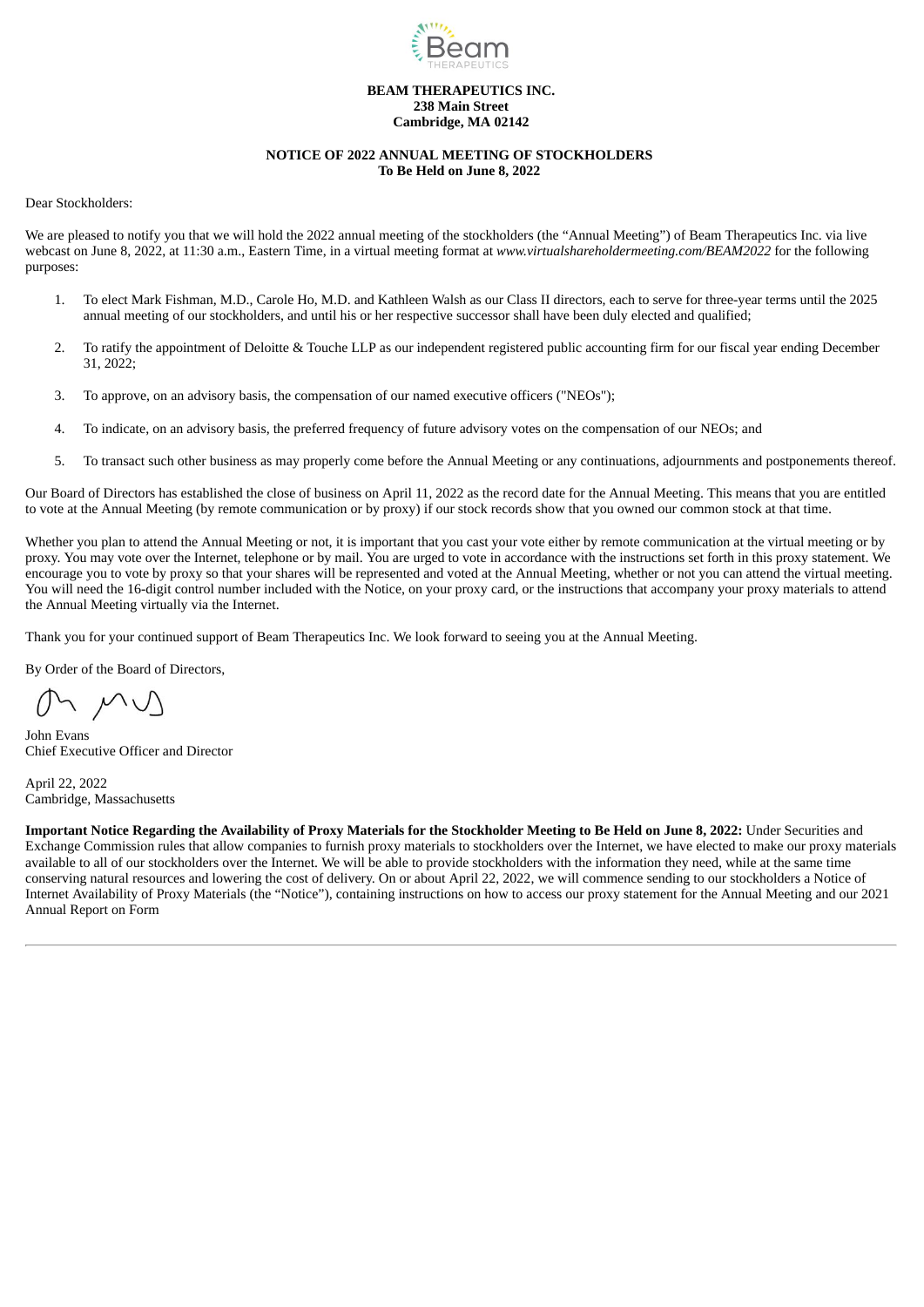10-K to stockholders. The Notice also provides instructions on how to vote online or vote by phone and includes instructions on how to receive a paper copy of the proxy materials by mail.

**Virtual Meeting Format**: The Annual Meeting will be a completely virtual meeting, which will be conducted via live webcast. There will not be a physical meeting location, and stockholders will not be able to attend the Annual Meeting in person. This means that you will be able to attend the Annual Meeting online, vote your shares and submit your questions during the meeting by visiting *www.virtualshareholdermeeting.com/BEAM2022*. Details regarding how to attend the Annual Meeting online are more fully described in the Notice and this proxy statement. A list of stockholders entitled to vote at the Annual Meeting will be available for stockholder inspection during the Annual Meeting by logging into *www.virtualshareholdermeeting.com/BEAM2022* and entering your 16-digit control number.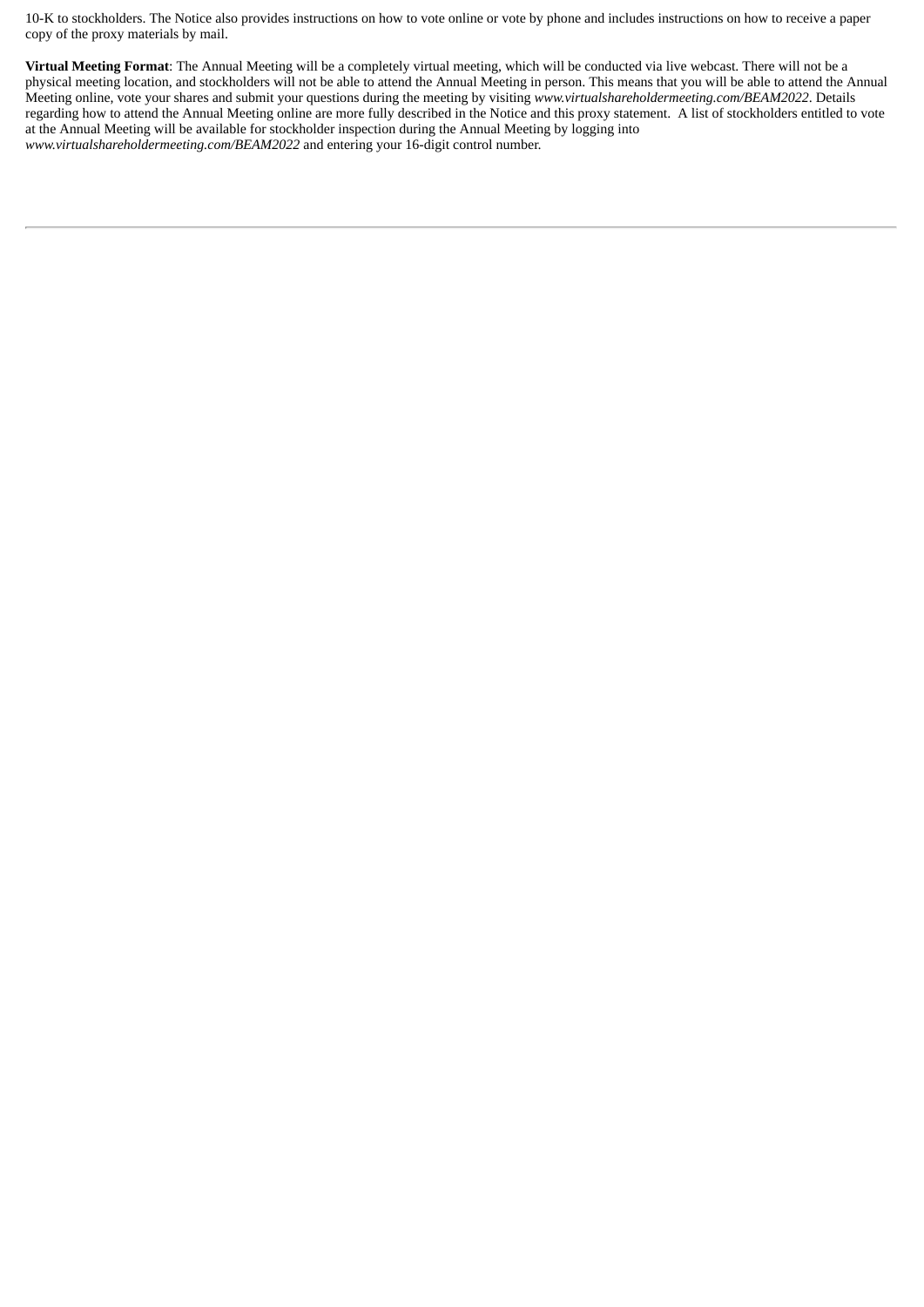### **TABLE OF CONTENTS**

|                                                                                                  | Page |
|--------------------------------------------------------------------------------------------------|------|
| NOTICE OF 2022 ANNUAL MEETING OF STOCKHOLDERS                                                    |      |
| <b>PROXY STATEMENT</b>                                                                           |      |
| <b>IMPORTANT INFORMATION ABOUT THE ANNUAL MEETING AND VOTING</b>                                 |      |
| <b>MANAGEMENT AND CORPORATE GOVERNANCE</b>                                                       | 6    |
| <b>EXECUTIVE OFFICERS</b>                                                                        | 15   |
| <b>COMPENSATION DISCUSSION AND ANALYSIS</b>                                                      | 16   |
| REPORT OF THE COMPENSATION COMMITTEE                                                             | 24   |
| <b>EXECUTIVE COMPENSATION</b>                                                                    | 25   |
| <b>DIRECTOR COMPENSATION</b>                                                                     | 32   |
| <b>AUDIT COMMITTEE REPORT</b>                                                                    | 34   |
| <b>DELINQUENT SECTION 16(a) REPORTS</b>                                                          | 35   |
| <b>CERTAIN RELATIONSHIPS AND RELATED PERSON TRANSACTIONS</b>                                     | 36   |
| PROPOSAL NO. 1-ELECTION OF DIRECTORS                                                             | 38   |
| PROPOSAL NO. 2—RATIFICATION OF SELECTION OF INDEPENDENT REGISTERED PUBLIC ACCOUNTING FIRM        | 39   |
| PROPOSAL NO. 3—ADVISORY VOTE ON NAMED EXECUTIVE OFFICER COMPENSATION                             | 41   |
| PROPOSAL NO. 4—ADVISORY INDICATION OF THE FREQUENCY OF ADVISORY VOTES ON NAMED EXECUTIVE OFFICER |      |
| <b>COMPENSATION</b>                                                                              | 42   |
| SECURITY OWNERSHIP OF CERTAIN BENEFICIAL OWNERS AND MANAGEMENT                                   | 44   |
| SECURITIES AUTHORIZED FOR ISSUANCE UNDER EQUITY COMPENSATION PLANS                               | 46   |
| <b>GENERAL MATTERS</b>                                                                           | 47   |
|                                                                                                  |      |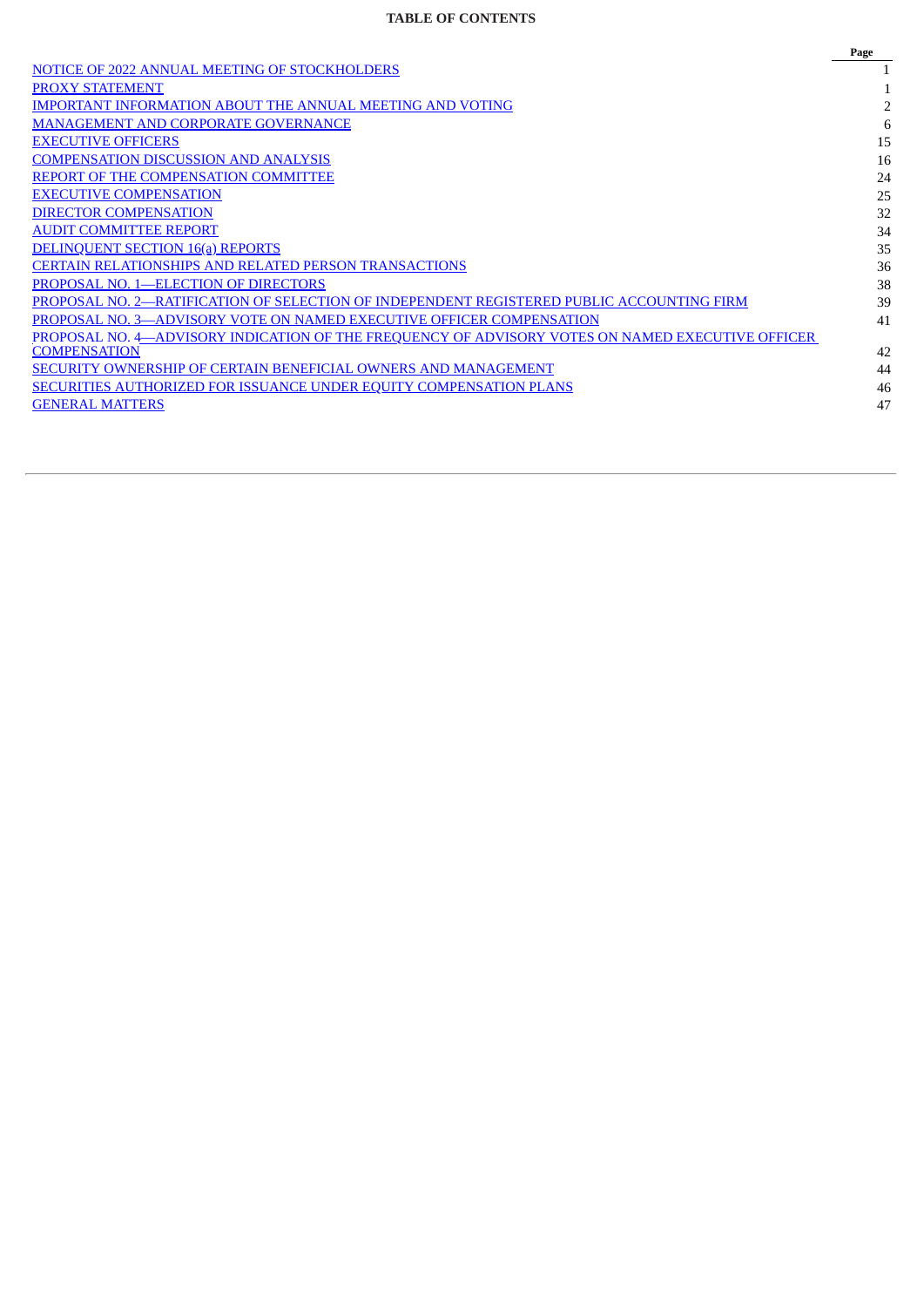

#### **BEAM THERAPEUTICS INC.**

#### **238 Main Street Cambridge, MA 02142**

#### **PROXY STATEMENT FOR 2022 ANNUAL MEETING OF STOCKHOLDERS To Be Held on June 8, 2022**

<span id="page-4-0"></span>The Board of Directors of Beam Therapeutics Inc. ("our Board") is soliciting proxies from stockholders for its use at the 2022 annual meeting of our stockholders (the "Annual Meeting"), and at any continuation, postponement or adjournment of that meeting. The Annual Meeting is scheduled to be held on June 8, 2022, at 11:30 a.m., Eastern Time, in a virtual meeting format at *www.virtualshareholdermeeting.com/BEAM2022*. There will not be a physical meeting location, and stockholders will not be able to attend the Annual Meeting in person. Further information about how to attend the Annual Meeting online is included in this proxy statement.

In this proxy statement, "we," "our," "us," the "Company," and "Beam" refer to Beam Therapeutics Inc.

This proxy statement relates to the solicitation of proxies by our Board for use at the Annual Meeting.

All properly submitted proxies will be voted in accordance with the instructions contained in those proxies. If no instructions are specified, the shares represented by the proxies will be voted in accordance with the recommendation of our Board with respect to each of the matters set forth in the accompanying Notice of Meeting. If you are a stockholder of record, you may change your vote or revoke your proxy at any time before it is exercised at the Annual Meeting by following the instructions set forth in this proxy statement.

On or about April 22, 2022, we will commence sending the Important Notice Regarding the Availability of Proxy Materials (the "Notice") to all stockholders entitled to vote at the Annual Meeting.

#### **IMPORTANT NOTICE REGARDING THE AVAILABILITY OF PROXY MATERIALS**

This proxy statement and our 2021 Annual Report on Form 10-K for the fiscal year ended December 31, 2021, as filed with the Securities and Exchange Commission (the "SEC") on February 28, 2022 (the "Annual Report on Form 10-K"), which include our audited financial statements, are available for viewing, printing and downloading at www.proxyvote.com. To view these materials, please have your 16-digit control number(s) available that appears on your Notice or proxy card. On this website, you can also elect to receive distributions of our proxy statements and annual reports to stockholders for future annual meetings by electronic delivery. For specific instructions on making such an election, please refer **to the instructions on your proxy card or voting instruction form.**

Additionally, you can find a copy of our Annual Report on Form 10-K on the website of the SEC at www.sec.gov, or in the "Financials & Filings" tab of the "Investor Center" section of our website at www. beamtx.com. You may also obtain a printed copy of our Annual Report on Form 10-K, including our financial statements, free of charge, from us by following the instructions included on the Notice or by sending a written request to: **Beam Therapeutics Inc., 238 Main Street, Cambridge, MA 02142, Attention: Secretary.**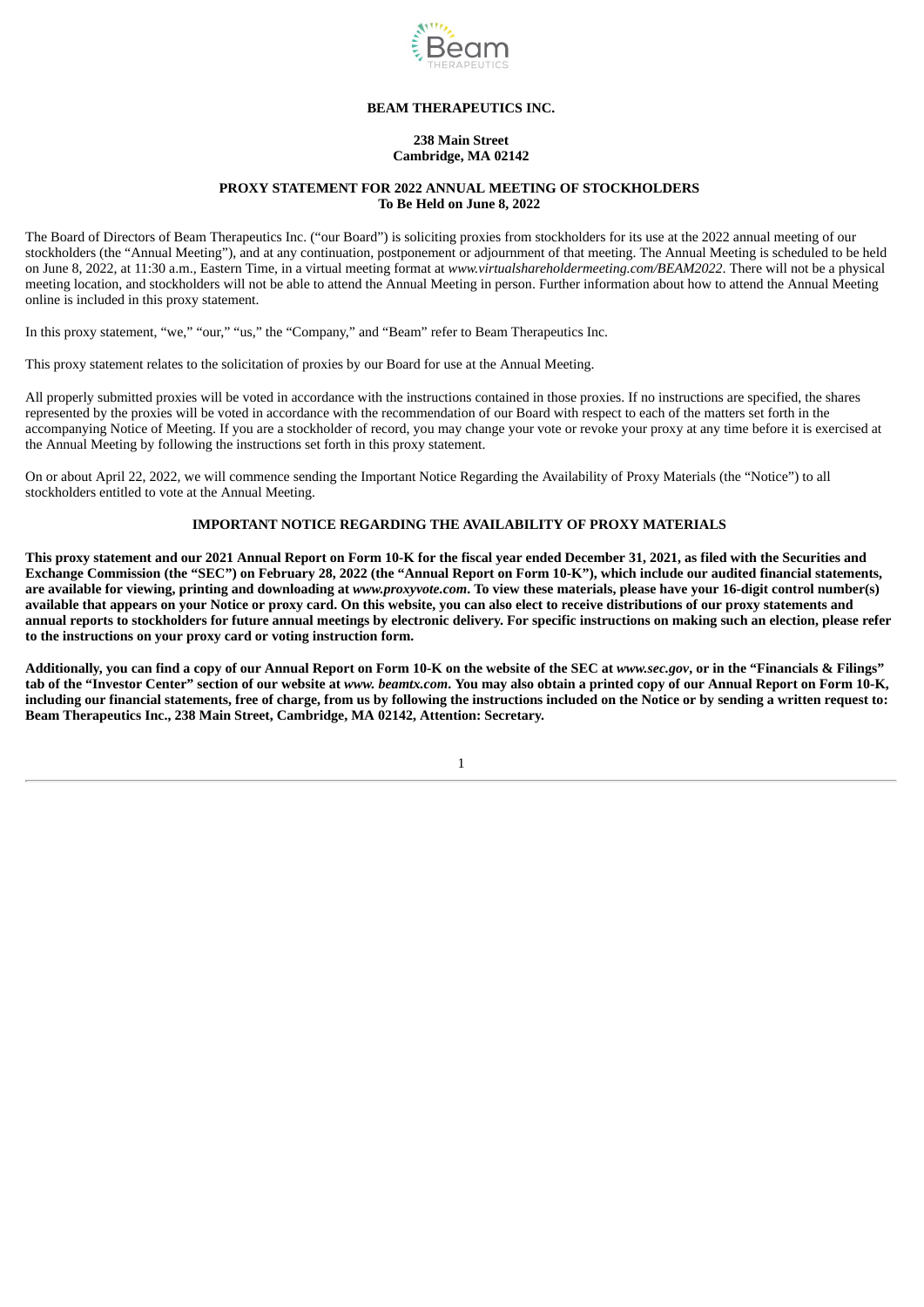#### **INFORMATION ABOUT THE ANNUAL MEETING AND VOTING**

#### <span id="page-5-0"></span>**Purposes of the Meeting**

The purposes of the Annual Meeting are:

- 1. To elect Mark Fishman, M.D., Carole Ho, M.D. and Kathleen Walsh as our Class II directors, each to serve for three-year terms until the 2025 annual meeting of our stockholders, and until his or her respective successor shall have been duly elected and qualified;
- 2. To ratify the appointment of Deloitte & Touche LLP as our independent registered public accounting firm for our fiscal year ending December 31, 2022;
- 3. To approve, on an advisory basis, the compensation of our NEOs;
- 4. To indicate, on an advisory basis, the preferred frequency of future advisory votes on the compensation of our NEOs; and
- 5. To transact such other business as may properly come before the Annual Meeting or any continuations, adjournments and postponements thereof.

#### **Stockholders Entitled to Vote at the Meeting**

Our Board has established the close of business on April 11, 2022 as the "record date" for the Annual Meeting. This means that you are entitled to vote at the Annual Meeting (and any adjournments) if our records show that you owned our common stock at that time. As of the record date, 70,169,715 shares of our common stock were outstanding. Each outstanding share of common stock as of the record date is entitled to one vote on each matter properly to come before the Annual Meeting and can be voted only if the record owner of that share, determined as of the record date, is present by remote communication at the meeting or represented by a properly submitted proxy. A list of stockholders entitled to vote at the Annual Meeting will be available for stockholder inspection at the headquarters of the Company, 238 Main Street, Cambridge, MA 02142, during ordinary business hours, for a period of 10 days prior to the Annual Meeting. Such list will also be available for examination by our stockholders during the Annual Meeting by logging into *www.virtualshareholdermeeting.com/BEAM2022* and entering your 16-digit control number.

#### **Voting Shares That You Hold In Your Name**

If you are a stockholder of record and your shares are registered directly in your name, you may vote:

- VOTE BY INTERNET *www.proxyvote.com*. Use the Internet to transmit your voting instructions up until 11:59 p.m., Eastern Time, on June 7, 2022. Have the Notice or your proxy card in hand when you access the website. Follow the steps outlined on the secured website.
- VOTE BY MAIL If you requested and received a proxy card by mail, mark, sign and date your proxy card and return it in the postage-paid envelope we will provide or mail it to Vote Processing, c/o Broadridge, 51 Mercedes Way, Edgewood, NY 11717.
- VOTE BY PHONE Use a touch tone phone by calling the toll-free number 1-800-690-6903 to transmit your voting instructions up until 11:59 p.m., Eastern Time, on June 7, 2022. Have the Notice or your proxy card in hand when you access the phone number. Follow the steps outlined on the phone line.
- VOTE BY REMOTE COMMUNICATION AT THE VIRTUAL MEETING See "Attending the Annual Meeting," below.

#### **Virtual Meeting**

The Annual Meeting will be a completely virtual meeting conducted via live webcast. To participate in the Annual Meeting virtually via the Internet, please visit *www.virtualshareholdermeeting.com/BEAM2022*.You will need the 16-digit control number included on your Notice, your proxy card or the instructions that accompanied your proxy materials.

If you are a beneficial holder, instructions should also be provided on the voting instruction card provided by your bank or brokerage firm. If you do not have your 16-digit control number and attend the meeting online, you will be able to listen to the meeting only — you will not be able to vote or submit questions during the meeting.

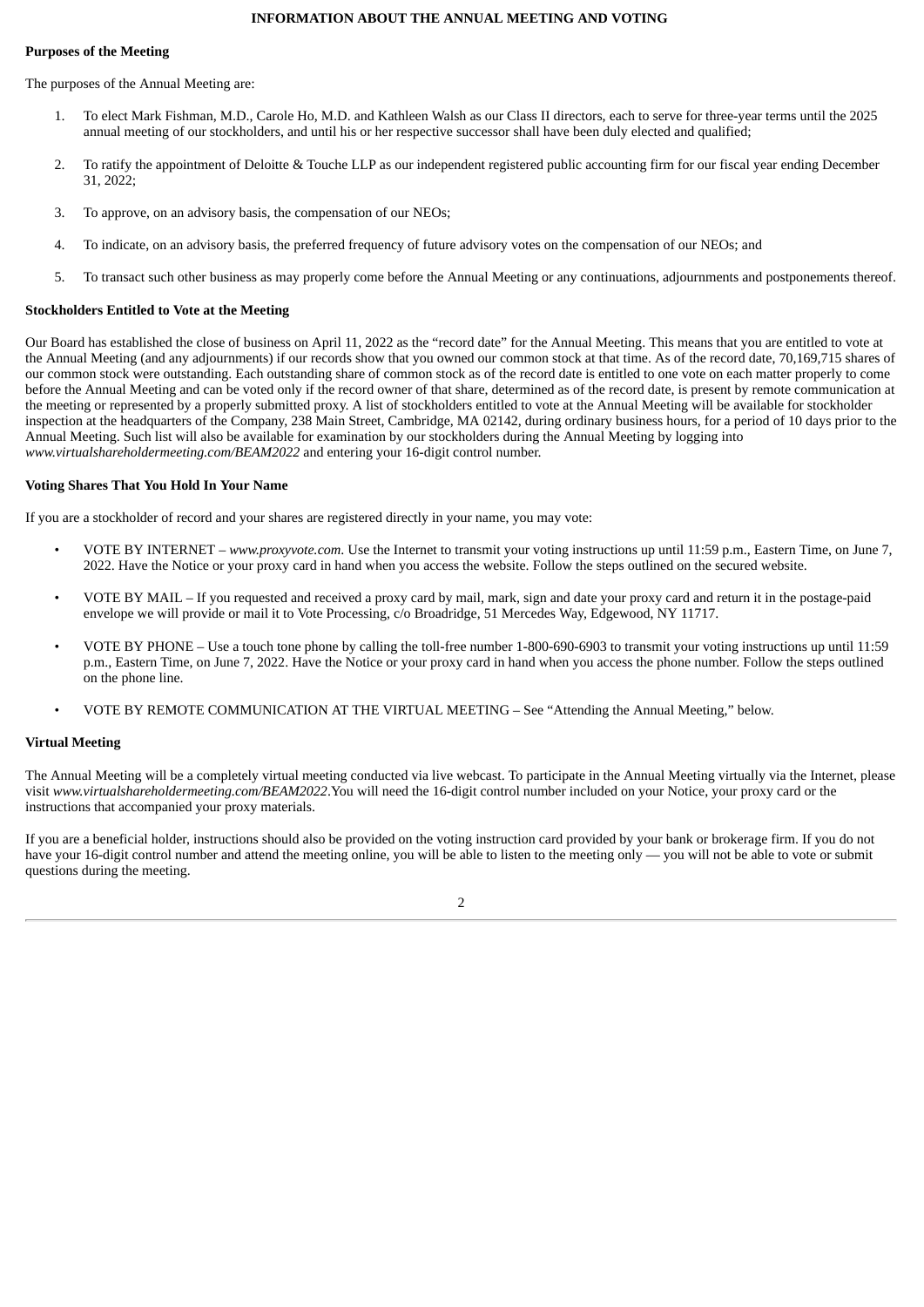#### **Attending the Annual Meeting**

The Annual Meeting will be held entirely online at *www.virtualshareholdermeeting.com/BEAM2022*. There will not be a physical meeting location, and stockholders will not be able to attend the Annual Meeting in person. A summary of the information you need to attend the Annual Meeting online is provided below:

- Instructions on how to attend and participate via the Internet, including how to demonstrate proof of common stock ownership, are posted at *www.virtualshareholdermeeting.com/BEAM2022*.
- Questions regarding how to attend and participate via the Internet will be answered by calling 1-844-986-0822 (U.S.) and 303-562-9302 (International) on the day before the Annual Meeting and the day of the Annual Meeting.
- Please have your 16-digit control number to enter the Annual Meeting.
- Stockholders may submit questions while attending the Annual Meeting via the Internet.
- The meeting webcast will begin promptly at 11:30 a.m., Eastern Time.
- We encourage you to access the meeting prior to the start time. Online check-in will begin at 11:00 a.m., Eastern Time, and you should allow ample time for the check-in procedures.

Webcast replay of the Annual Meeting will be available until the sooner of June 8, 2023 or the date of the next annual meeting of stockholders to be held in 2023.

#### **Technical Assistance for the Virtual Meeting**

We encourage stockholders to log into the virtual Annual Meeting at least 15 minutes prior to the start of the Annual Meeting to test their Internet connectivity. If you encounter any technical difficulties with the virtual meeting platform on the day of the Annual Meeting, please call 1-844-986-0822 (for U.S. participants) and 303-562-9302 (for international participants). Technical support will be available starting at 11:00 a.m. Eastern Time on June 8, 2022 and will remain available until thirty minutes after the meeting has finished.

#### **Voting Shares That You Hold in Brokerage or Similar Accounts**

Many stockholders hold their shares through a broker, bank or other nominee rather than directly in their own name. If you hold your shares in one of these ways, you are considered a beneficial owner, not a record owner, and you therefore have no direct vote on any matter to come before the Annual Meeting. Your broker, bank or nominee will send you voting instructions for you to use in directing the broker, bank or nominee in how to vote your shares. Your broker, bank or nominee may allow you to deliver your voting instructions via the telephone or the Internet.

A "broker non-vote" occurs when a broker, bank or other nominee holding shares for a beneficial owner does not vote the shares on a proposal because the broker, bank or other nominee does not have discretionary voting power for a particular item and has not received instructions from the beneficial owner regarding how to vote. Brokers, banks or other nominees who hold shares for the accounts of their clients have discretionary authority to vote shares if specific instructions are not given with respect to routine matters. Although the determination of whether a broker, bank or other nominee will have discretionary voting power for a particular item is typically determined only after proxy materials are filed with the SEC, we expect that the proposal on ratification of the appointment of our independent registered public accounting firm (Proposal 2) will be a routine matter and that the election of each nominee for Class II director (Proposal 1), the advisory vote to approve the compensation of our NEOs (Proposal 3) and the advisory indication of the preferred frequency of future advisory votes on the compensation of our NEOs (Proposal 4) will be non-routine matters. Accordingly, if you hold your shares through a broker, bank or other nominee and you do not timely provide your broker, bank or other nominee with specific instructions on how to vote your shares, your broker, bank or other nominee will not be authorized to cast a vote on your behalf on Proposals 1, 3 or 4 but will be authorized to cast a vote on your behalf, in its discretion, on Proposal 2. In such cases, a "broker non-vote" may be entered with respect to your shares on Proposals 1, 3 or 4 to reflect that your broker was present with respect to your shares at the meeting but was not exercising voting rights on your behalf with respect to those shares. Broker non-votes will have no effect on the outcome of any proposal.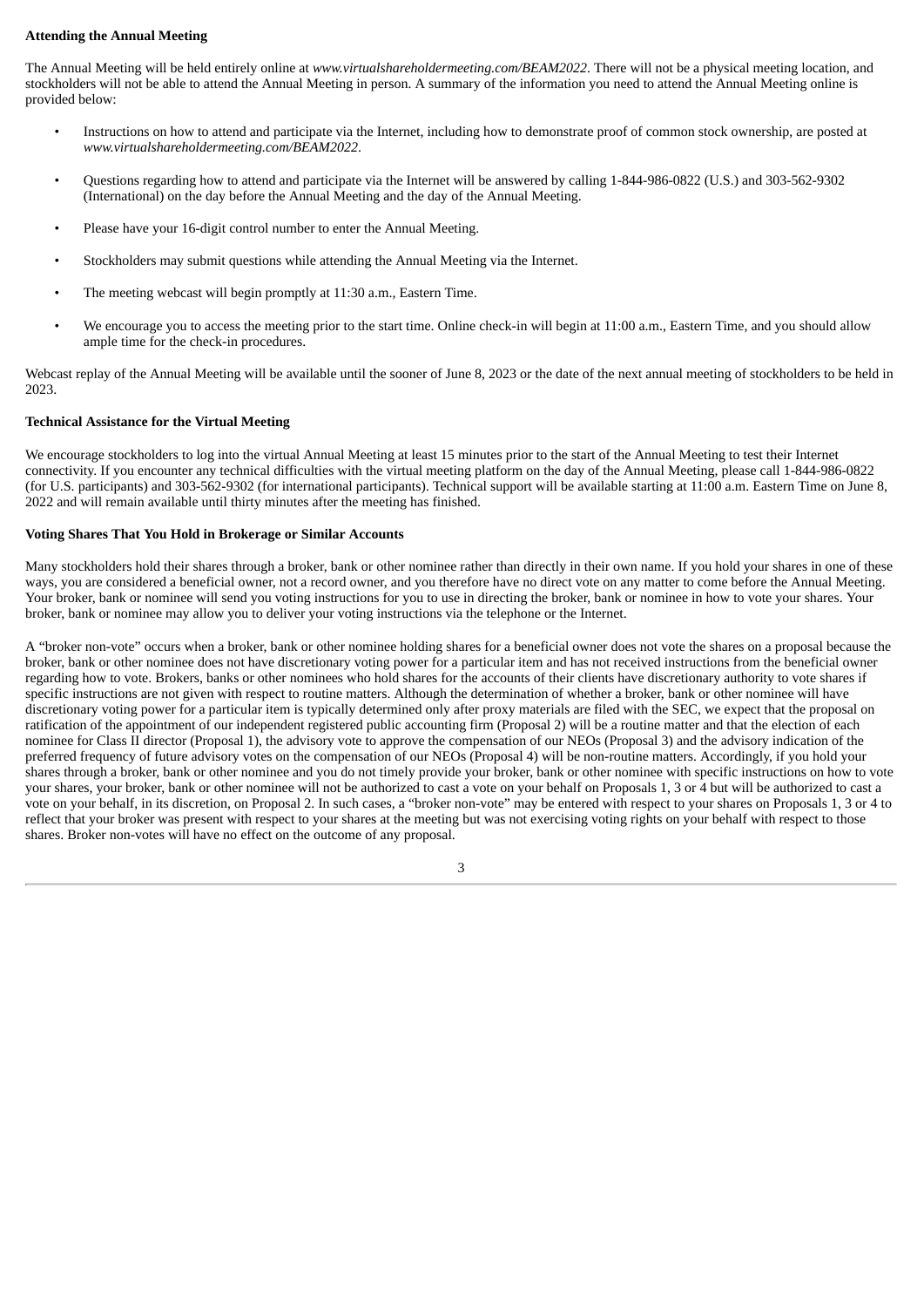#### **Your Voting Options on Each of the Proposals**

You may vote "for," "against" or "abstain" with respect to the election of each nominee for director (Proposal 1), the ratification of the appointment of Deloitte & Touche LLP as our independent registered public accounting firm (Proposal 2) and the advisory vote to approve the compensation of our NEOs (Proposal 3). You may vote "every year," "every two years," "every three years" or "abstain" with respect to the advisory indication of the preferred frequency of future advisory votes on the compensation of our NEOs (Proposal 4).

If any other matter is presented at the Annual Meeting, your proxy provides that your shares will be voted by the proxy holder named in the proxy card in accordance with his or her best judgment. At the time this proxy statement was first made available, we knew of no matters that needed to be acted on at the Annual Meeting, other than those discussed in this proxy statement.

#### **Our Board's Voting Recommendations**

Our Board recommends that you vote:

- "**FOR**" the election of Mark Fishman, M.D., Carole Ho, M.D. and Kathleen Walsh as our Class II directors (Proposal 1);
- "**FOR**" the ratification of the appointment of Deloitte & Touche LLP as our independent registered public accounting firm for our fiscal year ending December 31, 2022 (Proposal 2);
- "**FOR**" the advisory vote to approve the compensation of our NEOs (Proposal 3); and
- "**EVERY YEAR**" for the advisory indication of the preferred frequency of future advisory votes on the compensation of our NEOs (Proposal 4).

If any other matter is properly brought before the Annual Meeting, the Company – through the individuals named in the Company's proxy card and acting as the "proxy holder," or his or her designee, and pursuant to the blanket authorization granted under the proxy – will vote your shares on that matter in accordance with the discretion and judgment of the proxy holder.

#### **Required Votes to Approve Each Proposal**

As a stockholder, you are entitled to cast one vote per share for each of the three (3) nominees for election as directors at the Annual Meeting, but you may not cumulate your votes (in other words, you may not cast votes representing three times the number of your shares entitled to vote in favor of a single nominee). A majority of the votes properly cast for election of a director will effect such election. A majority of the votes properly cast at the Annual Meeting will also approve (i) the proposal to ratify the appointment of Deloitte & Touche LLP as our independent registered public accounting firm for our fiscal year ending December 31, 2022, (ii) the proposal to approve, on an advisory basis, the compensation of our NEOs, (iii) the proposal to indicate, on an advisory basis, the preferred frequency of future advisory votes on the compensation of our NEOs and (iv) all other matters that arise at the Annual Meeting. "Abstentions" and "broker non-votes" will not be counted as votes cast on the proposals and will have no effect on the outcome of any proposal.

For the proposal to indicate, on an advisory basis, the preferred frequency of future advisory votes on the compensation of our NEOs, stockholders are entitled to vote for one of the four provided choices: every year, every two years, every three years, or abstain from voting. If none of these frequency alternatives receive a majority vote, we will consider the frequency that receives the highest number of votes by the stockholders to be the frequency that has been selected by the stockholders.

Please note that because the votes on the ratification of Deloitte & Touche LLP, the advisory vote to approve the compensation of our NEOs and the indication of the preferred frequency of future advisory votes on the compensation of our NEOs are advisory in nature, the results of such votes will not be binding upon our Board or its committees.

#### **Quorum**

The presence, virtually via the Internet or by proxy, of holders of at least a majority of the total number of outstanding shares entitled to vote is necessary to constitute a quorum for the transaction of business at the Annual Meeting. Abstentions and broker non-votes, if any, will be counted for purposes of determining whether a quorum is present for the transaction of business at the Annual Meeting.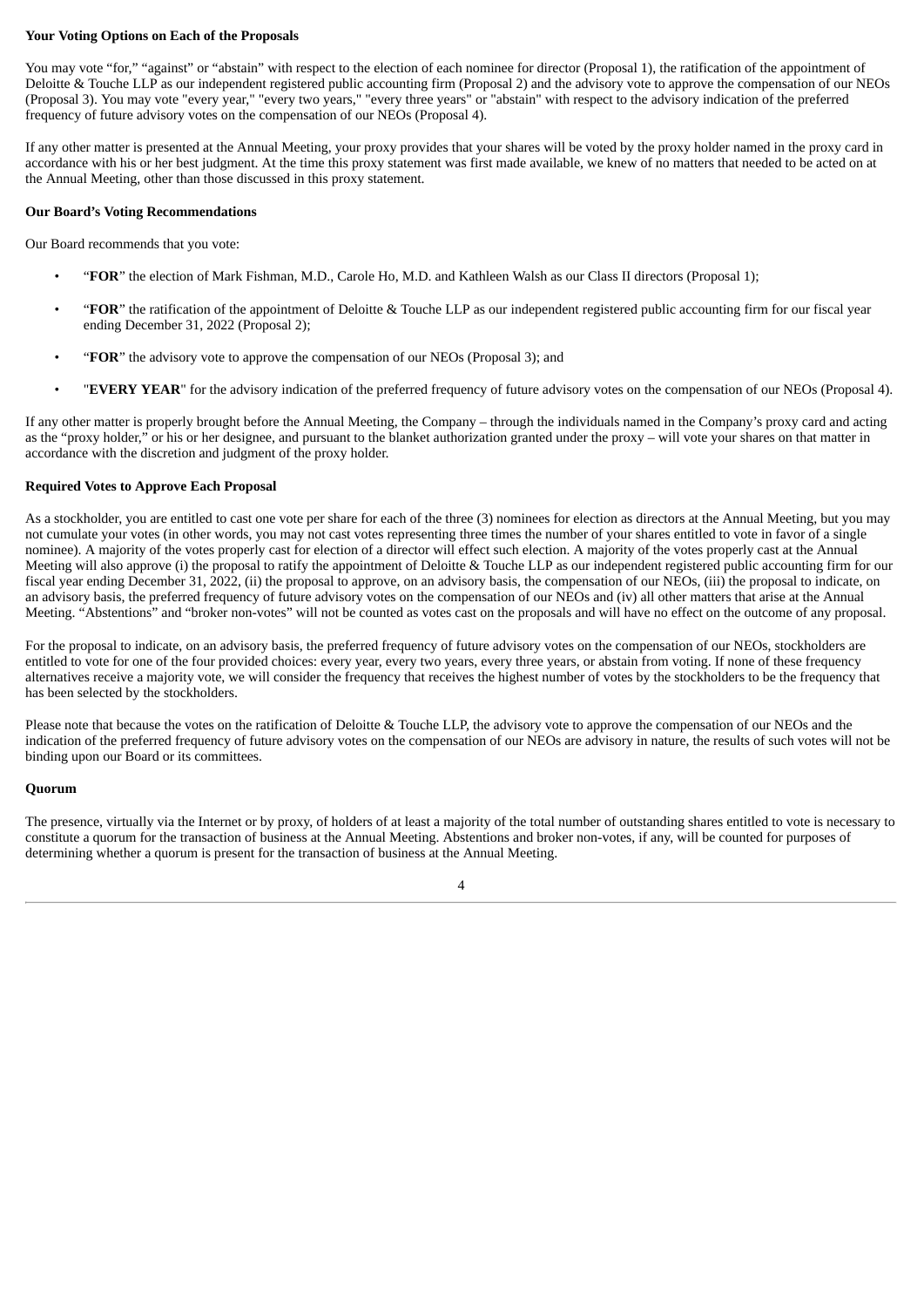#### **Voting on Possible Other Matters**

We do not know of any other matters that may be presented for action at the Annual Meeting. Should any other business come before the Annual Meeting, the persons named on the Company's proxy card will have discretionary authority to vote the shares represented by such proxies. If you hold shares through a broker, bank or other nominee as described above, they will not be able to vote your shares on any other business that comes before the Annual Meeting unless they receive instructions from you with respect to such matter.

#### **Revocation of Proxies or Voting Instructions**

A stockholder of record who has voted by proxy using any method in response to this solicitation may revoke it before it is exercised at the Annual Meeting by executing and delivering a timely and valid later-dated proxy (provided we receive the later proxy card before the Annual Meeting date), by a timely and valid later Internet or telephone vote, by voting by remote communication at the Annual Meeting or by giving written notice to Christine Bellon, our Company secretary (the "Secretary"). Attendance at the Annual Meeting online will not have the effect of revoking a proxy unless a stockholder gives proper written notice of revocation to our Secretary before the proxy is exercised or the stockholder votes by remote communication at the Annual Meeting. Beneficial owners who have directed their broker, bank or nominee as to how to vote their shares should contact their broker, bank or nominee for instructions as to how they may revoke or change those voting directions.

#### **Solicitation of Proxies**

Our Board is making this solicitation of proxies for our Annual Meeting. We will bear all costs of such solicitation, including the cost of preparing and distributing this proxy statement and the enclosed form of proxy and including the cost of hosting the virtual Annual Meeting. After the initial distribution of this proxy statement, our directors, officers and employees may solicit proxies personally, by telephone, by email or otherwise. These directors, officers and employees will not receive additional compensation for the solicitation, but may be reimbursed for out-of-pocket expenses incurred in connection with the solicitation. Brokerage houses and other custodians, nominees and fiduciaries will be requested to forward soliciting materials to beneficial owners of shares held by them for the accounts of beneficial owners. We may reimburse brokerage houses and other custodians, nominees and fiduciaries for reasonable, out-of-pocket expenses for forwarding these proxy materials, according to certain regulatory fee schedules.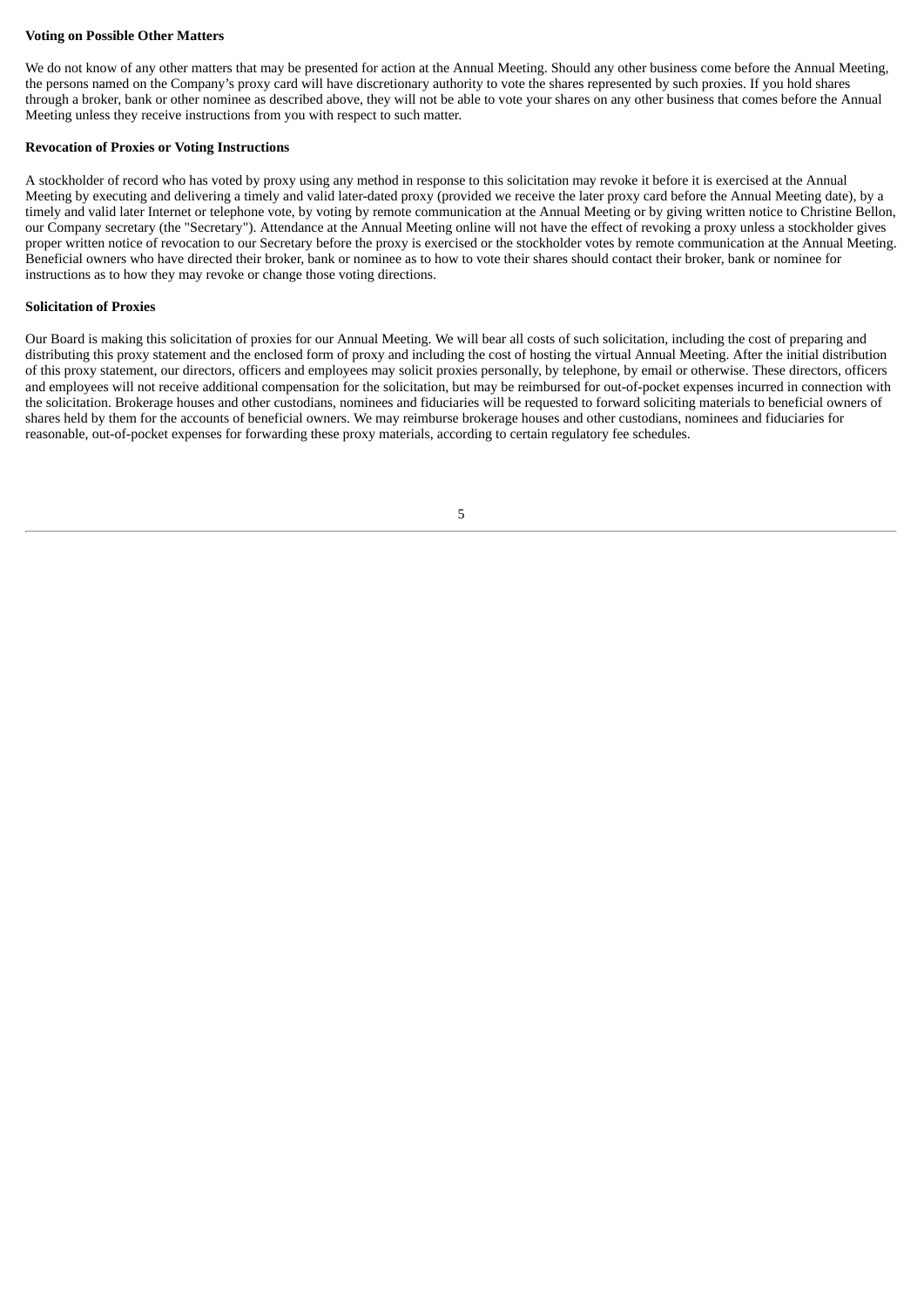#### **MANAGEMENT AND CORPORATE GOVERNANCE**

#### <span id="page-9-0"></span>**Board Composition and Structure**

Our amended and restated certificate of incorporation (our "certificate of incorporation") states that our Board shall consist of not fewer than three and not more than fifteen members, and the precise number of directors shall be fixed by a resolution of our Board. Each of our directors holds office until his or her successor is duly elected and qualified or until his or her death, resignation or removal. Our certificate of incorporation provides that our directors may be removed only for cause by the affirmative vote of the holders of at least seventy-five percent (75%) of the voting power of the outstanding shares of capital stock of the Company entitled to vote generally in the election of directors, voting together as a single class, at a meeting of the stockholders called for that purpose. Any vacancy in our Board, including a vacancy that results from an increase in the number of directors, may be filled by a vote of the majority of the directors then in office.

Our certificate of incorporation provides that our Board is divided into three classes of directors, with the classes as nearly equal in number as possible. Each of our directors identified below serves in the class indicated. Subject to any earlier death, resignation or removal in accordance with the terms of our certificate of incorporation and amended and restated bylaws (our "bylaws"), our Class II directors who are re-elected at the Annual Meeting will serve a three-year term until the 2025 annual meeting of stockholders; our Class III directors are currently serving a term that expires at the 2023 annual meeting of stockholders; and our Class I directors are currently serving a term that expires at the 2024 annual meeting of stockholders. Any additional directorships resulting from an increase in the number of directors will be apportioned by our Board among the three classes.

Our Board is currently comprised of seven (7) members. Below is a list of the names, ages as of April 22, 2022 and classification of the individuals who currently serve as our directors.

| <b>Name</b>            | Age | <b>Position</b>      |
|------------------------|-----|----------------------|
| Kristina Burow         | 48  | Director (Class I)   |
| <b>Graham Cooper</b>   | 52  | Director (Class I)   |
| Mark Fishman, M.D.     | 71  | Director (Class II)  |
| Carole Ho, M.D.        | 49  | Director (Class II)  |
| Kathleen Walsh         | 66  | Director (Class II)  |
| John Evans             | 44  | Director (Class III) |
| John Maraganore, Ph.D. | 59  | Director (Class III) |

#### **Director Biographies**

Information concerning our directors is set forth below. The biographical description of each director includes the specific experience, qualifications, attributes and skills that led to our Board's conclusion at the time of filing this proxy statement that each person listed below should serve as a director.

#### *Class II Director Nominees*

**Mark C. Fishman, M.D.** has served on our Board since May 2018. Dr. Fishman is a Professor in the Harvard Department of Stem Cell and Regenerative Biology and Chief of the Pathways Clinical Service at Massachusetts General Hospital. In February 2019, he became a Co-Founding Partner of Aditum Bio Fund and Chairman of its Scientific and Medical Advisory Board. From 2002 through 2016, Dr. Fishman was the founding President of the Novartis Institutes for BioMedical Research ("NIBR"), a member of the Executive Committee of Novartis, AG, a pharmaceutical company, and served on the board of directors of Novartis International Pharmaceutical LTD and chaired the board of directors of the Genomics Institute of the Novartis Research Foundation. Prior to his time at NIBR, he was the Founding Director of the Cardiovascular Research Center and Chief of Cardiology at Massachusetts General Hospital. Dr. Fishman also served as the Chairman of the board of directors of privately held Semma Therapeutics, a biotechnology company from 2016 until its sale to Vertex Pharmaceuticals in 2019. He is on the board of directors of the privately held company Skyline Therapeutics, a biopharmaceutical company. He also serves as a consultant to and Scientific Advisory Board member of several other privately held biotechnology companies. Dr. Fishman graduated from Yale College and Harvard Medical School and trained in medicine and cardiology at Massachusetts General Hospital. We believe that Dr. Fishman's experience studying genetics and regenerative medicine makes him qualified to serve on our Board.

**Carole Ho, M.D.** has served on our Board since November 2018. Dr. Ho has served as the Chief Medical Officer and Head of Development of Denali Therapeutics, a biopharmaceutical company, since June 2015. Prior to joining Denali, Dr. Ho held various roles of increasing responsibility at Genentech, Inc., a biotechnology company, between 2007 and 2015 most recently as Vice President, Non-Oncology Early Clinical Development. From November 2006 to October 2007, Dr. Ho served as Associate Medical Director at Johnson & Johnson, a healthcare company. From June 2002 to November 2006, she was an instructor in the Department of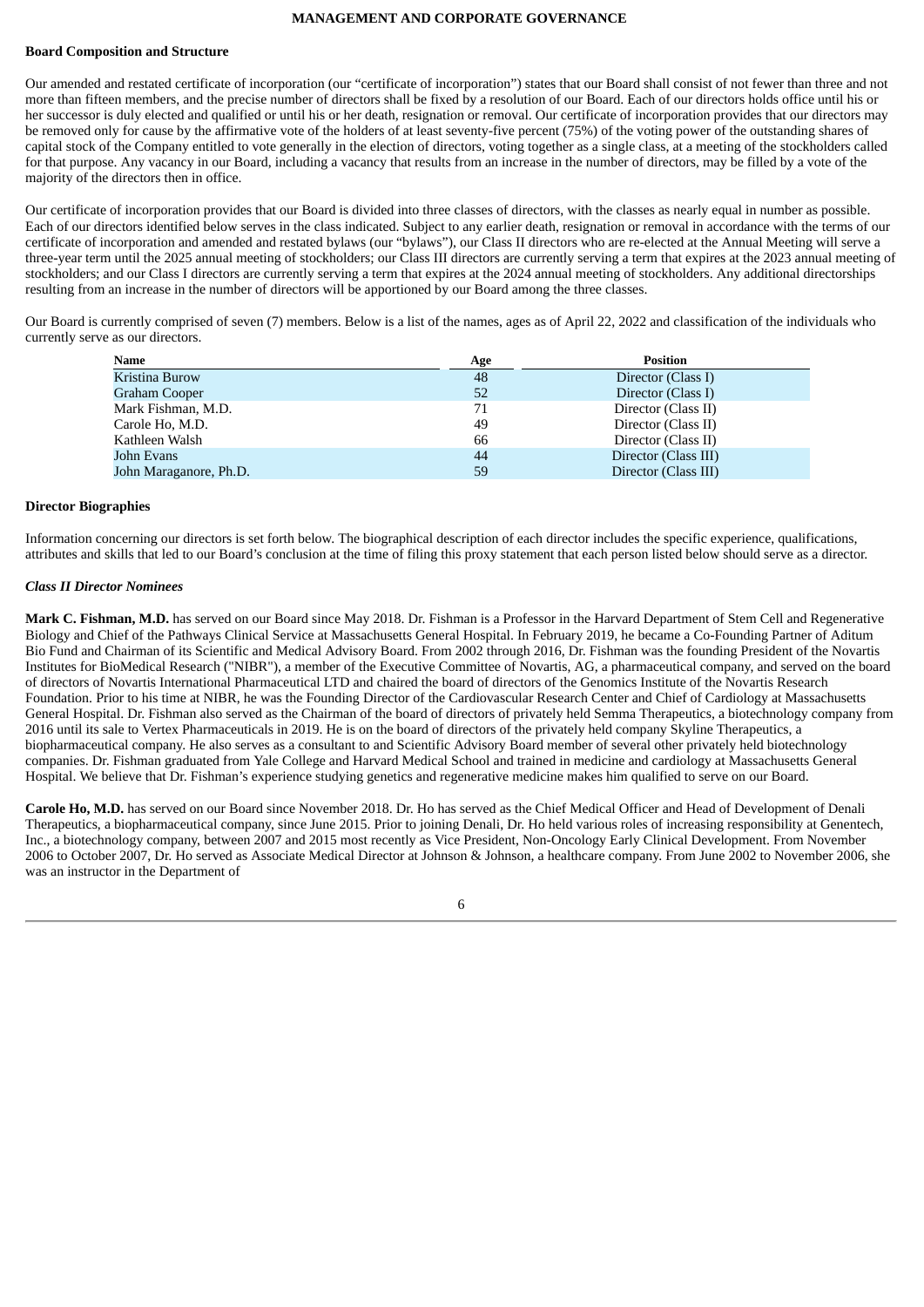Neurology and Neurological Sciences at Stanford University. Dr. Ho has also served on the board of directors of NGM Biopharmaceuticals Inc., a biopharmaceutical company, since June 2020. Dr. Ho received her M.D. from Cornell University and her B.S. in Biochemical Sciences from Harvard College We believe that Dr. Ho's experience studying neurology and her experience in senior leadership at a public company makes her qualified to serve on our Board.

**Kathleen E. Walsh** has served as on our Board since January 2021. Ms. Walsh has served as President and Chief Executive Officer of Boston Medical Center since March 2010. Prior to her appointment at Boston Medical Center, Ms. Walsh served as Executive Vice President and Chief Operating Officer of Brigham and Women's Hospital from 2005 to 2010. Prior to that, she served as the Chief Operating Officer for NIBR and at Massachusetts General Hospital in positions including Senior Vice President of Medical Services and at the MGH Cancer Center. Prior to that, she held hospital administrator positions in a number of New York City hospitals including Montefiore, Columbia Presbyterian Medical Center, Saint Luke's—Roosevelt Hospital Center and the New York City Health and Hospitals Corporation. Ms. Walsh was a member of the board of the Federal Reserve Bank of Boston until 2020. She currently serves on the board of directors of the Boston Public Health Commission, the Massachusetts Hospital Association, Yale University, the Association of American Medical Colleges and the Pine Street Inn. Ms. Walsh served as a director of Navigant Consulting, Inc., a management consultancy firm, from 2017 to 2020 and served on its Audit Committee; WellCare Health Plans, Inc., a health insurance company, from 2017 to 2020 and served on its Audit Committee and IT Committee; Imprivata, Inc., an information technology security company, from February 2016 until September 2016; and CAE Inc., a civil aviation simulation technology company, from June 2013 to August 2015 and served on its Audit Committee. Ms. Walsh holds a B.A. and Master of Public Health from Yale University. We believe that Ms. Walsh is qualified to serve on our Board based on her extensive experience in the health care industry.

#### *Current Directors not Standing for Election at the Annual Meeting*

**John Evans** has served as our Chief Executive Officer since January 2020 and previously served as our President and Chief Executive Officer from June 2017 until January 2020. Mr. Evans has significant experience as a company builder, dealmaker and drug developer in the biotechnology industry. Mr. Evans has also served on the board of directors of Verve Therapeutics, a biotechnology company, since August 2018, and on the board of directors of Prime Medicine, a biotechnology company, since September 2019. Mr. Evans was previously a venture partner with ARCH Venture Partners. Prior to that, Mr. Evans was an early employee and member of the leadership team at Agios Pharmaceuticals, Inc. ("Agios"), a biopharmaceutical company, from September 2009 until April 2017, most recently serving as Senior Vice President for Corporate Development and Portfolio Leadership. Prior to joining Agios, Mr. Evans worked at Infinity Pharmaceuticals, Inc., McKinsey & Company's pharmaceuticals practice and MedImmune. Mr. Evans holds an MBA in Healthcare Management from Wharton, a M.S. in Biotechnology from the University of Pennsylvania, and a B.A. in English with distinction from Yale University. We believe that Mr. Evans is qualified to serve on our Board based on his extensive experience in the pharmaceutical industry and his expansive knowledge of our company based on his role as our Chief Executive Officer.

**John Maraganore, Ph.D.** has served on our Board since November 2021. He was the founding chief executive officer and a director of Alnylam Pharmaceuticals, Inc. ("Alnylam") from 2002 to 2021, where he built and led the company from early platform research on RNA interference through global approval and commercialization of the first three RNAi medicines, including ONPATTRO®, GIVLAARI®, and OXLUMO®. Prior to Alnylam, Dr. Maraganore served as an officer and a member of the management team for Millennium Pharmaceuticals, Inc. ("Millennium"), a biotechnology company, most recently as senior vice president, strategic product development, where he was responsible for the company's product franchises in oncology, and cardiovascular, inflammatory and metabolic diseases. Before Millennium, he served as director of molecular biology and director of market and business development at Biogen, Inc. ("Biogen"), a biotechnology company. At Biogen, Dr. Maraganore invented and led the discovery and development of ANGIOMAX® (bivalirudin) for injection, formerly HIRULOG™ and currently marketed by The Medicines Company. Prior to Biogen, Dr. Maraganore was a scientist at ZymoGenetics, Inc., and the Upjohn Company. Dr. Maraganore received his M.S. and Ph.D. in biochemistry and molecular biology at the University of Chicago. He is a member of the board of Agios Pharmaceuticals Inc., Hemab Therapeutics ApS, TranSend Therapeutics, Inc., and Biotechnology Innovation Organization, where he was Chair from 2017 through 2019. In addition, he serves in advisory roles for a number of investment firms, including Arch Ventures, Atlas Ventures, and RTW Investments. We believe Dr. Maraganore's significant experience in executive roles in the biotechnology industry qualifies him to serve on our Board.

**Kristina Burow** has served on our Board since June 2017 and is a Managing Director at ARCH Venture Partners. Ms. Burow is focused on the creation and development of biotechnology, pharmaceutical and health tech companies. Since joining ARCH in 2002, she has risen from Associate to Managing Director and has played a significant role in the growth of ARCH's life sciences portfolio, including multiple public companies exceeding billion-dollar valuations. Ms. Burow is a director Gossamer Bio Inc., Metacrine Inc., Scholar Rock Holding Corp, Unity Biotechnology Inc., Boundless Bio, Inc., Autobahn Therapeutics, Inc., ROME Therapeutics, Inc., Neumora Therapeutics, Inc., and Treeline Biosciences, among others. She previously was a cofounder and Director of Receptos, Inc. (acquired by Celgene Corporation) and was a Director of Vir Biotechnology Inc., Vividion Therapeutics (acquired by Bayer AG), and Epirium Bio. Ms. Burow has participated and led investments in a number of other ARCH portfolio companies including Interline Therapeutics, Erasca Inc., Dewpoint Therapeutics, Inc., Kisbee Therapeutics, CircBio, Resonance Medicine, Aledade, Kura Oncology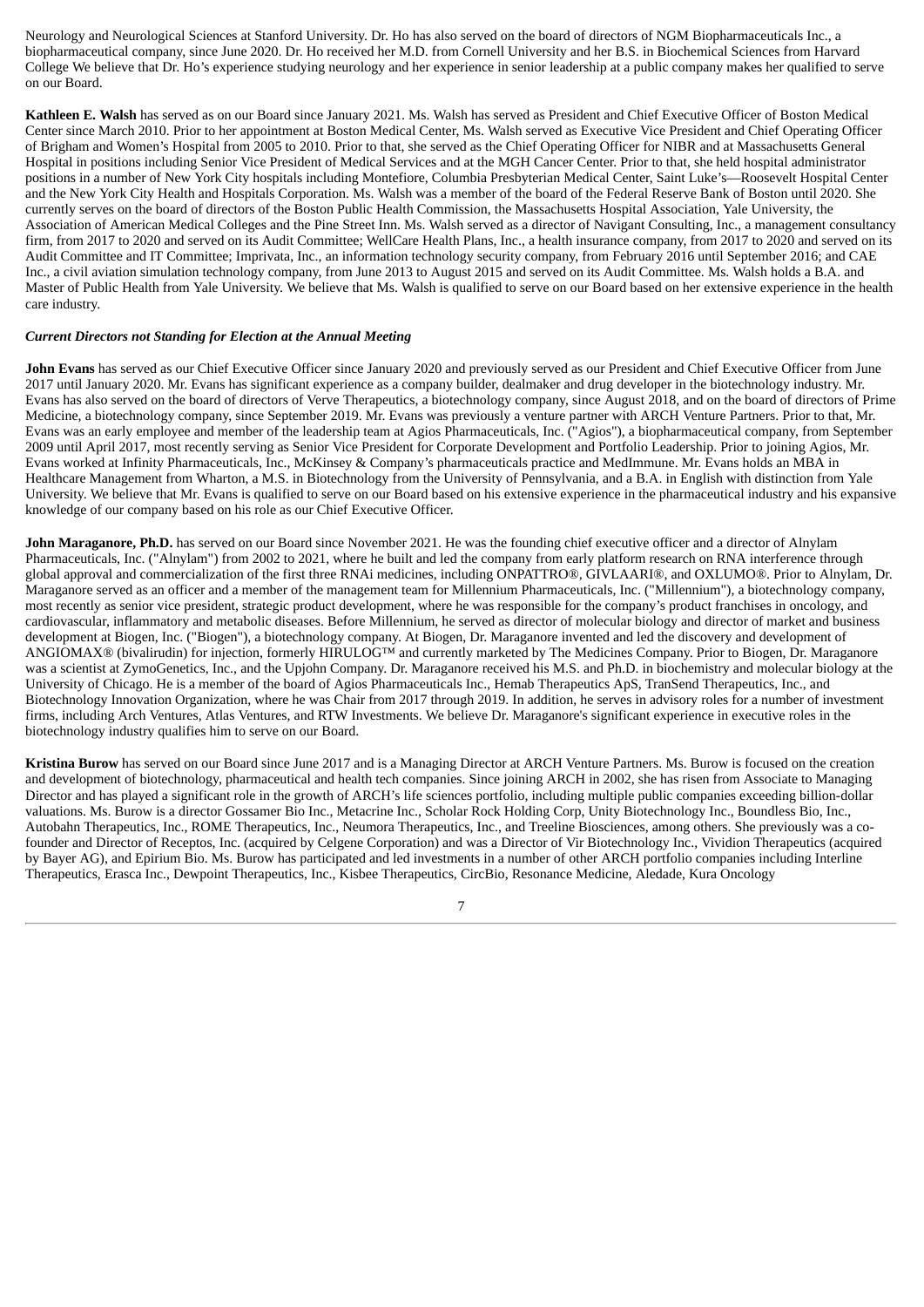Inc., Kythera Biopharmaceuticals, Inc. (acquired by Allergan plc), and Ikaria, Inc. (acquired by Mallinckrodt plc). Prior to joining ARCH, Ms. Burow was an Associate with the Novartis BioVenture Fund in San Diego. As an early employee at the Genomics Institute of the Novartis Research Foundation ("GNF"), she directed Chemistry Operations and was active in business development where she helped create numerous companies as spinouts from GNF. Ms. Burow holds an M.B.A. from the University of Chicago, an M.A. in Chemistry from Columbia University and a B.S. in Chemistry from the University of California, Berkeley. We believe Ms. Burow's investment and leadership experience makes her qualified to serve on our Board.

**Graham Cooper** has served as a member of our Board since October 2019. Since January 2022, Mr. Cooper has served as the Executive Chair of Applied Molecular Therapeutics, Inc., a biotechnology company. From March 2018 until April 2019, Mr. Cooper served as the Chief Operating Officer and Chief Financial Officer of Assembly Biosciences, Inc., a biotechnology Company. Mr. Cooper previously served as the Chief Financial Officer of Receptos, Inc., a biotechnology company, from February 2013 until its acquisition by Celgene Corporation in August 2015 and Chief Financial Officer of Geron Corporation from January 2012 to December 2012. From May 2006 until March 2011, Mr. Cooper served as Chief Financial Officer of Orexigen Therapeutics, Inc., a biotechnology company. Prior to that, Mr. Cooper held roles of increasing responsibility at Deutsche Bank Securities, an investment bank, from August 1997 to February 2006, including Director, Health Care Investment Banking. He began his career as an accountant at Deloitte & Touche and was previously a C.P.A. Mr. Cooper currently serves on the board of directors of several public biotechnology companies: Applied Molecular Therapeutics, Inc., Kezar Life Sciences, Inc. and Unity Biotechnology, Inc. Mr. Cooper received a B.A. in Economics from the University of California at Berkeley and an M.B.A. from the Stanford Graduate School of Business. We believe that Mr. Cooper is qualified to serve on our Board due to his significant financial and accounting experience in the life sciences industry.

We believe that all of our current Board members possess the professional and personal qualifications necessary for Board service and have highlighted particularly noteworthy attributes for each Board member in the individual biographies above.

#### **Board Diversity**

The following table presents our Board diversity statistics in accordance with Nasdaq Rule 5606, as self-disclosed by our directors. As we pursue future Board recruitment efforts, our nominating and corporate governance committee will continue to seek out candidates who can contribute to the diversity of views and perspectives of our Board. This includes seeking out individuals of diverse gender identities, demographic backgrounds and perspectives informed by other personal and professional experiences.

| <b>Board Diversity Matrix as of April 22, 2022</b> |        |      |                          |                            |  |
|----------------------------------------------------|--------|------|--------------------------|----------------------------|--|
| <b>Total Number of Directors</b>                   |        |      |                          |                            |  |
|                                                    | Female | Male | Non-Binary               | Did Not Disclose<br>Gender |  |
| Part I: Gender Identity                            |        |      |                          |                            |  |
| <b>Directors</b>                                   | 3      | 4    | $\overline{\phantom{0}}$ |                            |  |
| Part II: Demographic Background                    |        |      |                          |                            |  |
| African American or Black                          |        |      |                          |                            |  |
| Alaskan Native or Native American                  |        |      | $\overline{\phantom{a}}$ |                            |  |
| Asian                                              |        |      |                          |                            |  |
| Hispanic or Latinx                                 |        |      |                          |                            |  |
| Native Hawaiian or Pacific Islander                |        |      |                          |                            |  |
| White                                              |        |      |                          |                            |  |
| Two or More Races or Ethnicities                   |        |      |                          |                            |  |
| LGBTQ+                                             |        |      |                          |                            |  |
| Did Not Disclose Demographic                       |        |      |                          |                            |  |

#### **Board Leadership Structure**

We do not currently have a chair of our Board; however, we have designated Dr. Mark Fishman as our lead independent director. We believe that appointing a lead independent director has the potential to allow our Chief Executive Officer to focus on our day-to-day business, while allowing Dr. Fishman to guide our Board in providing independent advice to and oversight of management. Our Board recognizes the time, effort and energy that our Chief Executive Officer is required to devote to his position and the importance of providing independent direction to our Board as its oversight responsibilities continue to grow. While our bylaws and corporate governance guidelines do not require that we appoint a chair of our Board or lead independent director, our Board believes that having a lead independent director provides the appropriate leadership structure for us and demonstrates our commitment to good corporate governance.

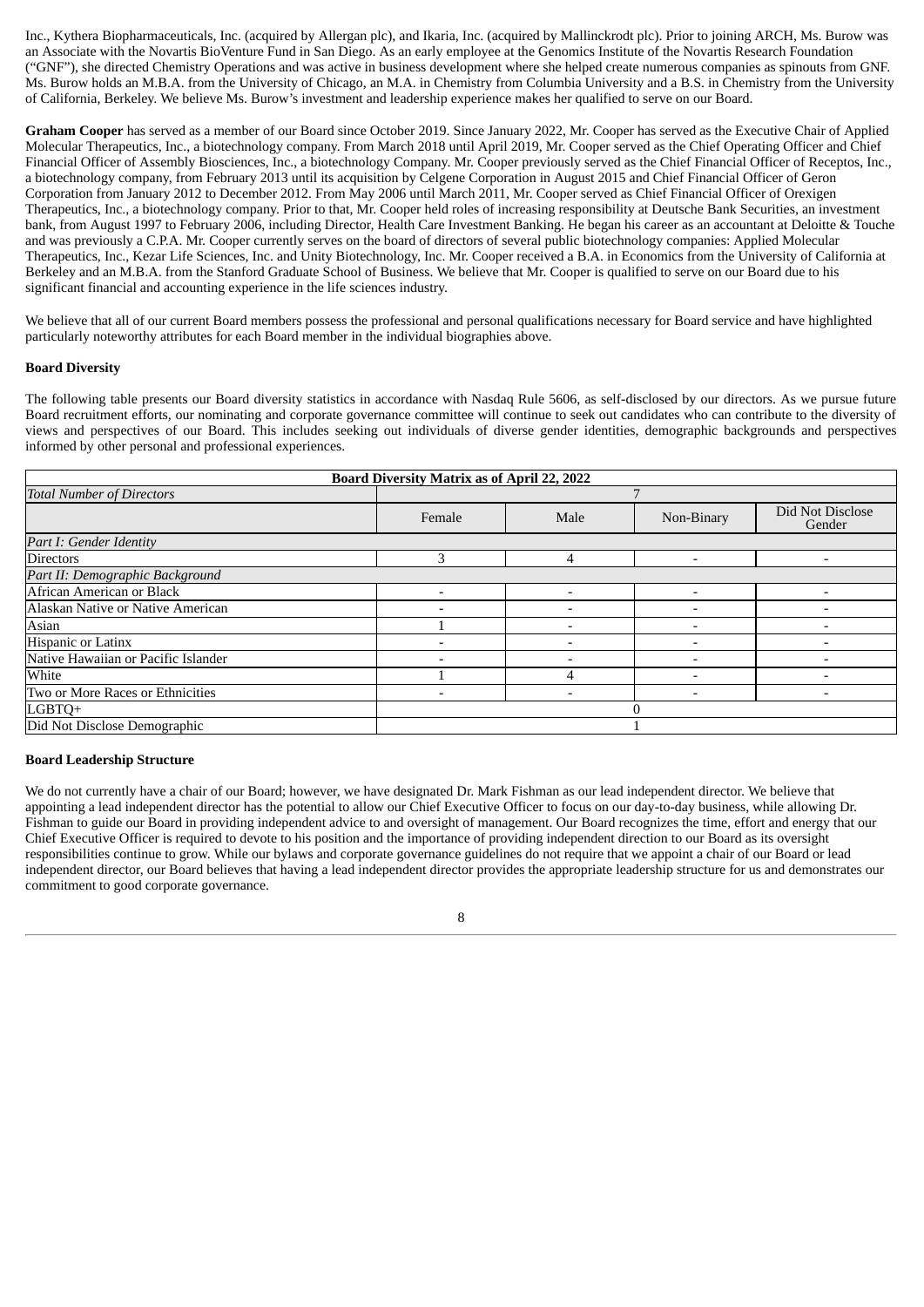#### **Director Independence**

Our Board currently consists of seven members. Our Board has determined that six of those members, Kristina Burow, Graham Cooper, Mark Fishman, M.D., Carole Ho, M.D., John Maraganore, Ph.D. and Kathleen Walsh, are independent directors in accordance with the listing requirements of The Nasdaq Stock Market ("Nasdaq"). Under the rules of Nasdaq, independent directors must comprise a majority of our Board. In addition, the rules of Nasdaq require that, subject to specified exceptions, each member of our audit and compensation committees be independent and that director nominees be selected or recommended for our Board's selection by independent directors constituting a majority of the independent directors or by a nominating and corporate governance committee comprised solely of independent directors. Under the rules of Nasdaq, a director will only qualify as "independent" if, in the opinion of our Board, that person does not have a relationship that would interfere with the exercise of independent judgment in carrying out the responsibilities of a director and that such person is "independent" as defined by the applicable rules of Nasdaq and the Securities Exchange Act of 1934, as amended (the "Exchange Act").

Audit committee members must also satisfy the independence criteria set forth in Rule 10A-3 under the Exchange Act. In order to be considered independent for purposes of Rule 10A-3, a member of our audit committee may not, other than in his or her capacity as a member of the audit committee, our Board or any other Board committee: (1) accept, directly or indirectly, any consulting, advisory or other compensatory fee from us or any of our subsidiaries or (2) be an affiliated person of us or any of our subsidiaries.

Based upon information requested from and provided by each director concerning his or her background, employment and affiliations, including family relationships, our Board has determined that each of our directors, with the exception of John Evans, our Chief Executive Officer, is an "independent director" as defined under applicable rules of Nasdaq, including, in the case of all the members of our audit committee, the independence criteria set forth in Rule 10A-3 under the Exchange Act, and in the case of all the members of our compensation committee, the independence criteria set forth in Rule 10C-1 under the Exchange Act. In making such determinations, our Board considered the relationships that each such non-employee director has with us and all other facts and circumstances that our Board deemed relevant in determining his or her independence, including the beneficial ownership of our capital stock by each non-employee director. John Evans is not an independent director under these rules because he is our Chief Executive Officer.

#### **Role of Board in Risk Oversight Process**

Our Board has an active role, as a whole and also at the committee level, in overseeing the management of our risks. Our Board is responsible for general oversight of risks and regular review of information regarding our risks, including credit risks, liquidity risks and operational risks. The compensation committee is responsible for overseeing the management of risks relating to our executive compensation plans and arrangements. The audit committee is responsible for overseeing the management of risks relating to accounting matters and financial reporting, legal and compliance risks, and cyber security risks. As part of this oversight, the audit committee receives regular reports from management on such risks at its regularly scheduled meetings, including reports not less than twice per year relating to data privacy and cybersecurity and the actions management has taken to limit, monitor or control such exposures. The nominating and corporate governance committee is responsible for overseeing the management of risks associated with the independence of our Board and potential conflicts of interest. Although each committee is responsible for evaluating certain risks and overseeing the management of such risks, the entire Board is regularly informed through discussions from committee members about such risks. Our Board believes its administration of its risk oversight function has not negatively affected our Board's leadership structure.

#### **Board Meetings and Attendance**

Our Board held five meetings during the fiscal year ended December 31, 2021. Each of our directors attended at least seventy-five percent (75%) of the meetings of our Board and the committees of our Board on which he or she served during the fiscal year ended December 31, 2021 (in each case, which were held during the period for which he or she was a director and/or a member of the applicable committee and excluding any meetings in which a director was an interested party, if any). Our non-employee directors met in executive session during each of the regularly scheduled Board meetings during the fiscal year ended December 31, 2021. Our Board received regular updates in 2021 regarding the impact of the COVID-19 pandemic on our business and workforce.

While we do not have a formal policy regarding director attendance at our annual meeting of stockholders, we expect our Board members to prepare for, attend and participate in all Board and applicable committee meetings, including by means of remote communication. Six of our seven directors attended our 2021 annual meeting of stockholders.

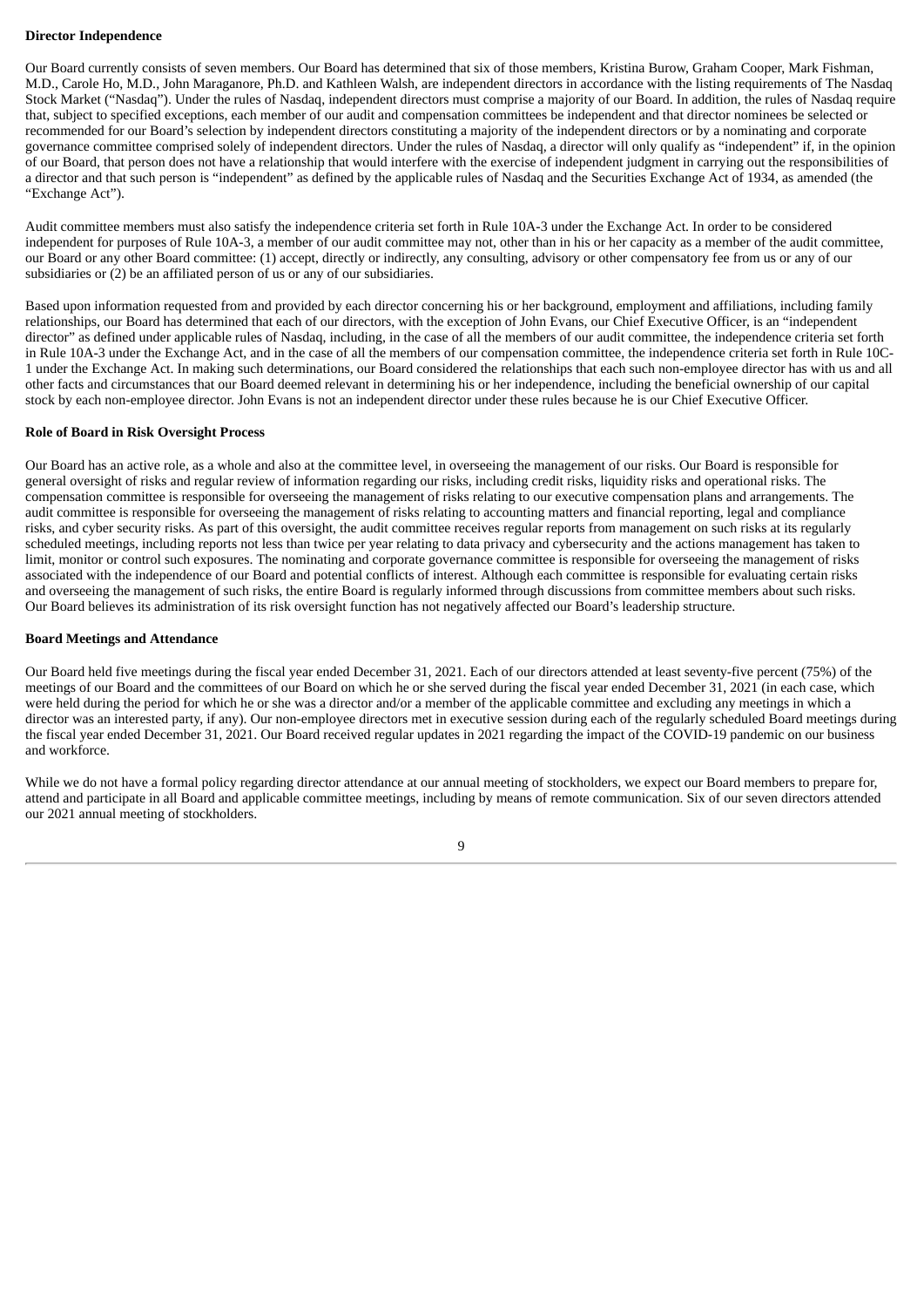#### **Board Committees**

Our Board has standing audit, compensation, and nominating and corporate governance committees, each of which is comprised solely of independent directors and is described more fully below. Each committee operates pursuant to a written charter, and each reviews and assesses the adequacy of its charter periodically and submits its charter to our Board for approval. The charter for each committee is available on our website (*www.beamtx.com*) under the "Investors—Corporate Governance" section. The information on our website is not a part of this proxy statement.

The following table describes which directors serve on each of our Board's committees.

| Name                   | <b>Audit Committee</b> | <b>Compensation Committee</b> | <b>Nominating and Corporate</b><br><b>Governance Committee</b> |
|------------------------|------------------------|-------------------------------|----------------------------------------------------------------|
| Kristina Burow         |                        | Chair                         |                                                                |
| Graham Cooper          | Chair                  |                               |                                                                |
| Mark Fishman, M.D.     | X                      |                               | Chair                                                          |
| Carole Ho, M.D.        |                        | Х                             | Х                                                              |
| John Maraganore, Ph.D. |                        |                               | Χ                                                              |
| Kathleen Walsh         |                        |                               |                                                                |

#### *Audit Committee*

Our audit committee's responsibilities include:

- appointing, approving the compensation of, and evaluating the qualifications, performance and independence of our independent registered public accounting firm;
- overseeing the work of our independent registered public accounting firm, including through the receipt and consideration of reports from such firm, and pre-approving all audit and permitted non-audit services to be performed by our independent registered public accounting firm;
- reviewing and discussing with management and our independent registered public accounting firm our annual and quarterly financial statements and related disclosures, including earnings releases;
- reviewing and discussing with management and our independent registered public accounting firm any material issues regarding accounting principles and financial statement presentations;
- coordinating our Board's oversight of our internal control over financial reporting, disclosure controls and procedures, code of business conduct and ethics, procedures for complaints and legal and regulatory matters;
- discussing our risk management policies with management;
- establishing policies regarding hiring employees from our independent registered public accounting firm and procedures for the receipt and retention of accounting related complaints and concerns;
- meeting independently with our independent registered public accounting firm and management;
- reviewing and approving any related person transactions;
- overseeing our guidelines and policies governing risk assessment and risk management;
- overseeing the integrity of our information technology systems, processes and data;
- preparing the audit committee report required by SEC rules;
- reviewing and assessing, at least annually, the adequacy of the audit committee's charter; and
- performing, at least annually, an evaluation of the performance of the audit committee.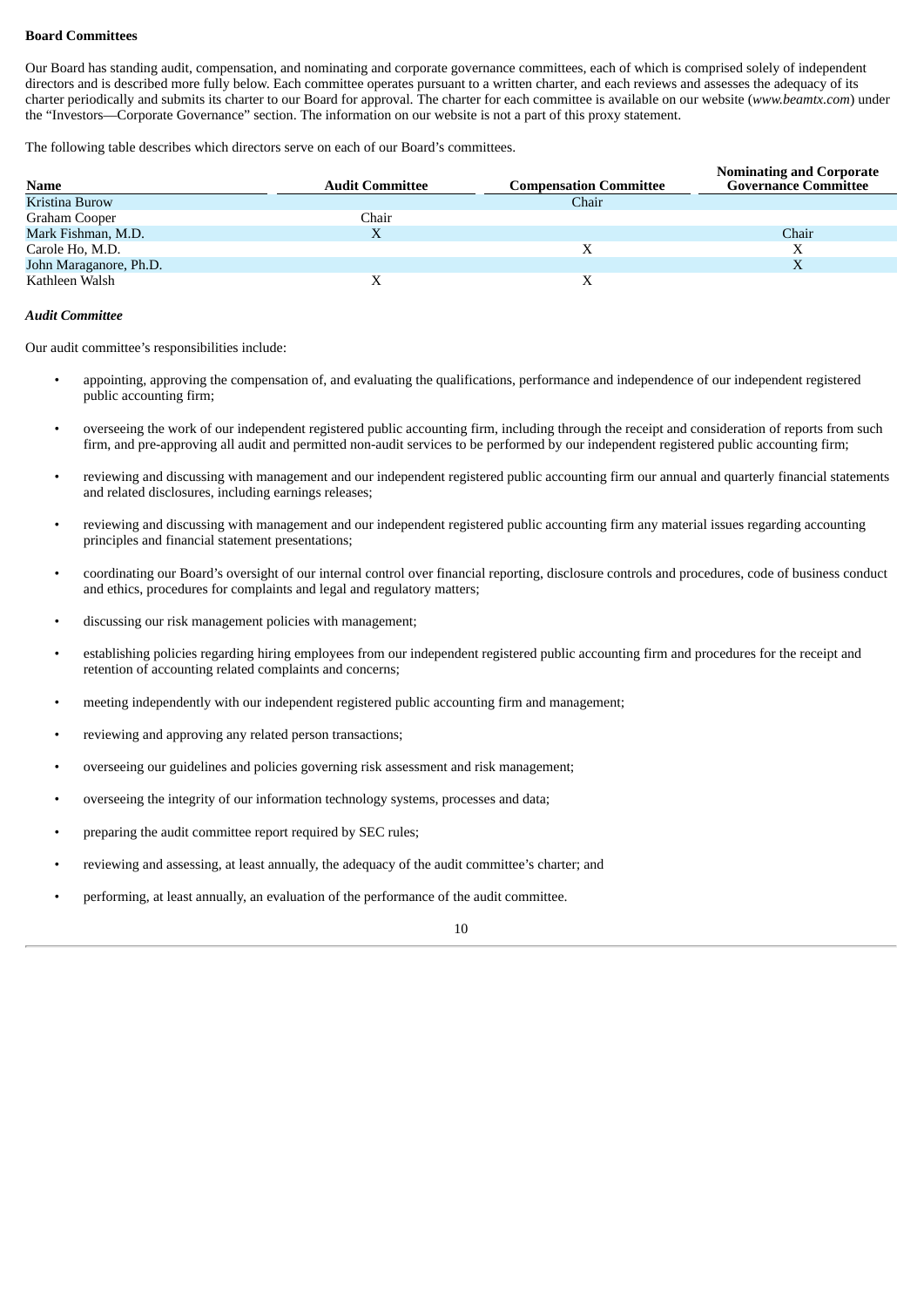All audit services and all permitted non-audit services, other than certain *de minimis* non-audit services that are approved by the audit committee prior to the completion of an audit, to be provided to us by our independent registered public accounting firm must be approved in advance by our audit committee.

The members of our audit committee are Graham Cooper, Kathleen Walsh and Mark Fishman. Mr. Cooper chairs the audit committee. Our Board has determined that each member of our audit committee satisfies the independence standards of the applicable rules of Nasdaq applicable to audit committee members. Our Board has determined that each member of our audit committee has sufficient knowledge in financial and auditing matters to serve on the audit committee. Our Board has also determined that each of Mr. Cooper and Ms. Walsh is an "audit committee financial expert," as defined under Item 407 of Regulation S-K.

During the fiscal year ended December 31, 2021, our audit committee met four times. The report of our audit committee is included in this proxy statement below under "Audit Committee Report."

#### *Compensation Committee*

Our compensation committee's responsibilities include:

- assisting our Board in developing and reviewing potential candidates for executive positions;
- reviewing our overall compensation strategy, including base salary, incentive compensation and equity-based grants;
- reviewing and approving corporate goals and objectives relevant to compensation of our Chief Executive Officer and our other executive officers;
- determining and approving, or recommending to our Board for approval, the compensation of our Chief Executive Officer and other executive officers;
- reviewing and making recommendations to our Board with respect to director compensation;
- overseeing and administering our cash and equity incentive plans;
- reviewing, considering and selecting, to the extent determined to be advisable, a peer group of appropriate companies for purposing of benchmarking and analysis of compensation for our executive officers and directors;
- reviewing and approving all employment contract and other compensation, severance and change-in- control arrangements for our executive officers;
- recommending to our Board any stock ownership guidelines for our executive officers and non-employee directors;
- retaining, appointing or obtaining advice of a compensation consultant, legal counsel or other advisor, and determining the compensation and independence of such consultant or advisor;
- preparing, if required, the compensation committee report on executive compensation for inclusion in our annual proxy statement in accordance with the proxy rules;
- monitoring our compliance with the requirements of Sarbanes-Oxley relating to loans to directors and officers;
- overseeing our compliance with applicable SEC rules regarding shareholder approval of certain executive compensation matters;
- reviewing the risks associated with our compensation policies and practices;
- reviewing and assessing, at least annually, the adequacy of the compensation committee's charter; and
- performing, on an annual basis, an evaluation of the performance of the compensation committee.

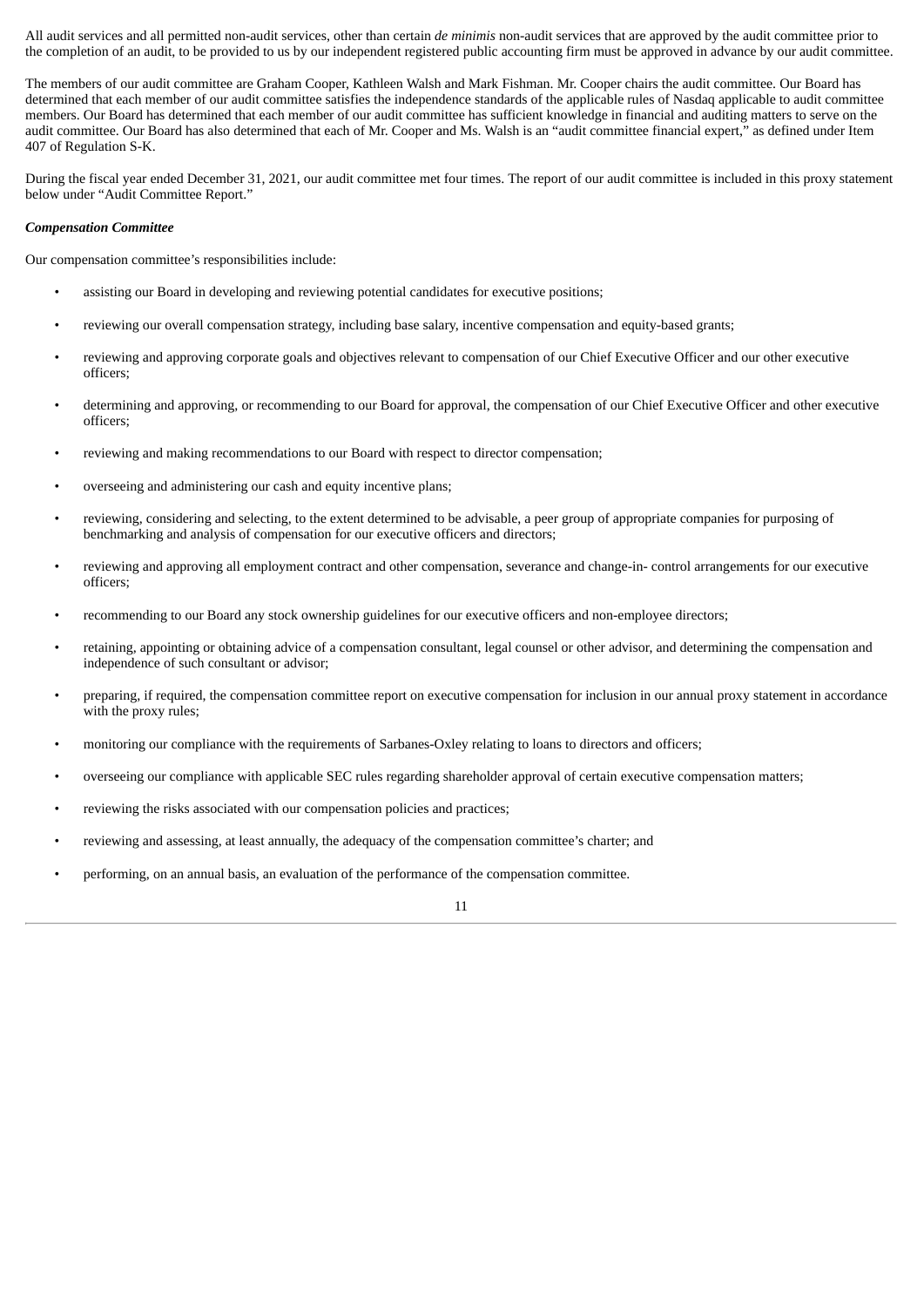The members of our compensation committee are Kristina Burow, Carole Ho and Kathleen Walsh. Ms. Burow chairs the compensation committee. Our Board has determined that each member of the compensation committee satisfies the independence standards of the applicable rules of Nasdaq applicable to compensation committee members and meets the independence criteria set forth in Rule 10C-1 under the Exchange Act. Our compensation committee may delegate any of the responsibilities of the full committee to subcommittees and may delegate certain responsibilities of the full committee to executive officers of the Company and other persons as may be permitted by applicable laws, rules or regulations and in accordance with the listing standards set forth by Nasdaq.

During the fiscal year ended December 31, 2021, our compensation committee met six times. The report of our compensation committee is included in this proxy statement below under "Report of the Compensation Committee."

#### *Nominating and Corporate Governance Committee*

Our nominating and corporate governance committee's responsibilities include:

- identifying individuals qualified to become members of our Board consistent with criteria approved by our Board and receiving nominations for such qualified individuals;
- recommending to our Board the persons to be nominated for election as directors and to each committee of our Board;
- establishing a policy under which our stockholders may recommend a candidate to our nominating and corporate governance committee for consideration for nomination as a director;
- reviewing and recommending committee slates on an annual basis;
- recommending to our Board qualified candidates to fill vacancies on our Board;
- developing and recommending to our Board a set of corporate governance principals applicable to us and reviewing the principles on at least an annual basis;
- reviewing and making recommendations to our Board with respect to our board leadership structure and board committee structure;
- reviewing, in concert with our Board, our policies with respect to significant issues of corporate public responsibility;
- making recommendations to our Board's processes for annual evaluations of the performance of our Board, our Chief Executive Officer and committees of our Board;
- overseeing the process for annual evaluations of our Board, Chief Executive Officer and committees of our Board and certifying that performance of our Chief Executive Officer and other members of executive management is being properly evaluated;
- considering and reporting to our Board any questions of possible conflicts of interest of members of our Board;
- providing new director orientation and continuing education for existing directors on a periodic basis;
- overseeing the maintenance and presentation to our Board of management's plans for succession to senior management positions in the Company;
- reviewing and assessing, at least annually, the adequacy of the nominating and corporate governance committee's charter; and
- performing, on an annual basis, an evaluation of the performance of the nominating and corporate governance committee.

The members of our nominating and corporate governance committee are Mark Fishman, M.D., Carole Ho, M.D. and John Maraganore, Ph.D. Dr. Fishman chairs our nominating and corporate governance committee. Our Board has determined that each member of our nominating and corporate governance committee satisfies the independence standards of the applicable rules of Nasdaq.

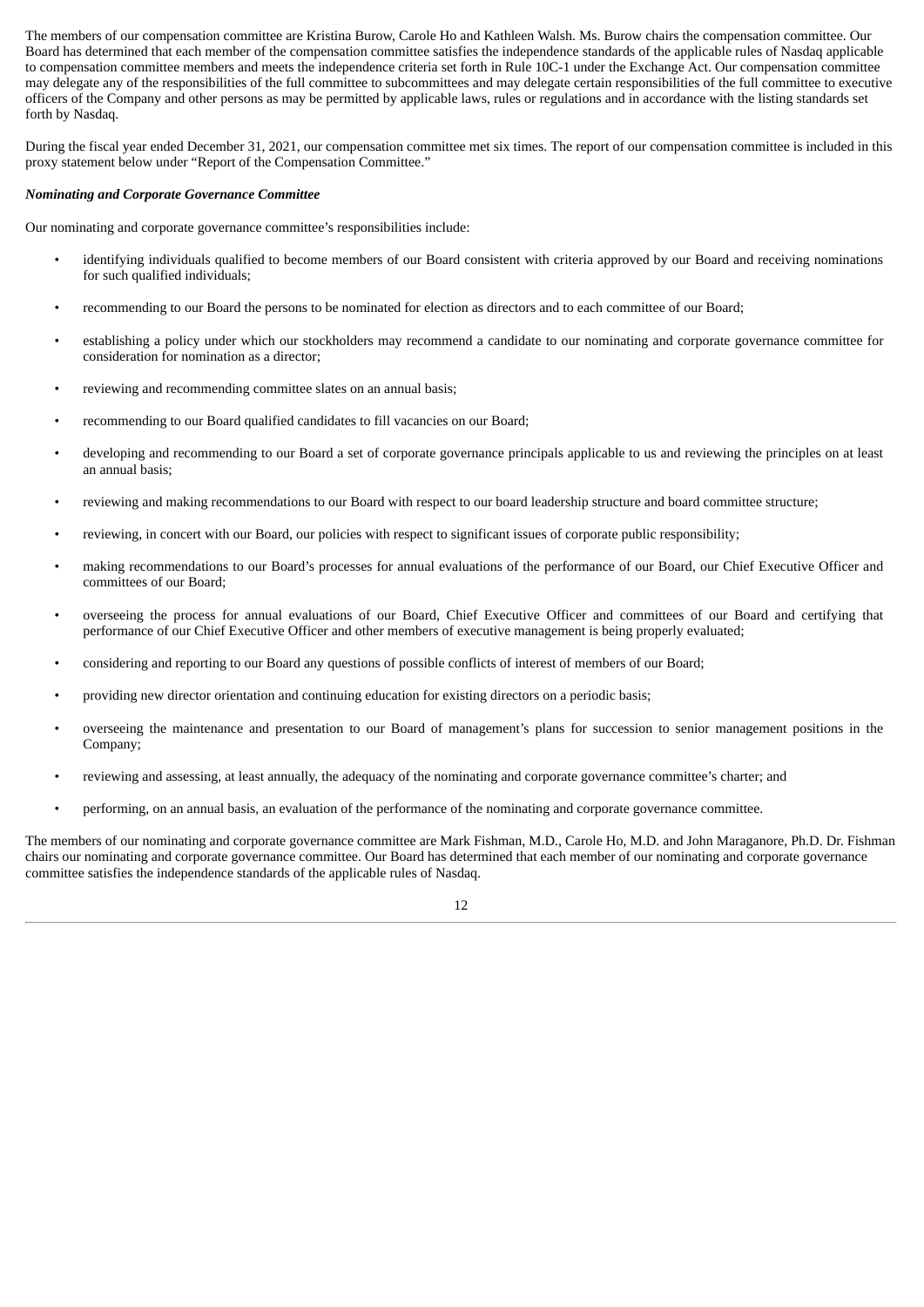During the fiscal year ended December 31, 2021, our nominating and corporate governance committee met one time.

#### **Compensation Committee Interlocks and Insider Participation**

None of the members of our compensation committee has at any time during the prior three years been one of our officers or employees. None of our executive officers currently serves, or in the past fiscal year has served, as a member of the board of directors or compensation committee of any entity that has one or more executive officers serving on our Board or compensation committee.

#### **Code of Business Conduct and Ethics**

We have adopted a written code of business conduct and ethics (the "Code") that applies to our directors, officers and employees, including our principal executive officer, principal financial officer, principal accounting officer or controller, or persons performing similar functions. A current copy of the Code is available on the investor section of our website at investors.beamtx.com. The information on our website is not a part of this proxy statement. We intend to disclose on our website any amendments to, or waivers from, our Code that are required to be disclosed pursuant to SEC rules.

#### **Policy on Trading, Pledging and Hedging of Company Stock**

Certain transactions in our securities create a heightened compliance risk or could create the appearance of misalignment between our employees, including our management, and stockholders. As a result, our insider trading policy expressly prohibits all of our employees, including our NEOs, directors and their respective family members and designees, from engaging in speculative transactions in our stock, including buying our securities on margin, borrowing against our securities held in a margin account, engaging in short sales of our securities, and buying or selling derivatives on our securities and otherwise using financial instruments, such as prepaid variable forwards, equity swaps and exchange funds, to hedge or offset, or that are designed to hedge or offset, any decrease in the market value of our securities. Our insider trading policy also prohibits all of our employees, including our NEOs and directors, from pledging our securities as collateral for a loan.

#### **Director Nomination Process**

The process followed by our nominating and corporate governance committee to identify and evaluate director candidates includes requests to Board members and others for recommendations, meetings from time to time to evaluate biographical information and background material relating to current directors and potential candidates, and interviews of selected candidates by management, recruiters and members of the committee and our Board. Kathleen Walsh, who is standing for election at the Annual Meeting for the first time, was recommended to our nominating and corporate governance committee by a non-employee member of our Board. In considering whether to recommend any particular candidate for inclusion in our Board's slate of recommended director nominees, including candidates recommended by stockholders, our nominating and corporate governance committee takes into account the criteria for membership on our Board as set forth in our corporate governance guidelines, including a candidate's ability, judgment and experience and the overall diversity and composition of our Board. We also value experience on other public company boards of directors and board committees. Our nominating and corporate governance committee does not have a policy (formal or informal) with respect to diversity, but takes into consideration each candidate's ability, judgment and experience to oversee our Company's business, and contribution to the overall diversity of our Board when recommending director nominees.

The biography for each of the director nominees included herein indicates each nominee's experience, qualifications, attributes and skills that led our nominating and corporate governance committee and our Board to conclude each such director should continue to serve as a director of our Company. Our nominating and corporate governance committee and our Board believe that each of the nominees has the individual attributes and characteristics required of each of our directors, and the nominees as a group possess the skill sets and specific experience desired of our Board as a whole.

Stockholders have the right under our bylaws to directly nominate director candidates for election at an annual meeting of stockholders, without any action or recommendation on the part of the nominating and corporate governance committee or our Board, by submitting to the Company as to each nominee that the stockholder proposes for election or re-election as a director (i) all information relating to such nominee that would be required to be disclosed in solicitations of proxies for the election of such nominee as a director pursuant to Regulation 14A under the Exchange Act and such nominee's written consent (I) to be named as a nominee in the Company's proxy statement, proxy card, and/or ballot, if our Board approves such inclusion, and (II) to serve as a director if elected, and (ii) a description of all direct and indirect compensation, reimbursement, indemnification and other material arrangements, agreements or understandings during the past three years, and any other material relationship, if any, between or concerning such stockholder and any Stockholder Associated Person (as defined in our bylaws), on the one hand, and the proposed nominee, and his or her respective affiliates or associates, on the other hand. Any such nomination must be made by a stockholder of record of our Company at the time of making such nomination and meet such other requirements as are set forth in our bylaws. Such

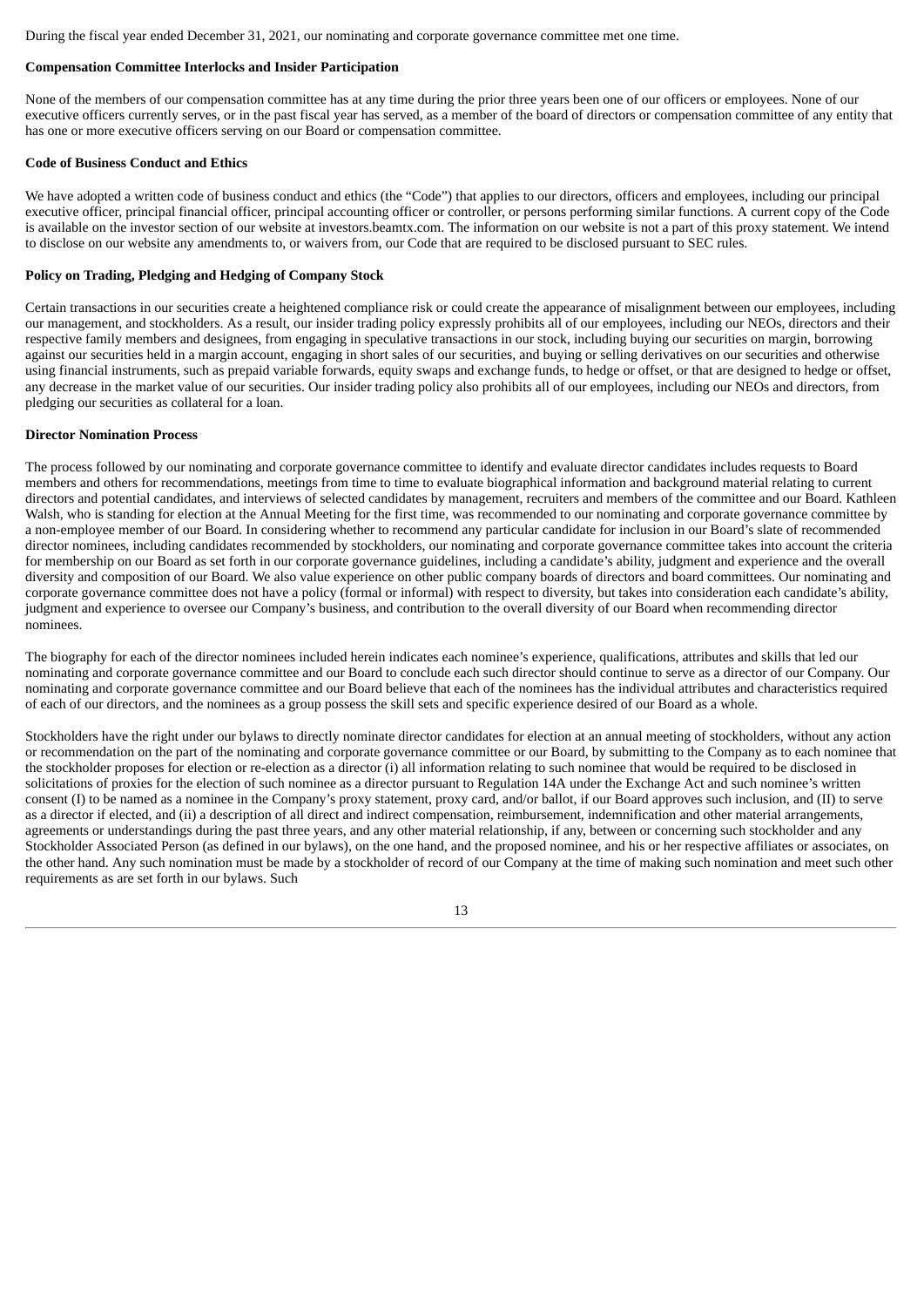nomination information should be submitted to: Beam Therapeutics Inc., 238 Main Street, Cambridge, MA 02142, Attention: Secretary.

#### **Communication with Directors**

Any stockholders or other interested parties desiring to communicate with our Board, or one or more of our directors, may send a letter addressed to the Board of Directors of Beam Therapeutics Inc., 238 Main Street, Cambridge, MA 02142. All such letters will be promptly forwarded to the appropriate members of our Board or individual directors, as applicable, by our Secretary. The mailing envelope should contain a clear notation that the enclosed letter is a "Stockholder-Board Communication" or "Stockholder-Director Communication." All such letters should clearly state whether the intended recipients are all members of our Board or certain specified individual directors.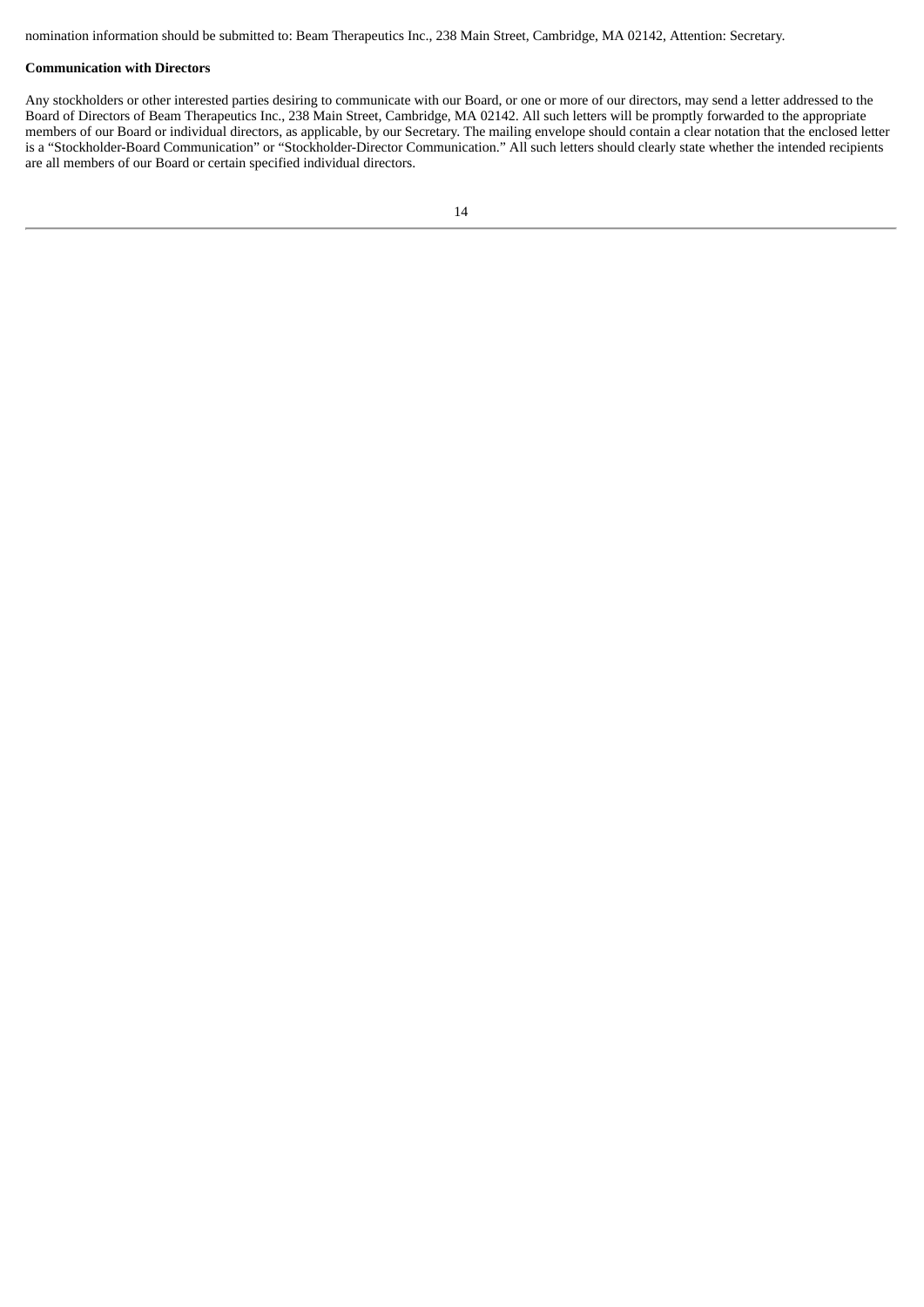#### **EXECUTIVE OFFICERS**

<span id="page-18-0"></span>Below is a list of the names, ages as of April 22, 2022 and positions, and a brief account of the business experience of the individuals who serve as our executive officers.

| <b>Name</b>                | Age | <b>Position</b>                        |
|----------------------------|-----|----------------------------------------|
| John Evans                 | 44  | Chief Executive Officer and Director   |
| Giuseppe Ciaramella, Ph.D. | 53  | President and Chief Scientific Officer |
| Terrv-Ann Burrell          | 45  | Chief Financial Officer and Treasurer  |

#### **Executive Officer Biographies**

The biographical information pertaining to Mr. Evans, who is a director and executive officer of our Company, is included under "Director Biographies," above.

*Giuseppe Ciaramella, Ph.D.* has served as our Chief Scientific Officer since February 2018 and also as our President since January 2020. Dr. Ciaramella has 25 years of drug discovery experience across different therapeutic modalities, from small molecule, to biologics, to advanced medicinal products, such as mRNA. Prior to joining Beam, Dr. Ciaramella was the Chief Scientific Officer of the Infectious Diseases division of Moderna Therapeutics, a biopharmaceutical company, from 2014 until February 2018, where he was instrumental in generating some of the first LNP-encapsulated, mRNA vaccines to be dosed in humans, which technology formed the backbone of its authorized vaccine for the prevention of COVID-19. From 2011 until 2014, Dr. Ciaramella served as Executive Director at AstraZeneca, a biopharmaceutical company, where he led their small molecule antiviral strategy. Between 2010 and 2011 he served as Vice President and Head of Collaborative Research at Boehringer Ingelheim, a pharmaceutical company, where he had responsibility for external research. Prior to Boehringer Ingelheim, he spent 14 years at Pfizer Inc., a biopharmaceutical company, in the United Kingdom where he held several leadership positions, including head of Biotherapeutics, head of Antivirals and head of the Hit Discovery Group. Dr. Ciaramella is a member of the Infectious Diseases Society of America and of the American Society of Gene Therapy. Dr. Ciaramella holds a Ph.D. in Biochemistry from University College London.

*Terry-Ann Burrell* has served as our Chief Financial Officer since August 2019 and also as our Treasurer since September 2019. From May 2008 to August 2019, Ms. Burrell worked at J.P. Morgan Securities LLC, where she most recently served as Managing Director. Ms. Burrell was responsible for deal execution across both mergers and acquisitions and capital markets. In her role, she advised biotechnology and pharmaceutical companies on strategic considerations, including mergers and acquisitions, initial public and secondary offerings and valuation analysis. Ms. Burrell currently serves on the board of directors of Recursion Pharma, a biotherapeutics company. Ms. Burrell holds a bachelor's degree from Harvard College and an MBA from New York University's Leonard N. Stern School of Business.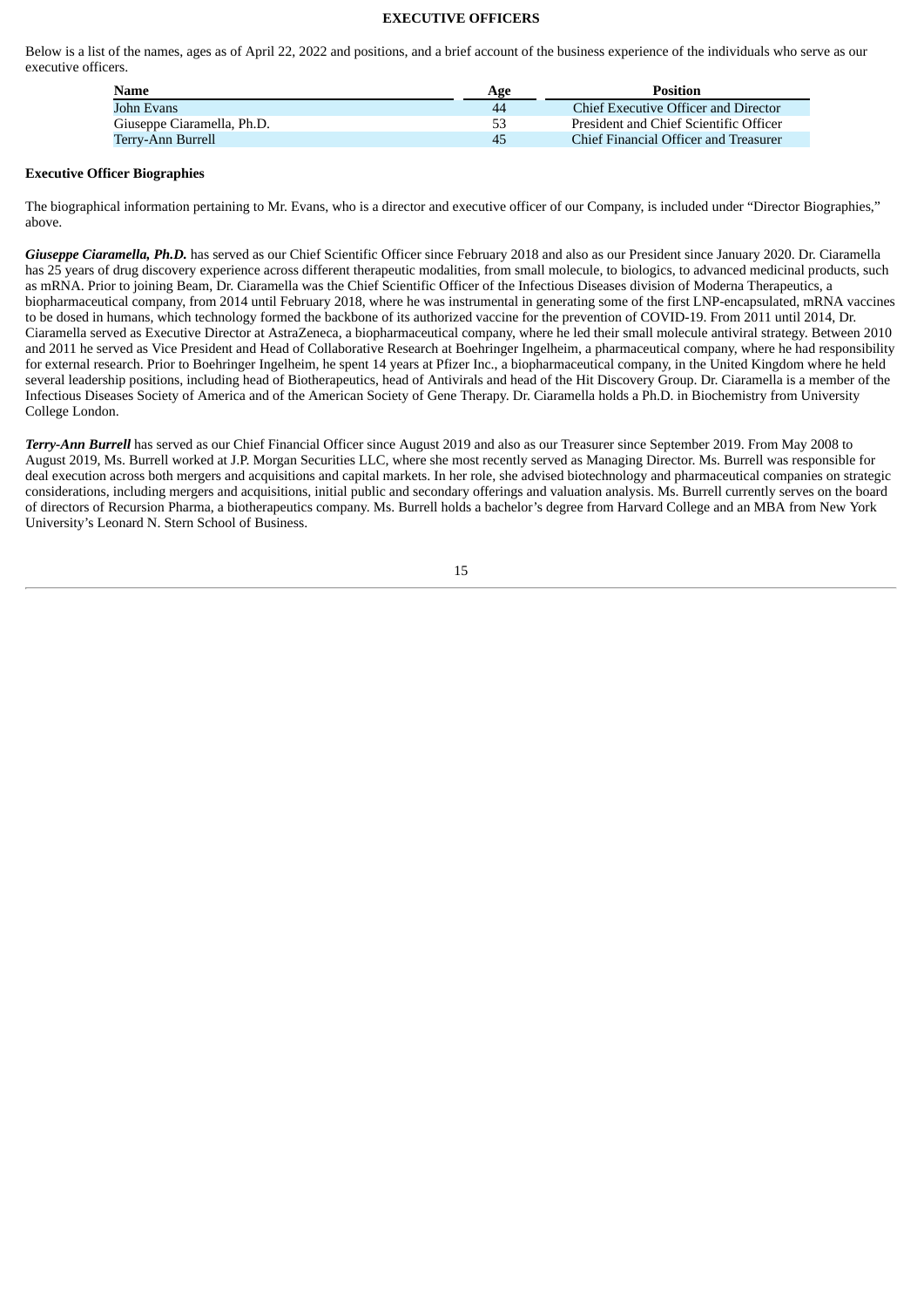#### **COMPENSATION DISCUSSION AND ANALYSIS**

<span id="page-19-0"></span>The following Compensation Discussion and Analysis describes the philosophy, objectives and structure of our 2021 executive compensation program and includes discussion and background information regarding the compensation of our NEOs. This information is intended to be read in conjunction with the section titled "Executive Compensation" immediately following this section, which provide further historical compensation information.

Our NEOs for 2021 were:

- John Evans, our Chief Executive Officer ("CEO");
- Giuseppe Ciaramella, Ph.D., our President and Chief Scientific Officer ("CSO"); and
- Terry-Ann Burrell, our Chief Financial Officer ("CFO").

#### **Executive Summary**

#### *2021 Business Highlights*

We are committed to establishing the leading, fully integrated platform for precision genetic medicines. Our vision is to provide life-long cures to patients suffering from serious diseases. To achieve this vision, we have assembled a platform that includes a suite of gene editing and delivery technologies and are in the process of developing internal manufacturing capabilities.

In 2021, we made significant progress toward achieving our vision:

- Our Investigational New Drug application ("IND") for BEAM-101 for the treatment of sickle cell disease was cleared by the U.S. Food and Drug Administration.
- We initiated IND-enabling studies for BEAM-102, our second investigational base editing approach for sickle cell disease.
- We initiated IND-enabling studies for BEAM-201, a potent and specific anti-CD7, multiplex-edited, allogeneic chimeric antigen receptor T cell development candidate for the treatment of relapsed/refractory T-cell acute lymphoblastic leukemia/T cell lymphoblastic lymphoma.
- We nominated BEAM-301 as our first development candidate for *in vivo* base editing in the liver using lipid nanoparticle ("LNP") delivery for the treatment of patients with Glycogen Storage Disease Type Ia caused by the R83C mutation of the G6PC gene.
- We entered into a research collaboration agreement with Pfizer Inc. focused on *in vivo* base editing programs for three targets for rare genetic diseases of the liver, muscle and central nervous system, with upfront and potential milestone payments of up to \$1.35 billion.
- We entered into a research collaboration agreement with Apellis Pharmaceuticals, Inc. and an option and license agreement with Sana Biotechnology, Inc., which together provided an aggregate of \$100 million in upfront payments.
- We expanded our ability to explore new tissues and disease indications with our editing technologies through our acquisition of Guide Therapeutics, Inc., and we generated additional novel LNPs that we believe can accelerate novel nonviral delivery of gene editing or other nucleic acid payloads to tissues beyond the liver. In December 2021, we announced we had screened more than 1,000 LNPs using this technology for potential to deliver to hematopoietic stem cells and had identified LNPs with efficient transfection in both mice and NHPs.
- We advanced construction of our 100,000 square foot manufacturing facility in Research Triangle Park, North Carolina, which we believe will be operational in the first quarter of 2023.
- We appointed Kathleen Walsh and John Maraganore, Ph.D., to our Board, each of whom has significant executive experience in the healthcare and biotechnology industries.
- We raised approximately \$757 million from equity offerings.

#### *Compensation Program Overview*

The fundamental philosophy of our executive compensation program set by our compensation committee is pay for performance. We have also designed our compensation program to balance performance-based compensation over the short and long term to incentivize decisions and actions that promote stockholder value and focus our executives on performance that benefits our stockholders, while

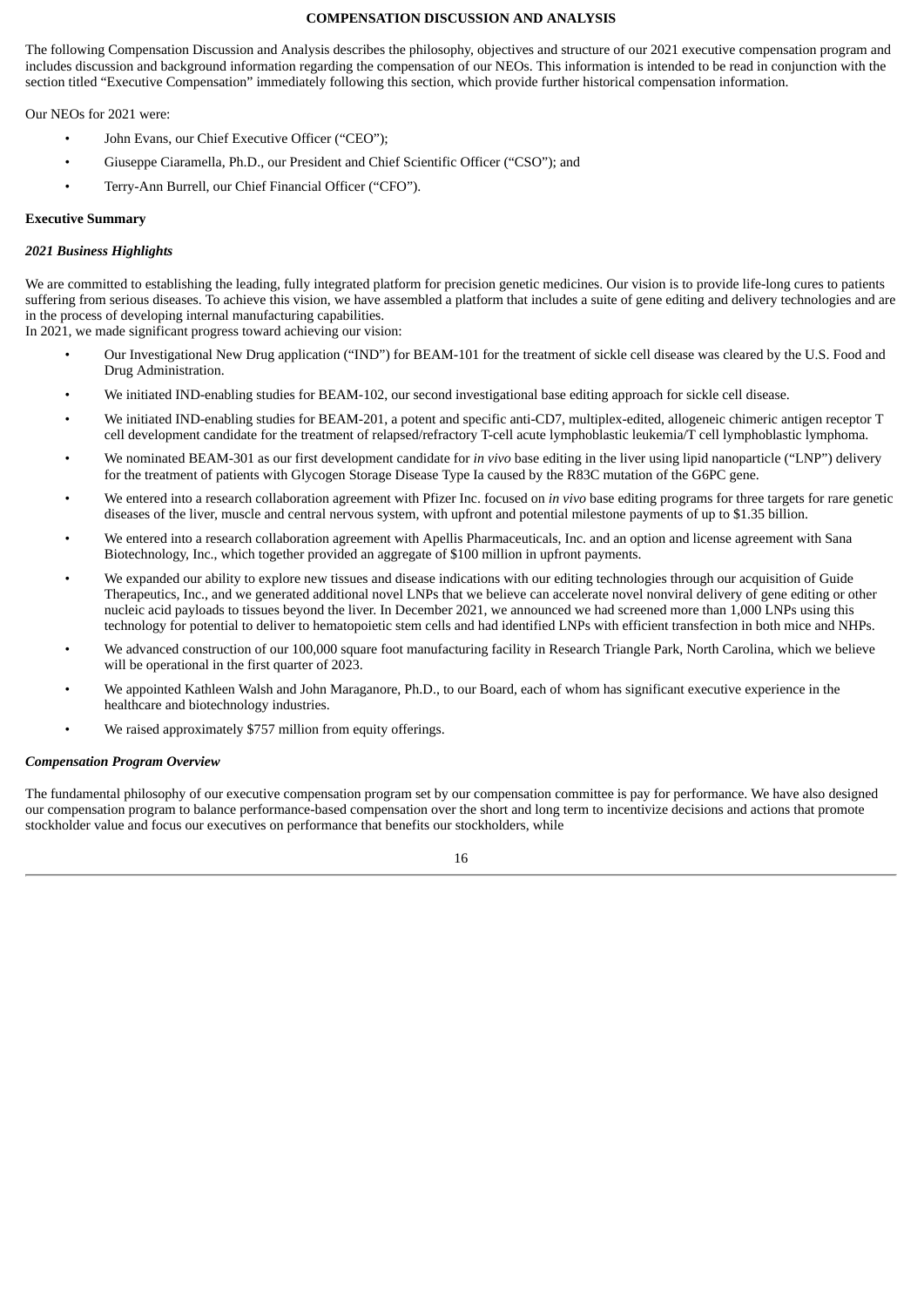discouraging inappropriate risk-taking behaviors. As described in more detail below, key elements of our compensation program include the following fixed and variable compensation elements:

| <b>Compensation Elements</b>                          | <b>Purpose</b>                                                                                                                                                                                     | <b>Features</b>                                                                                                            |
|-------------------------------------------------------|----------------------------------------------------------------------------------------------------------------------------------------------------------------------------------------------------|----------------------------------------------------------------------------------------------------------------------------|
| <b>Base Salary</b>                                    | To attract, motivate and retain superior executive<br>talent with stable financial compensation.                                                                                                   | Fixed component of pay based on responsibilities,<br>experience, individual contributions and peer company<br>data.        |
| <b>Annual Performance-</b><br><b>Based Cash Bonus</b> | To reward the achievement of annual performance<br>goals that directly correlate to the enhancement of<br>stockholder value, as well as to facilitate executive<br>retention.                      | Variable component of pay based on annual<br>quantitative and qualitative achievement of corporate<br>business objectives. |
| <b>Long-Term Equity Incentives</b>                    | To motivate and retain executives to achieve multi-<br>year strategic goals while aligning their interests with<br>those of stockholders through long-term incentives<br>linked to value creation. | Long-term variable compensation incentive in the<br>form of stock options and restricted stock units<br>("RSUs").          |

In addition to our direct compensation elements, the following features of our compensation program are designed to align with stockholder interests and best practices, achieve our compensation philosophy and support our business goals:

| <b>What We Do</b> |  |
|-------------------|--|
|-------------------|--|

 $\boxdot$  Consult with an independent compensation advisor on compensation levels

☑ Use an industry-specific peer group tailored to current market capitalization and stage of development and verifiable market data to determine competitive

**What We Do What We Don't Do**

<p>✓ Align compensation with performance</p>\n<p>✓ Guarantee salary increases, bonus, or equity awards</p>\n<p>✓ Convarates salary increases, bonus, or equity awards</p>\n<p>✓ Compute excessive serverance payments</p>

- 
- ☑ Set challenging corporate performance goals ☒ Provide excessive perquisites
	- ☒ Provide tax gross-up payments for any change-in-control payments
	- $\overline{\boxtimes}$  Stock option re-pricings without shareholder approval
	- $\boxtimes$  Supplemental executive retirement plans

pay

 $\boxdot$  Compensate primarily through variable, at-risk incentive pay

- ⊠ Maintain a compensation committee with independent directors<br>☑ Set challenging short- and long-term incentive program goals<br>☑ Responsible use of shares under our long-term incentive program<br>☑ Grant equity awards with me
- 

 $\overline{\omega}$  Provide market-competitive benefits for executives which are consistent with the rest of our employees

and practices

☑ Maintain robust anti-hedging and anti-pledging policies

#### **Compensation Philosophy and Objectives**

Our compensation committee believes a well-designed compensation program should align executive interests with stockholder interests by supporting achievement of our primary business goals, as well as the attraction and retention of employees whose talents, expertise, leadership and contributions are expected to sustain growth in long-term stockholder value. Consequently, we are committed to a strong performance orientation in our compensation program. Our compensation committee regularly reviews our compensation practices to ensure that they are aligned with the interests of our stockholders and our business goals, and that the total compensation paid to our employees and directors is fair, reasonable and competitive.

Following our initial public offering in 2020, we have made gradual changes to our executive compensation program to adopt practices that are appropriate for our status as a publicly traded company as well as changes in our business and industry. Our compensation committee and Board believe it appropriate to continue to fine tune our executive compensation program but generally have avoided dramatic changes since we became a publicly traded company. We engaged an independent compensation consultant prior to our initial public offering to assist our compensation committee in determining executive compensation and have continued to work with our independent compensation consultant to review and update our executive compensation program.

#### **Compensation Determination Process**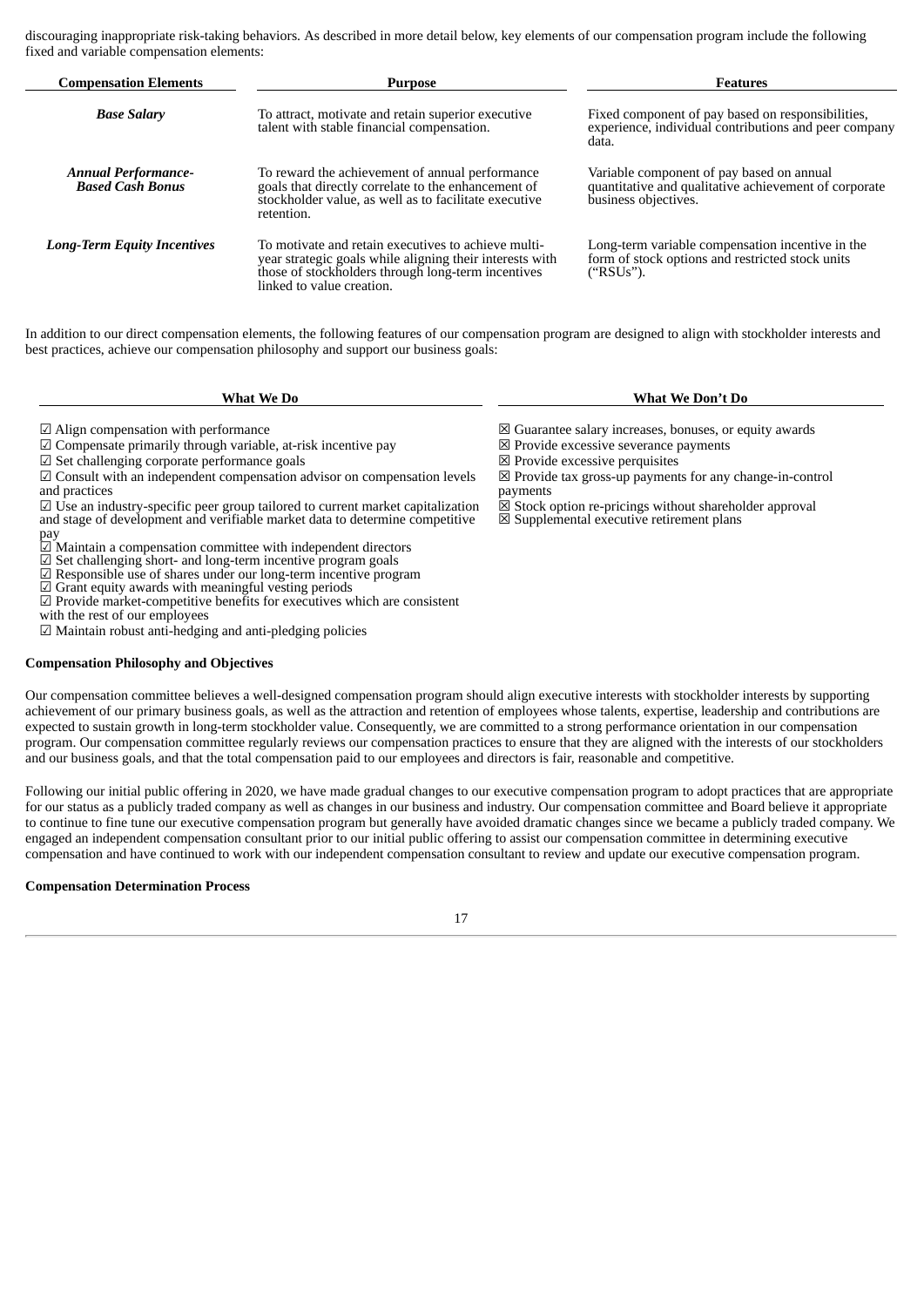#### *Role of the Compensation Committee and Board of Directors*

Our compensation committee is responsible for overseeing the total compensation of our executive officers. In this capacity, our compensation committee designs, implements, determines and approves all compensation for our NEOs. Our compensation committee periodically reports to our Board on its discussions and on occasion recommends to our Board, or seeks input from our Board regarding, the decisions to be made and other actions to be taken with regard to our NEOs' compensation. Our compensation committee's recommendations regarding executive compensation are based on our compensation committee's assessment of the performance of the Company and each individual executive officer, as well as other factors, such as prevailing industry trends and the competitive market for executive talent. Our compensation committee typically makes the final decisions regarding executive compensation.

#### *Role of Management*

Our CEO and Chief Human Resources Officer ("CHRO") routinely make recommendations to our compensation committee, attend certain compensation committee meetings and are involved in the process for determining our executive officers' compensation, provided that our CEO does not make recommendations as to his own compensation or participate in compensation committee discussion of his own compensation. Our compensation committee considers management's recommendations but is not required to follow any recommendations from our CEO and CHRO and may adjust compensation up or down as it determines to be appropriate. Our compensation committee reviews the recommendations from our CEO and CHRO and its compensation consultant and other data and determines and approves, or makes recommendations to our Board, as to each executive officer's total compensation, as well as each individual pay component.

#### *Use of Independent Compensation Consultant*

Our compensation committee is authorized to retain the services of one or more compensation consultants in connection with the establishment of our executive compensation programs and related policies. For 2021, our compensation committee engaged Aon's Human Capital Solutions practice, a division of Aon plc (formerly known as Radford), as its independent compensation consultant to advise on executive compensation matters, including overall compensation program design, peer group development and updates, and collecting market data to inform our compensation programs for our executives and members of our Board.

We develop our compensation programs after reviewing publicly available compensation data, and we also subscribe to Aon's various global annual and specialized life sciences and general industry surveys on an ongoing basis. Our compensation committee has the authority to select, retain and terminate Aon, as well as to approve any fees, terms or other conditions of Aon's service. Aon consultants regularly attend meetings of our compensation committee. Aon reports directly to our compensation committee and not to management. When directed to do so by our compensation committee, Aon also works collaboratively with company management to develop analyses and proposals for presentations to our compensation committee. Our compensation committee reviews the performance of the independent consultant on an annual basis and determines whether to continue the engagement. Our compensation committee has assessed the independence of Aon consistent with the SEC rules and Nasdaq listing standards and has concluded that the engagement of Aon does not raise any conflicts of interest that would prevent Aon from independently advising our compensation committee.

#### *Compensation-Setting Factors*

When our compensation committee determines and approves the amount of each compensation element and the target total compensation opportunity for our NEOs, our compensation committee considers the following factors:

- our performance against the annual corporate goals established by our compensation committee in consultation with management;
- each NEO's skills, experience and qualifications relative to other similarly-situated executives at the companies in our compensation peer group;
- the scope of each NEO's role compared to other similarly-situated executives at the companies in our compensation peer group;
- the performance of each NEO, based on an assessment of his or her contributions to our overall performance, ability to lead his or her department and work as part of a team, all of which reflect our values;
- compensation parity among our executive officers;
- our retention goals;
- the compensation practices of our peer group; and

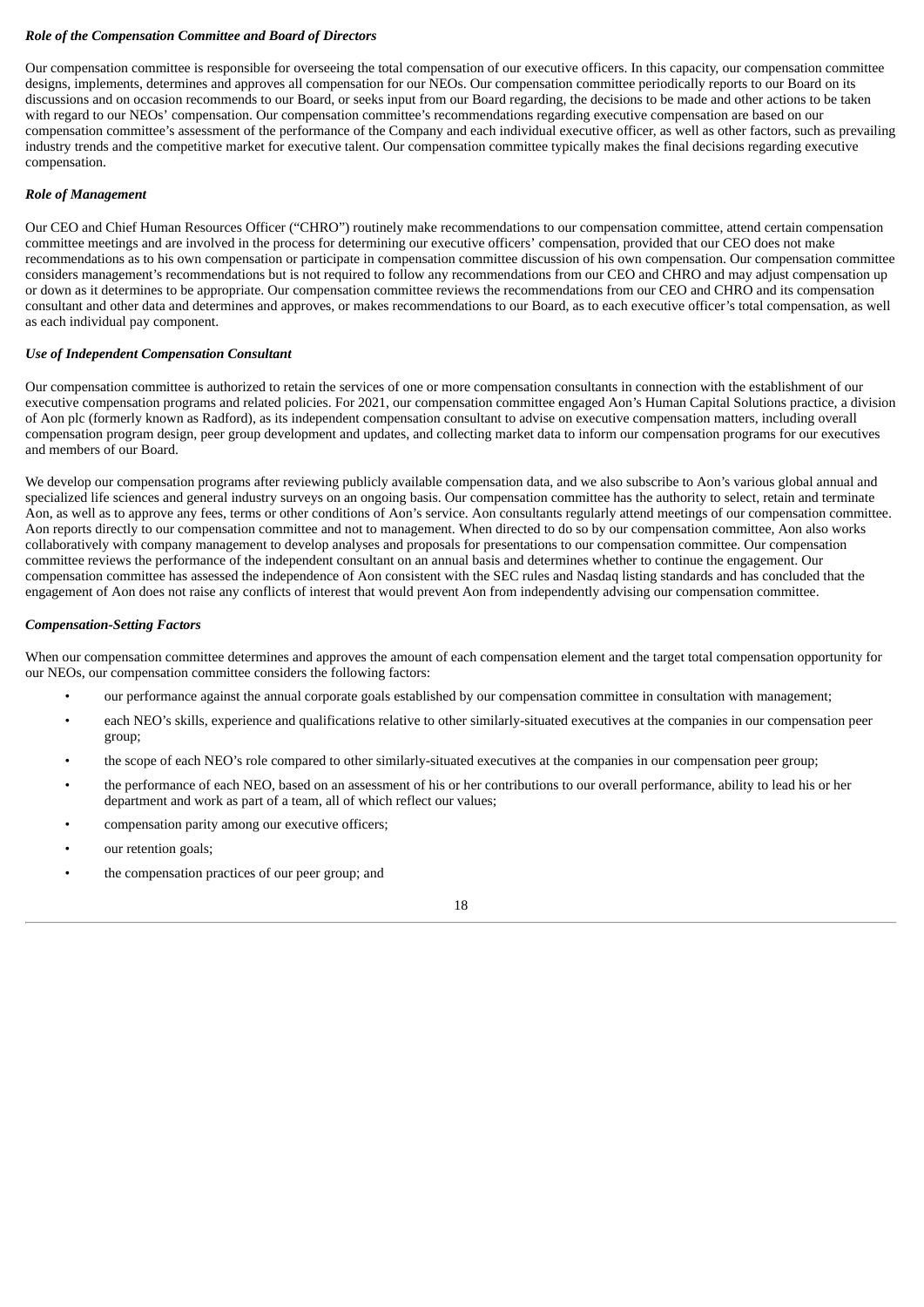our CEO's recommendations with respect to the compensation of our other executive officers.

These factors provide the framework for compensation decisions for each of our NEOs. Our compensation committee does not assign relative weights or rankings to these factors, and does not consider any single factor as determinative in the compensation of our executive officers. Rather, our compensation committee believes it is best to rely on their own knowledge of our business and industry and therefore they use judgment in assessing these factors and making compensation decisions.

#### *Use of a Peer Group*

Our compensation committee approves a peer group of companies as a reference to provide a broad perspective on competitive pay levels and practices. The peers are reviewed on an annual basis in light of the fast-moving changes in our business and our industry. We undertake this review with the assistance and recommendations of Aon.

In September 2020, our compensation committee approved a peer group for use in making 2021 compensation decisions. Our compensation committee used the following guidelines in determining the appropriate peers:

- companies whose industry, therapeutic focus, number of employees, stage of development and market capitalization are similar, though not necessarily identical, to ours;
- companies against which we believe that we compete for executive talent; and
- public companies based in the United States whose compensation and financial data are available in proxy statements or through widely available compensation surveys.

Our peer group for 2021 was comprised of the following companies:

| Adverum Biotechnologies, Inc.       | Editas Medicine, Inc.       | RegenxBio Inc.             |
|-------------------------------------|-----------------------------|----------------------------|
| Alector, Inc.                       | Generation Bio Co.          | Rubius Therapeutics, Inc.  |
| Allakos Inc.                        | Gossamer Bio, Inc.          | Stoke Therapeutics, Inc.   |
| AVROBIO, Inc.                       | Homology Medicines, Inc.    | Translate Bio, Inc.        |
| Constellation Pharmaceuticals, Inc. | IGM Biosciences, Inc.       | Voyager Therapeutics, Inc. |
| <b>CRISPR Therapeutics AG</b>       | Intellia Therapeutics, Inc. | Wave Life Sciences Ltd.    |
| Denali Therapeutics Inc.            | Passage Bio, Inc.           |                            |

As guidelines for our executives, we set target cash and equity compensation after reviewing the compensation paid to executives within our compensation peer group and considering other market information. We target cash and equity compensation for our executives to be aligned with executives in our compensation peer group; however, our own performance and the individual performance of our executive officers informs decisions on compensation. In setting actual compensation levels, our compensation committee considers the executive's experience, performance levels, existing equity holdings and market factors as deemed appropriate.

#### **Pay Components**

#### *Base Salary*

We use base salaries to recognize the experience, skills, knowledge and responsibilities required of all our employees, including our NEOs. None of our NEOs is currently party to an employment agreement or other agreement or arrangement that provides for automatic or scheduled increases in base salary. On an annual basis, our compensation committee reviews and evaluates the need for adjustment of the base salaries of our executive officers based on, among other things, changes and expected changes in the scope of an executive officer's responsibilities, including promotions, the individual contributions made by and performance of the executive officer during the prior year, our overall growth and development as a company and general salary or other market trends in our industry.

In February 2021, our compensation committee approved salary increases for each of our NEOs based on a review of market data provided by Aon, the current compensation levels of our NEOs and our performance against our 2020 corporate performance goals. The table below sets forth the adjustments to base salary, in dollars and as a percentage, for each of our NEOs:

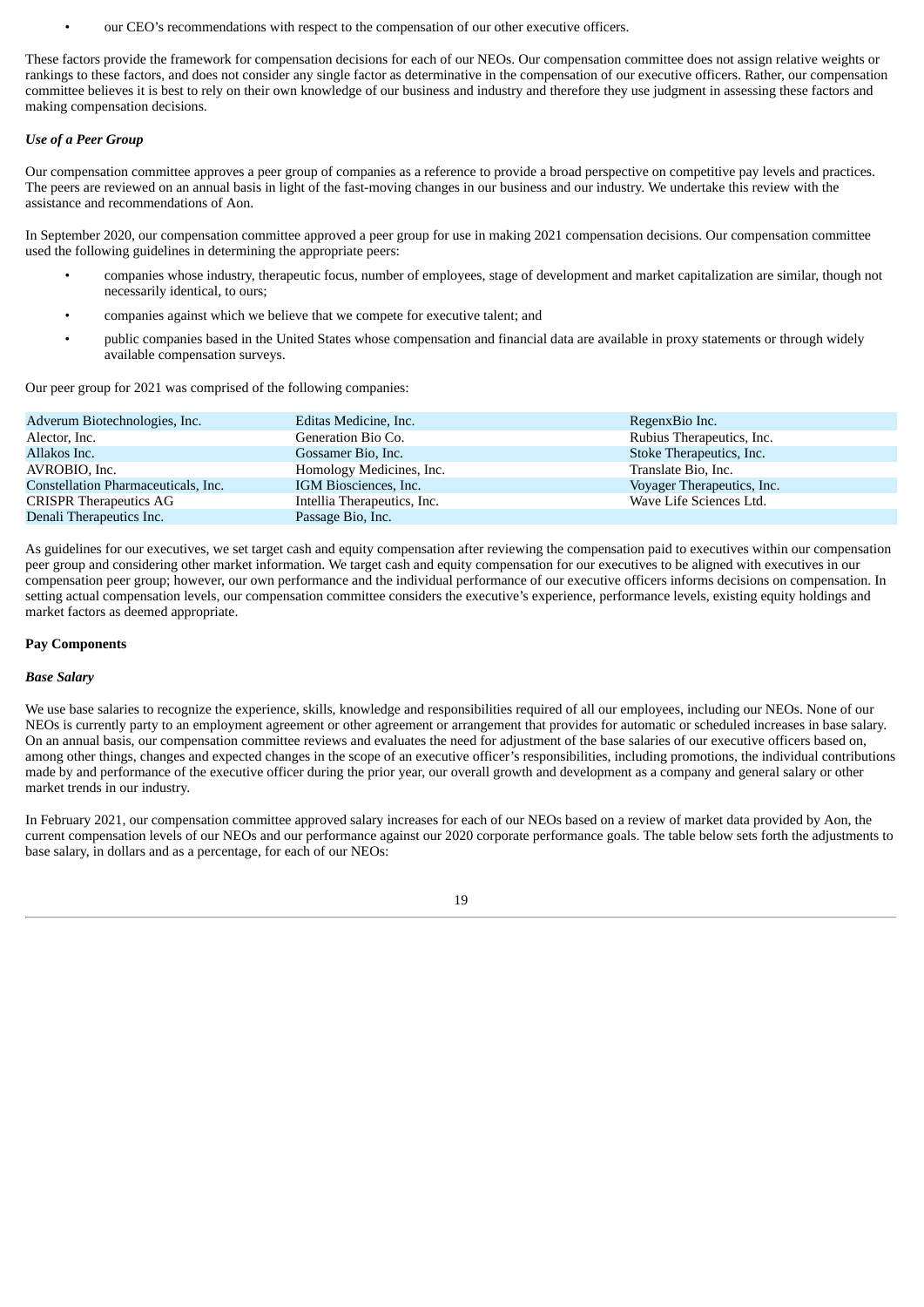|                            | 2020 Base Salary | 2021 Base Salary | Increase |
|----------------------------|------------------|------------------|----------|
| <b>Name</b>                | (S)              |                  | (9/0)    |
| John Evans                 | 535,000          | 590,105          | 10.3     |
| Giuseppe Ciaramella, Ph.D. | 475,000          | 500,000          | ں ں      |
| Terry-Ann Burrell          | 420,000          | 441,000          |          |

Dr. Ciaramella's base salary was increased to \$585,000, effective December 1, 2021, in order to recognize additional responsibilities assumed by Dr. Ciaramella. (1)

#### *Annual Performance-Based Cash Bonuses*

Our Board has adopted a cash incentive plan that provides for cash bonus payments to eligible executives based upon the attainment of corporate performance goals established by our compensation committee for the company during the first quarter of the applicable fiscal year. We believe this bonus plan provides incentives that motivate and reward achievement of performance goals that directly correlate to enhancement of stockholder value, consistent with our compensation philosophy. Each executive officer who is selected to participate in the cash incentive plan has a target award opportunity set for each performance period. We do not establish threshold or maximum payments under our bonus plan, as our compensation committee believes it is appropriate to retain discretion in determining bonus amounts.

Our performance goals vary from year to year. For 2021, these included

- research and development goals to advance numerous programs in our pipeline;
- intellectual property goals to develop and protect improvements to our platform technologies;
- organizational goals to build our culture and facilities; and
- financial goals to extend our cash runway and operate within budget.

Our compensation committee and our Board review our achievement of the performance goals in their totality, considering our overall performance for the year, and come to a general, subjective conclusion as to whether the performance goals were met, and whether there were any other extraordinary factors that should be considered in determining the amount of bonus earned for the year. Our compensation committee and our Board believe that maintaining discretion to evaluate corporate performance at the close of the year based on the totality of the circumstances, and the discretion to award or fail to award bonus compensation without reliance on rote calculations under set formulas is appropriate in responsibly discharging their duties.

Based on our strong corporate performance in 2021 in relation to our goals, our compensation committee determined that all of our employees, including our NEOs, would receive bonuses in the amount of 130% of their targets. The cash incentive plan payments for each of our NEOs for 2021 was as follows:

| <b>Name</b>                | Target Award<br>(% of Base Salary) | 2021 Target Cash Incentive<br>Pavment | 2021 Actual Cash Incentive<br>Pavment |
|----------------------------|------------------------------------|---------------------------------------|---------------------------------------|
| John Evans                 | 55%                                | 324,558                               | 421,925                               |
| Giuseppe Ciaramella, Ph.D. | $45\%$ <sup>(1)</sup>              | 292,500                               | 380,250                               |
| Terry-Ann Burrell          | 40%                                | 176,400                               | 229,320                               |

Dr. Ciaramella's target award percentage was increased to 50%, effective December 1, 2021, in order to recognize additional responsibilities assumed by Dr. Ciaramella. (1)

#### *Long-Term Equity Incentives*

We believe that equity grants provide our executives with a strong link to our long-term performance, create an ownership culture and help align the interests of our executives and our stockholders. In addition, we believe that equity grants with a time-based vesting feature promote executive retention.

Prior to 2021, we typically used stock options to compensate our executive officers in the form of initial grants in connection with the commencement of employment and on an annual basis as our executive officers continue their employment. In March 2021, we incorporated RSUs as part of our equity compensation program and began to grant a combination of stock options and RSUs at a fixed ratio of two option shares for each RSU. Our compensation committee structured the mix of equity vehicles and the relative weight assigned to each type of award to motivate stock price appreciation over the long term through stock options, which deliver value only if the stock price increases, and to ensure some amount of value delivery through the RSUs, which are complementary because they

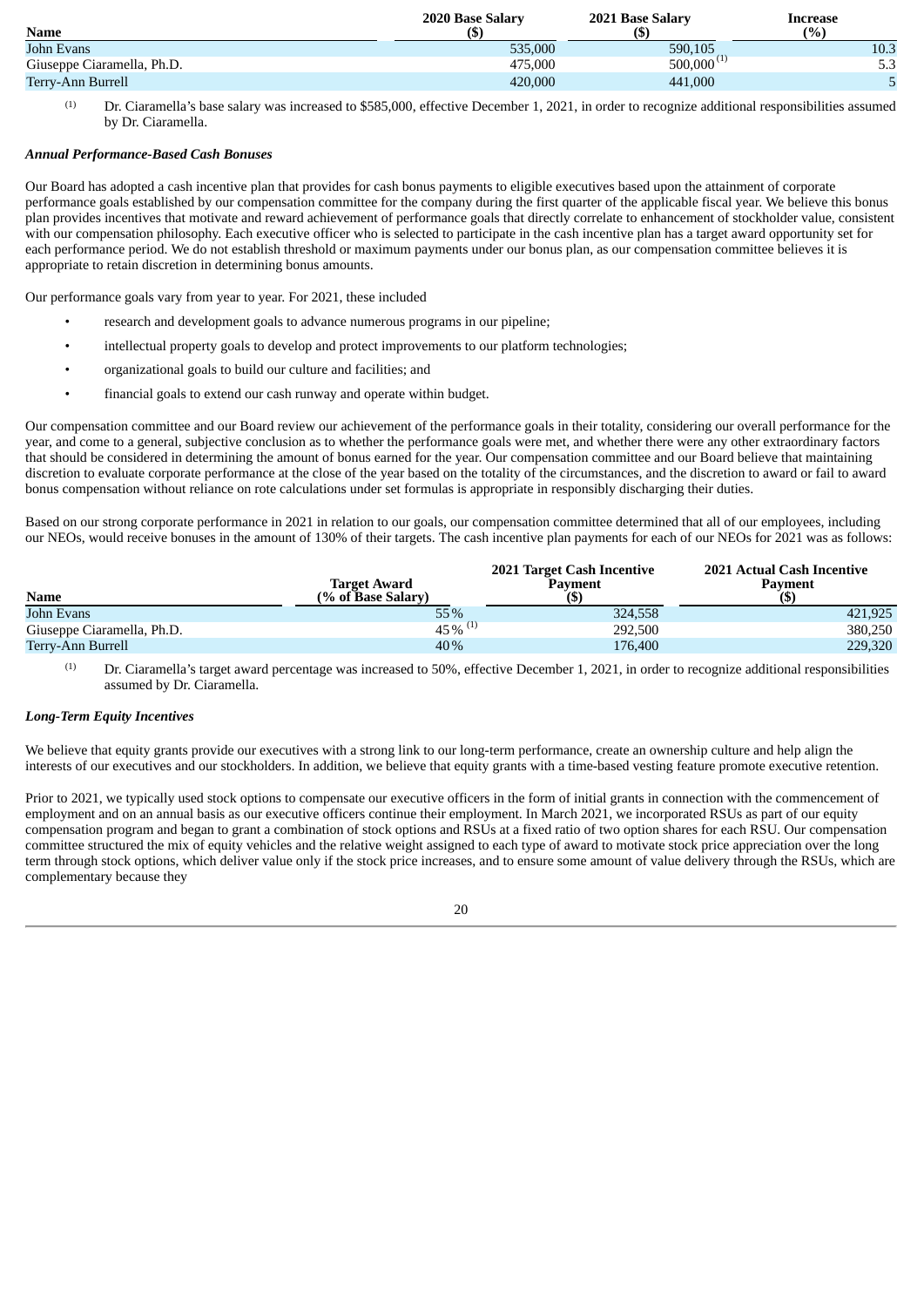have upside potential but deliver some value even during periods of stock price or market underperformance, while also reinforcing an ownership culture and commitment to us. In deciding to incorporate RSUs into our equity incentive compensation program, our compensation committee considered a host of factors, including annual long-term incentive values, annual equity awards expressed as a percent of total shares outstanding, total annual and cumulative dilution, the retentive value of outstanding awards, total equity ownership and the equity compensation practices of other companies in our industry that compete with us for talent.

In determining the size of the equity awards granted to our NEOs, our compensation committee, with assistance from Aon, considers our company performance, individual performance, the potential for enhancing the creation of value for our stockholders, our broader organizational equity needs and overall dilution, as well as industry and peer group practices. We evaluate our equity award program on an annual basis to ensure that it appropriately links to our long-term performance by aligning the interests of our executives and our stockholders, remains competitive with industry and peer practices and is consistent with our overall equity needs and dilution levels.

In March 2021, our compensation committee granted stock options and RSUs to our NEOs in the amounts set forth in the table below.

| Name                       | <b>Option Award</b><br>(# shares) | <b>RSU Award</b><br>(# shares) | <b>Grant Date Fair Value of Option and RSU</b><br>Awards<br>$(5)^{(1)}$ |
|----------------------------|-----------------------------------|--------------------------------|-------------------------------------------------------------------------|
| John Evans                 | 138.750                           | 69,375                         | 12,889,403                                                              |
| Giuseppe Ciaramella, Ph.D. | 50,000                            | 25,000                         | 4.644.830                                                               |
| Terry-Ann Burrell          | 35,000                            | 17,500                         | 3,251,381                                                               |

These amounts represent the aggregate grant date fair value of awards granted in March 2021, computed in accordance with the rules of the Financial Accounting Standards Board Accounting Standards Codification Topic 718 ("FASB ACS 718"), excluding the effect of estimated forfeitures. The assumptions used to value the awards granted for this purpose are set forth in Note 12, *Stock option and grant plan*, to our audited financial statements filed with our Annual Report on Form 10-K for the fiscal year ended December 31, 2021. (1)

In addition, in September 2021, our compensation committee amended the vesting terms of certain stock options granted to Mr. Evans and Dr. Ciaramella in 2018 and 2019, which options were subject to both performance- and time-based vesting criteria. Our compensation committee determined that any options for which performance-based but not time-based criteria had been met would vest in full upon the death or disability of the grantee. Our compensation committee approved this amendment to bring the terms of the option grants in line with current market practice. In addition, our compensation committee modified the time-based vesting criteria of stock options for which performance-based criteria had previously been met, such that the options would vest in three equal tranches on December 31, 2021, June 30, 2022 and December 31, 2022, rather than in one tranche on December 31, 2022. Our compensation committee approved these modifications to reward Mr. Evans and Dr. Ciaramella for achieving performance-based vesting milestones on accelerated timelines.

#### *Severance and Change in Control Benefits*

As discussed under "Executive Compensation" below, we offer our executives severance benefits in connection with certain termination events, as well as benefits in connection with change-in-control situations, as we believe such compensation protections are appropriate in light of similar benefits available to executive officers at companies in our peer group. We believe that reasonable and competitive change-in-control payments and benefits are an important part of an executive compensation program to attract and retain senior executives. We also believe such payments and benefits are in the best interests of our stockholders because they incentivize senior executives to achieve stockholder value in connection with change-in-control situations, particularly where the possibility of a change-in-control and the related uncertainty may lead to the departure or distraction of senior executives to the detriment of our company and our stockholders.

#### *Other Compensation Policies and Practices*

#### *Health and Welfare Benefits*

Our NEOs are eligible to participate in all of our employee benefit plans, including our medical, dental, vision, life and disability insurance plans and commuting benefits plan, in each case, on the same basis as our other full-time employees. We believe that these competitive health and welfare benefits help ensure that we have a productive and focused workforce.

#### *401(k) Plan*

We maintain a tax-qualified 401(k) defined contribution plan that is intended to qualify under Section 401(k) of the Internal Revenue Service Code of 1986. as amended, and any regulations promulgated thereunder (the "Internal Revenue Code"). In general, all of our

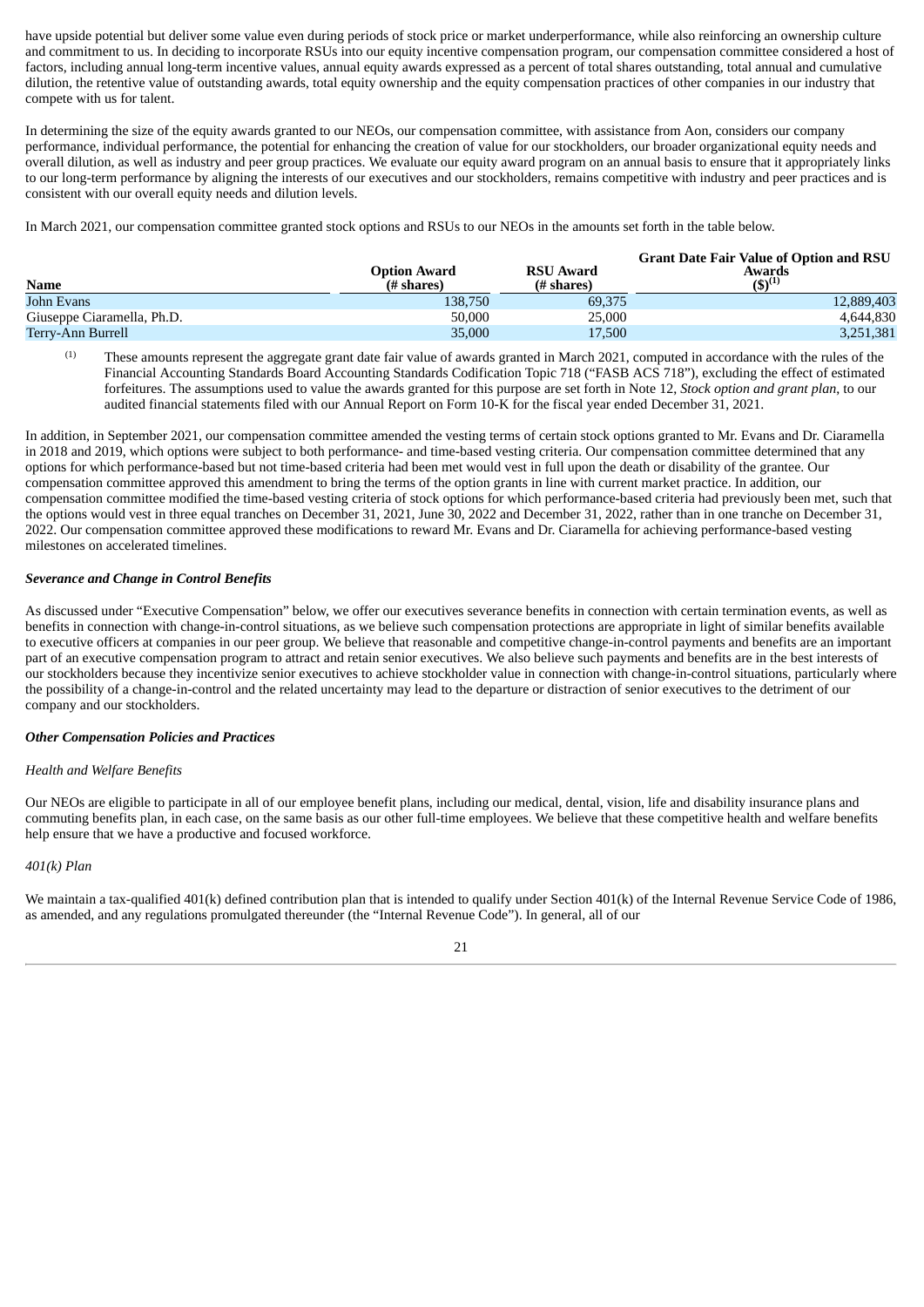full-time employees, including our NEOs, are eligible to participate in our 401(k) plan. Our 401(k) plan includes a salary deferral arrangement pursuant to which participants may elect to reduce a portion of their current compensation by up to the statutorily prescribed limit, and have the amount of the reduction contributed to the 401(k) plan. We provide an employer matching contribution equal to 50% of a participant's eligible contributions of up to 6% of eligible compensation, subject to certain limits established by the Internal Revenue Code. Our matching contributions are 100% vested when made. Matching contributions made to each of our NEOs are included in the "Executive Compensation—Summary Compensation Table" below. Our 401(k) plan is intended to provide our employees, including our NEOs, with an opportunity for tax-efficient retirement savings and long-term financial security. We do not maintain any defined benefit pension plans, non-qualified deferred compensation plans or other special or supplemental executive retirement programs.

#### *Employee Stock Purchase Plan*

Pursuant to our employee stock purchase plan, our full-time employees, including our NEOs, have an opportunity to purchase our common stock at a discount on a tax-preferred basis through payroll deductions. Our employee stock purchase plan is designed to qualify as an "employee stock purchase plan" under Section 423 of the Internal Revenue Code. The purpose of our employee stock purchase plan is to encourage our full-time employees, including our NEOs, to become our stockholders and better align their interests with those of our other stockholders.

#### *Perquisites*

We do not view perquisites or other personal benefits as a significant component of our executive compensation program. We currently, and may in the future, provide perquisites to our NEOs in situations where we believe it is appropriate to assist an individual in the performance of his or her duties, to make him or her more efficient and effective, and for recruitment and retention purposes.

#### *Anti-Hedging and Anti-Pledging Policy*

Certain transactions in our securities create a heightened compliance risk or could create the appearance of misalignment between our employees, including our management, and stockholders. As a result, our insider trading policy expressly prohibits all of our employees, including our NEOs, directors and their respective family members and designees, from engaging in speculative transactions in our stock, including buying our securities on margin, borrowing against our securities held in a margin account, engaging in short sales of our securities, buying or selling derivatives on our securities or otherwise engaging in hedging or monetization transactions, including prepaid variable forwards, equity swaps, collars or exchange funds, that hedge or offset, or are designed to hedge or offset, any decrease in the market value of our securities. Our insider trading policy also prohibits all of our employees, including our NEOs and directors, from pledging our securities as collateral for a loan.

#### *No Change-in-Control Tax Gross-ups*

We do not provide for any tax gross-up payments to our NEOs in connection with changes-in-control.

#### *Accounting and Tax Considerations*

We account for equity compensation paid to our employees under FASB ACS 718, which requires us to estimate and record an expense over the service period of any such award. Accounting rules also require us to record cash compensation as an expense at the time the obligation is accrued. To date, these accounting requirements have not impacted our executive compensation programs and practices.

While our compensation committee generally considers the tax implications to us of its executive compensation decisions, neither element was a material consideration in the compensation awarded to our NEOs in 2021. Section 162(m) of the Internal Revenue Code generally disallows a tax deduction to public companies for compensation in excess of \$1 million paid in any one year to each of certain of the company's current and former executive officers. Historically, compensation that qualified under Section 162(m) as performance-based compensation was exempt from the deduction limitation. However, subject to certain transition rules, tax legislation signed into law in December 2017 eliminated the performance-based compensation exception. As a result, for taxable years beginning after December 31, 2017, all compensation in excess of \$1 million paid in any one year to each of the specified officers that is not covered by the transition rules will not be deductible by us.

#### **Compensation Risk Assessment**

Our compensation committee believes that our executive compensation program does not encourage excessive or unnecessary risk taking and, as a result, does not believe that our compensation programs are reasonably likely to have a material adverse effect on us. In reaching these conclusions, our compensation committee considered various factors, including the following:

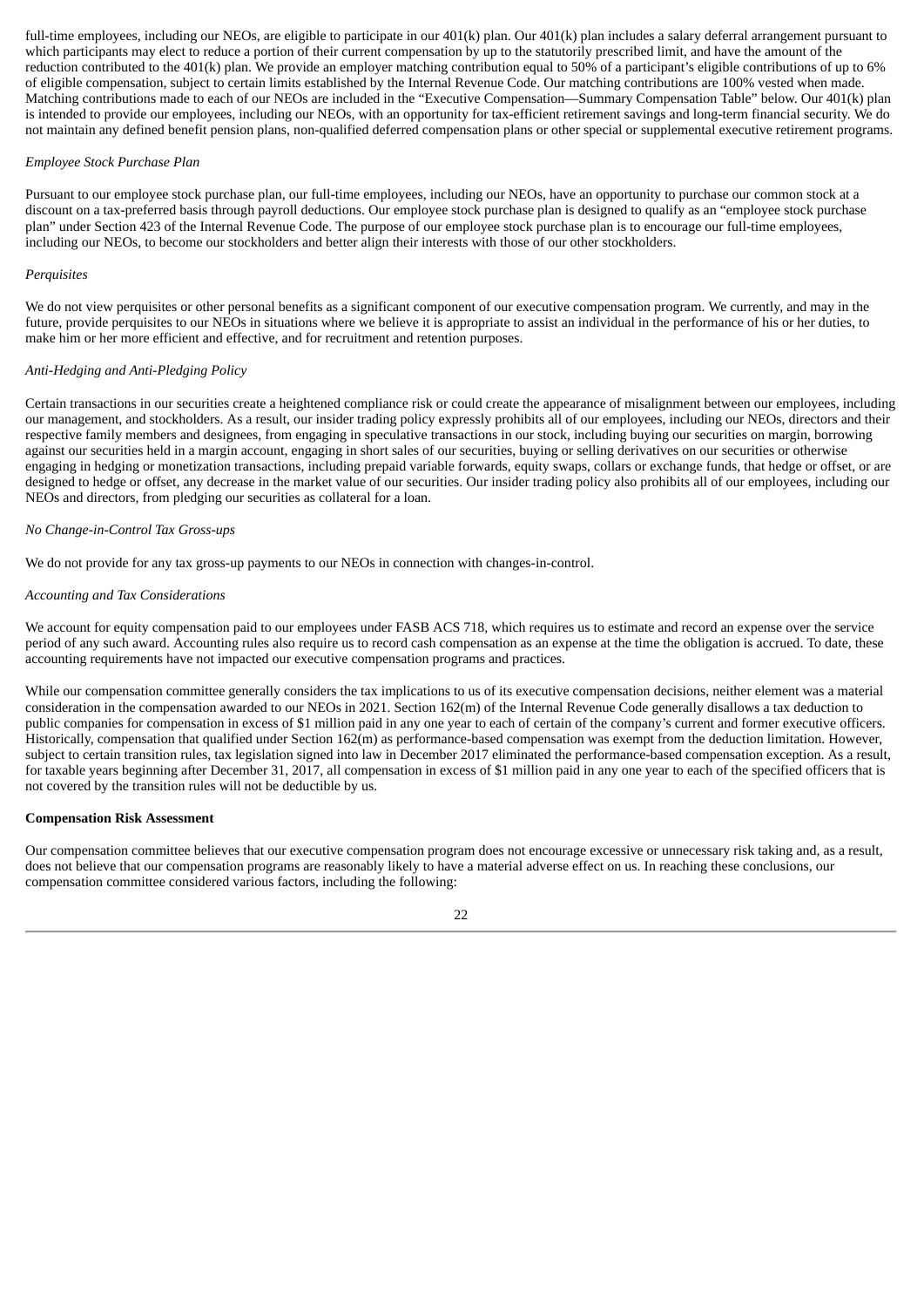- We offer executives a competitive base salary, which we believe mitigates risk-taking behavior by providing reasonable predictability in the base level of income earned by each executive and alleviating pressure on executives to focus solely on our near-term stock price performance or annual bonus awards to the detriment of building long-term stockholder value.
- We use a mixture of compensation elements intended to be competitive with those offered to similarly-situated executives at comparable companies within our industry, with significant weighting towards long-term incentive compensation, which has retention value and discourages short-term risk taking.
- Our performance goals for our annual cash bonus awards reflect a balanced mix of performance objectives, to avoid excessive weight on any one goal or performance measure and are intended to be challenging yet attainable, which mitigates the potential that our executives will take excessive risks.
- To minimize the risk of certain transactions related to our securities, our insider trading policy prohibits all of our employees, including our executive officers and our directors, from engaging in speculative transactions in our stock, including hedging or similar arrangements, put or call options, short sales, pledges and margin purchases related to our stock.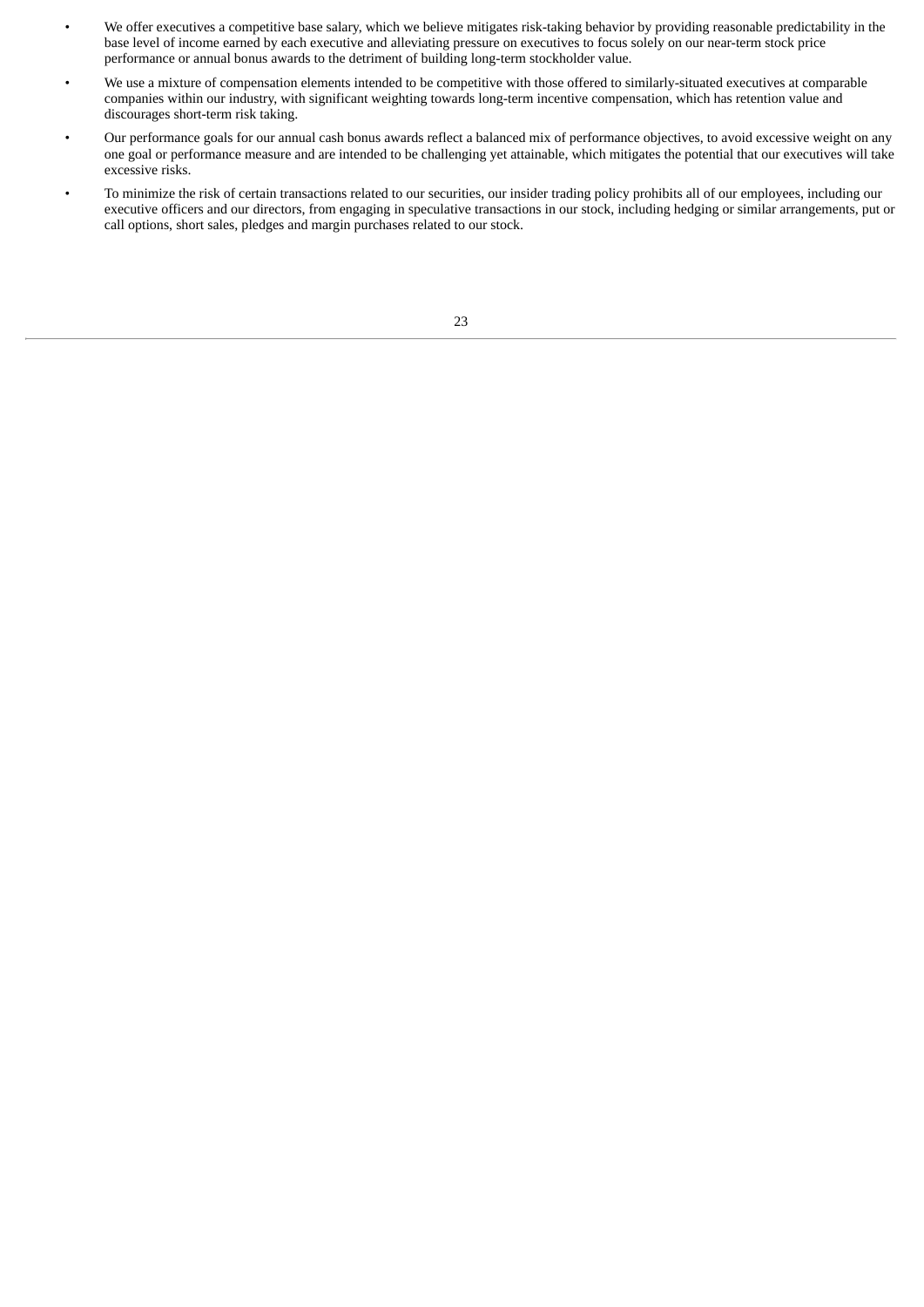#### **REPORT OF THE COMPENSATION COMMITTEE**

<span id="page-27-0"></span>The information contained in this report shall not be deemed to be "soliciting material" or "filed" or incorporated by reference in future filings with the SEC, or subject to the liabilities of Section 18 of the Exchange Act, except to the extent that we specifically incorporate it by reference into a document filed *under the Securities Act or the Exchange Act.*

Our compensation committee has reviewed and discussed the "Compensation Discussion and Analysis" section of this proxy statement with management. Based on the review and discussions, our compensation committee recommended to our Board that the "Compensation Discussion and Analysis" section be included in this proxy statement, which is incorporated by reference in our Annual Report on Form 10-K for the fiscal year ended December 31, 2021.

Members of the Compensation Committee

Kristina Burow (Chair) Carole Ho, M.D. Kathleen Walsh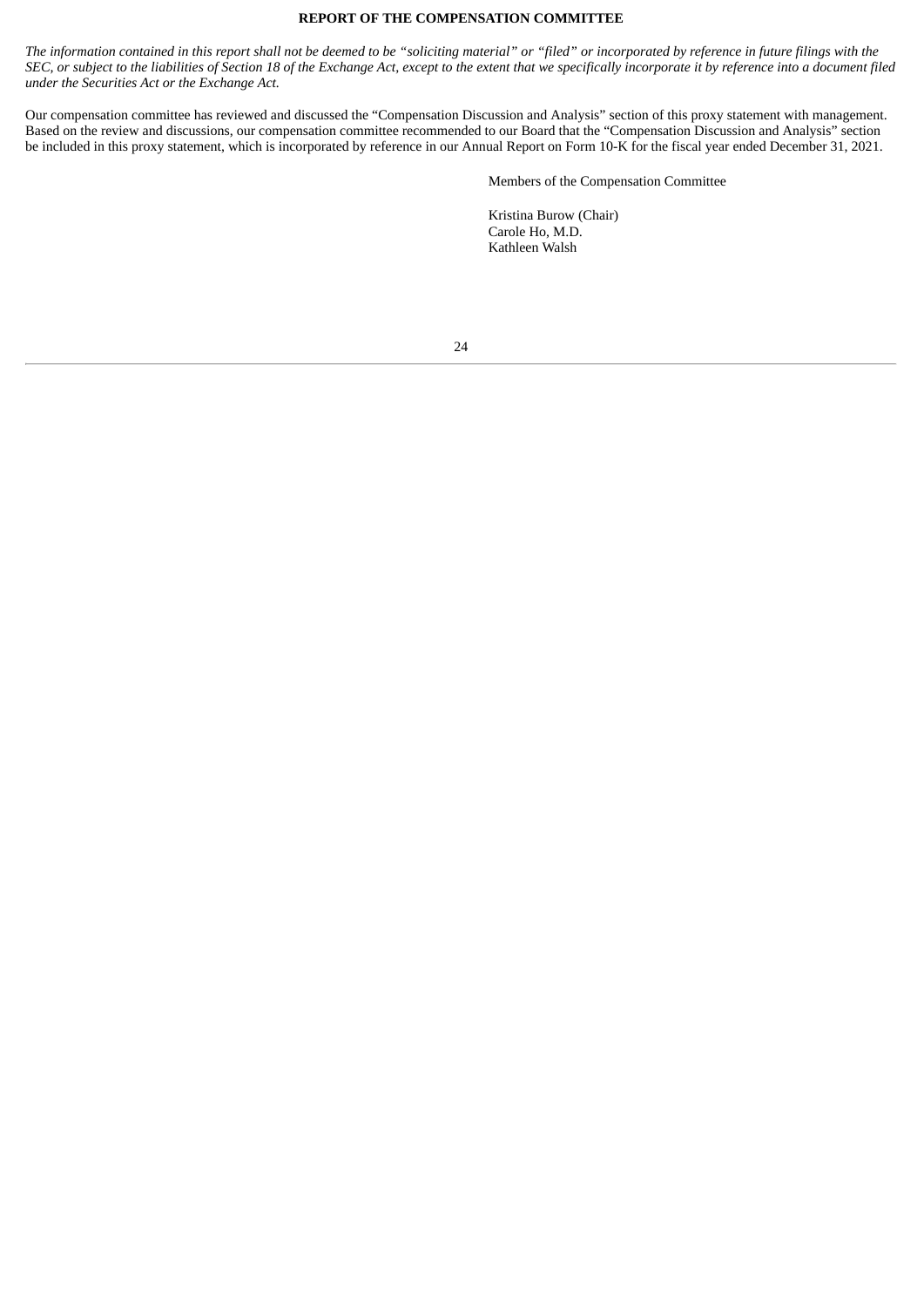#### **EXECUTIVE COMPENSATION**

<span id="page-28-0"></span>This section provides an overview of the compensation awarded to, earned by or paid to our NEOs and members of our Board.

#### **Summary Compensation Table**

The following table sets forth the compensation provided to our NEOs for the fiscal years ended December 31, 2021, December 31, 2020 and December 31, 2019, respectively. **Non-Equity**

| Year | <b>Salary</b><br>(\$) | <b>Stock</b><br>Awards <sup>(1)</sup><br>(\$) | <b>Option</b><br>Awards <sup><math>(2)</math></sup><br>$($ \$ | INOII-EQUILV<br>Incentive Plan<br>Compensation <sup>(3)</sup><br>(S) | <b>All Other</b><br>Compensation <sup>(4)</sup><br>(\$) | <b>Total</b><br>(\$) |
|------|-----------------------|-----------------------------------------------|---------------------------------------------------------------|----------------------------------------------------------------------|---------------------------------------------------------|----------------------|
| 2021 | 590,105               | 5,552,775                                     | 7,336,628                                                     | 421,925                                                              | 10,542                                                  | 13,911,975           |
| 2020 | 529.271               |                                               |                                                               | 367,813                                                              | 9,684                                                   | 906,768              |
| 2019 | 472,500               |                                               | 1,368,453                                                     | 367,813                                                              | 1,034                                                   | 2,209,800            |
|      |                       |                                               |                                                               |                                                                      |                                                         |                      |
| 2021 | 500,000               | 2,001,000                                     | 2,643,830                                                     | 380,250                                                              | 10,542                                                  | 5,535,622            |
| 2020 | 469,363               |                                               | 6,106,551                                                     | 267,188                                                              | 9,684                                                   | 6,852,786            |
| 2019 | 413,502               |                                               | 888.812                                                       | 267,188                                                              | 18,948                                                  | 1,588,450            |
| 2021 | 441,000               | 1,400,700                                     | 1,850,681                                                     | 229,320                                                              | 17,203                                                  | 3,938,904            |
| 2020 | 420,000               |                                               |                                                               | 210,000                                                              | 53,752                                                  | 683,752              |
| 2019 | 147,180               |                                               | 3,901,485                                                     | 200,000                                                              | 54,058                                                  | 4,302,723            |
|      |                       |                                               |                                                               |                                                                      |                                                         |                      |

The amounts reflect the grant date fair value of RSUs granted during the applicable year, computed in accordance with FASB ASC 718, excluding the effect of estimated forfeitures. The assumptions used to value the RSUs granted in 2021 for this purpose are set forth in Notes 12, *Stock option and grant plan*, to our audited financial statements filed with our Annual Report on Form 10-K for the fiscal year ended December 31, 2021. (1)

- The amounts reported in this column represent the aggregate grant date fair value of an option to purchase shares of our common stock granted during the applicable fiscal year, computed in accordance with FASB ASC 718, excluding the effect of estimated forfeitures. The assumptions used to value the options granted in fiscal years 2019, 2020 and 2021 for this purpose are set forth in Note 12, *Stock option and grant plan*, to our audited financial statements filed with our Annual Report on Form 10-K for the fiscal year ended December 31, 2021. With respect to performance-based stock options granted to Mr. Evans and Dr. Ciaramella in fiscal year 2019, the grant date fair value of such options based on the probable outcome of the performance conditions associated with the options on the grant date is \$0. If all applicable performance milestones associated with such options were achieved at maximum levels, the grant date fair value of the 2019 performance-based stock options would be \$552,901 for Mr. Evans and \$132,976 for Dr. Ciaramella. (2)
- Amounts shown represent each NEO's annual bonus earned under the Beam Therapeutics Inc. 2019 Cash Incentive Plan based on the attainment of corporate performance goals. (3)
- The amount reported for Mr. Evans for fiscal year 2021 includes commuting benefits (\$642), 401(k) matching contributions (\$8,700) and a cell phone allowance (\$1,200). The amount reported for Dr. Ciaramella for fiscal year 2021 includes commuting benefits (\$642), 401(k) matching contributions (\$8,700) and a cell phone allowance (\$1,200). The amount reported for Ms. Burrell for fiscal year 2021 includes commuting benefits (\$4,896) and a tax gross-up associated with her commuting benefits (\$2,407), 401(k) matching contributions (\$8,700) and a cell phone allowance (\$1,200). (4)

#### **Agreements with our NEOs**

Each of our NEOs is party to an amended and restated employment or letter agreement with us that sets forth the terms and conditions of his or her employment. The material terms of the agreements are described below. The terms "cause," "good reason" and "change in control" referred to below are defined in each respective NEO's agreement.

*Mr. Evans.* Our amended and restated letter agreement with Mr. Evans provides for a fixed base salary, subject to annual review by our compensation committee, and a target annual bonus equal to 55% of his annual base salary, which our compensation committee increased to 60% for fiscal year 2022, with the actual amount of the bonus earned based on the terms of the applicable bonus plan developed by our Board or compensation committee. The letter agreement also provides that, for so long as Mr. Evans serves as our CEO, we will nominate him to serve as a member of our Board at each annual meeting of our stockholders at which his then-current term expires, and, if so elected at such meeting, he will continue to serve as a member of our Board.

Mr. Evans' amended and restated letter agreement contains a perpetual confidentiality covenant and an assignment of intellectual property covenant. Mr. Evans is also party to an Employee Non-Competition, Non-Solicitation, Confidentiality and Assignment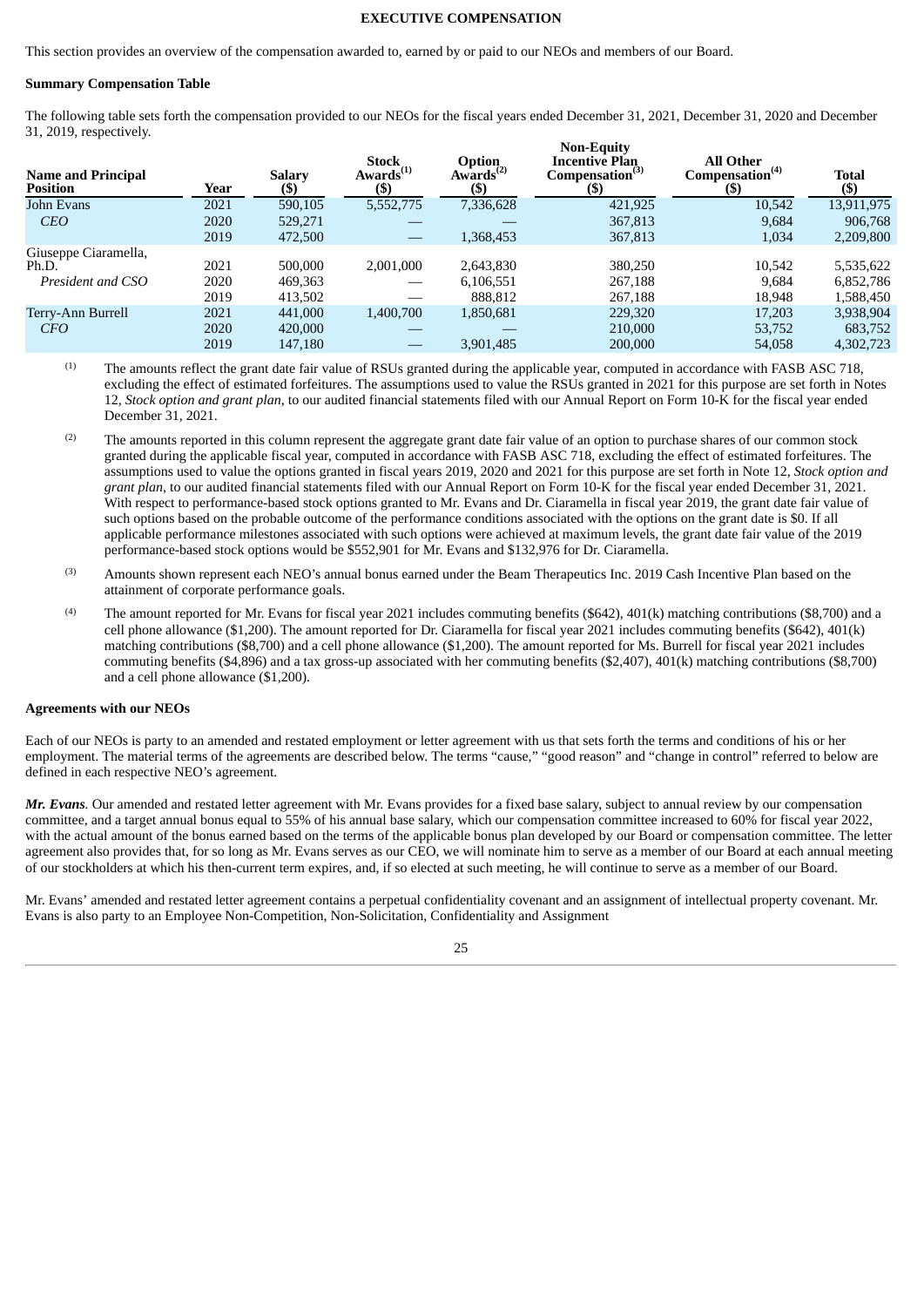Agreement under which he has agreed not to compete with us or solicit our employees, consultants, customers or suppliers during his employment and for one year following his termination of employment and has agreed to a perpetual confidentiality covenant and an assignment of intellectual property covenant.

*Dr. Ciaramella***.** Our amended and restated employment agreement with Dr. Ciaramella provides for a fixed base salary, subject to adjustment by our Board (or a committee thereof), and a target annual bonus equal to 45% of his annual base salary, which our compensation committee increased to 50% for fiscal years 2021 and 2022, with the actual amount of the bonus earned determined by our Board (or a committee thereof), in its discretion, based on Dr. Ciaramella's performance and corporate performance compared to goals established by our compensation committee.

Dr. Ciaramella's amended and restated employment agreement contains a perpetual confidentiality covenant and an assignment of intellectual property covenant. Dr. Ciaramella is also party to an Employee Non-Competition, Non-Solicitation, Confidentiality and Assignment Agreement under which he has agreed not to compete with us or solicit our employees, consultants, customers or suppliers during his employment and for one year following his termination of employment and has agreed to a perpetual confidentiality covenant and an assignment of intellectual property covenant.

*Ms. Burrell***.** Our amended and restated letter agreement with Ms. Burrell provides for a fixed base salary, subject to periodic review and adjustment by our compensation committee, and a target annual bonus equal to 40% of her annual base salary, with the actual amount of the bonus earned based on our compensation committee's assessment of individual and corporate performance. Ms. Burrell is also party to an Employee Non-Solicitation, Confidentiality and Assignment Agreement under which she has agreed not to solicit our employees, independent contractors, customers, vendors or suppliers during her employment and for one year following her termination of employment and has agreed to a perpetual confidentiality covenant and an assignment of intellectual property covenant.

#### **Grants of Plan-Based Awards**

The following table shows information regarding grants of plan-based awards to our NEOs during the fiscal year ended December 31, 2021.

| <b>Name</b>                   | <b>Grant Date</b> | Date of<br>Committee<br><b>Approval</b> | <b>Estimated</b><br><b>Future Payouts</b><br><b>Under Non-</b><br>Equity<br><b>Incentive Plan</b><br>Awards <sup>(1)</sup><br><b>Target</b><br>$(\$)$ | <b>All Other</b><br><b>Stock</b><br>Awards:<br>Number of<br><b>Shares of</b><br><b>Stock or</b><br><b>Units</b><br>$(\#)$ | <b>All Other</b><br>Option<br>Awards:<br>Number of<br><b>Securities</b><br><b>Underlying</b><br><b>Options</b><br>$^{(#)}$ | Exercise or<br><b>Base Price</b><br>of Option<br>Awards <sup><math>(2)</math></sup><br>$($)$ | <b>Grant Date</b><br><b>Fair Value of</b><br><b>Stock and</b><br>Option<br>$A\mathbf{w} \cdot \mathbf{a}$ rds <sup>(3)</sup><br>$($)$ |
|-------------------------------|-------------------|-----------------------------------------|-------------------------------------------------------------------------------------------------------------------------------------------------------|---------------------------------------------------------------------------------------------------------------------------|----------------------------------------------------------------------------------------------------------------------------|----------------------------------------------------------------------------------------------|---------------------------------------------------------------------------------------------------------------------------------------|
| John Evans                    |                   |                                         | 324,558                                                                                                                                               |                                                                                                                           |                                                                                                                            |                                                                                              |                                                                                                                                       |
|                               | 3/31/2021         | 3/24/2021                               |                                                                                                                                                       |                                                                                                                           | 138,750                                                                                                                    | 80.04                                                                                        | 7,336,628                                                                                                                             |
|                               | 3/31/2021         | 3/24/2021                               |                                                                                                                                                       | 69,375                                                                                                                    |                                                                                                                            |                                                                                              | 5,552,775                                                                                                                             |
| Giuseppe Ciaramella,<br>Ph.D. |                   |                                         | 292,500                                                                                                                                               |                                                                                                                           |                                                                                                                            |                                                                                              |                                                                                                                                       |
|                               | 3/31/2021         | 3/24/2021                               |                                                                                                                                                       |                                                                                                                           | 50,000                                                                                                                     | 80.04                                                                                        | 2,643,830                                                                                                                             |
|                               | 3/31/2021         | 3/24/2021                               |                                                                                                                                                       | 25,000                                                                                                                    |                                                                                                                            |                                                                                              | 2,001,000                                                                                                                             |
| Terry-Ann Burrell             |                   |                                         | 176,400                                                                                                                                               |                                                                                                                           |                                                                                                                            |                                                                                              |                                                                                                                                       |
|                               | 3/31/2021         | 3/24/2021                               |                                                                                                                                                       |                                                                                                                           | 35,000                                                                                                                     | 80.04                                                                                        | 1,850,681                                                                                                                             |
|                               | 3/31/2021         | 3/24/2021                               |                                                                                                                                                       | 17,500                                                                                                                    |                                                                                                                            |                                                                                              | 1,400,700                                                                                                                             |
|                               |                   |                                         |                                                                                                                                                       |                                                                                                                           |                                                                                                                            |                                                                                              |                                                                                                                                       |

Amounts shown in the "Target (\$)" column reflect the target amount payable to each NEO under our annual cash incentive program as described under "*Compensation Discussion and Analysis—Annual Performance-Based Cash Bonuses*" above. Actual payments made for 2021 are provided in the "Summary Compensation Table" above. As there are no threshold amounts and no maximum amounts with respect to these performance-based cash payments, the columns "Threshold (\$)" and "Maximum (\$)" are inapplicable and therefore have been omitted from this table. (1)

The exercise price of these stock options is equal to the closing price of our common stock as reported on the Nasdaq Global Select Market on the grant date. (2)

These amounts represent the aggregate grant date fair value of awards in 2021, computed in accordance with FASB ASC 718, excluding the effect of estimated forfeitures. The assumptions used to value the awards granted for this purpose are (3)

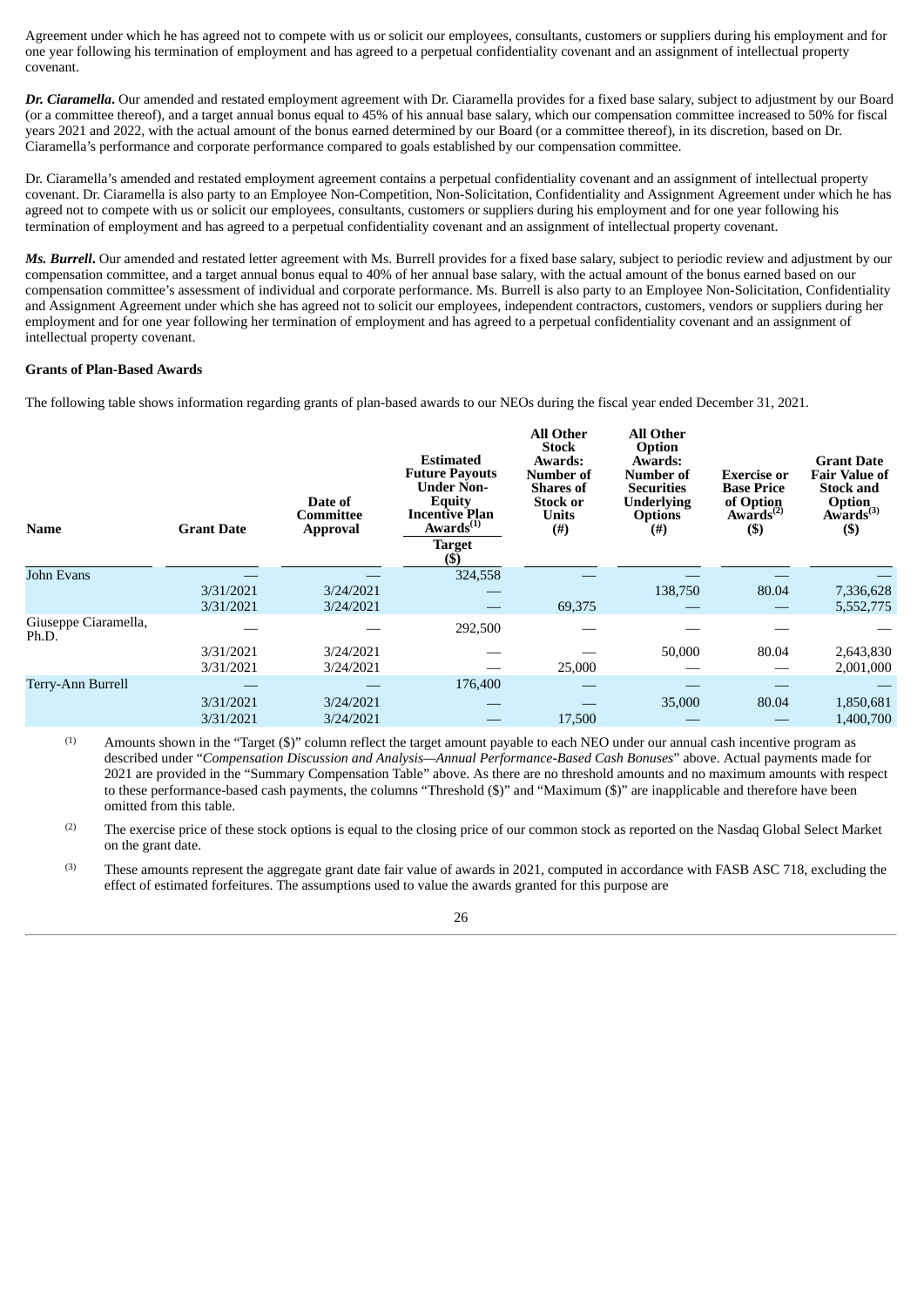set forth in Note 12, *Stock option and grant plan*, to our audited financial statements filed with our Annual Report on Form 10-K for the fiscal year ended December 31, 2021.

#### **Outstanding Awards at Fiscal Year-End**

The following table sets forth information concerning outstanding equity awards held by our NEOs as of December 31, 2021.

|                               |                                                                                                                                 |                                                                                                                            | <b>Option Awards</b>                                                                                                                                                                   |                                                  |                                            | <b>Stock Awards</b>                                                       |                                                                                                          |
|-------------------------------|---------------------------------------------------------------------------------------------------------------------------------|----------------------------------------------------------------------------------------------------------------------------|----------------------------------------------------------------------------------------------------------------------------------------------------------------------------------------|--------------------------------------------------|--------------------------------------------|---------------------------------------------------------------------------|----------------------------------------------------------------------------------------------------------|
| <b>Name</b>                   | <b>Number of</b><br><b>Securities</b><br><b>Underlying</b><br><b>Unexercised</b><br><b>Options</b><br><b>Exercisable</b><br>(#) | <b>Number of</b><br><b>Securities</b><br><b>Underlying</b><br><b>Unexercised</b><br><b>Options</b><br>Unexercisable<br>(#) | <b>Equity</b><br>Incentive<br><b>Plan Awards:</b><br><b>Number of</b><br><b>Securities</b><br><b>Underlying</b><br><b>Unexercised</b><br><b>Unearned</b><br><b>Options</b><br>$^{(#)}$ | Option<br><b>Exercise</b><br>Price<br>(\$/share) | Option<br><b>Expiration</b><br><b>Date</b> | <b>Number</b><br>of Shares<br>of Stock<br>that Have<br>not Vested<br>(f#) | <b>Market Value</b><br>of Shares of<br><b>Stock That</b><br><b>Have Not</b><br>$Vested^{(1)}$<br>$($ \$) |
| John Evans                    |                                                                                                                                 |                                                                                                                            |                                                                                                                                                                                        |                                                  |                                            | $2,969$ <sup>(2)</sup>                                                    | 236,600                                                                                                  |
|                               |                                                                                                                                 |                                                                                                                            |                                                                                                                                                                                        |                                                  |                                            | $17,727$ <sup>(3)</sup><br>69,375 $^{(4)}$                                | 1,412,665<br>5,528,494                                                                                   |
|                               | 33,112                                                                                                                          | 66,224                                                                                                                     | 99,336                                                                                                                                                                                 | 0.67                                             | $5/8/2028^{(5)}$                           |                                                                           |                                                                                                          |
|                               | 373,102                                                                                                                         | 11,243                                                                                                                     |                                                                                                                                                                                        | 1.03                                             | $7/13/2028^{(6)}$                          |                                                                           |                                                                                                          |
|                               | 17,988                                                                                                                          | 35,976                                                                                                                     | 53,965                                                                                                                                                                                 | 4.22                                             | $2/13/2029^{(7)}$<br>$5/17/2029^{(8)}$     |                                                                           |                                                                                                          |
|                               | 120,791<br>26,015                                                                                                               | 102,209<br>112,735                                                                                                         |                                                                                                                                                                                        | 7.22<br>80.04                                    | $3/31/2031^{(9)}$                          |                                                                           |                                                                                                          |
| Giuseppe Ciaramella,<br>Ph.D. |                                                                                                                                 |                                                                                                                            |                                                                                                                                                                                        |                                                  |                                            | $25,000$ <sup>(10)</sup>                                                  | 1,992,250                                                                                                |
|                               | 9,105                                                                                                                           | 18,212                                                                                                                     | 27,318                                                                                                                                                                                 | 0.67                                             | $5/8/2028^{\,(11)}$                        |                                                                           |                                                                                                          |
|                               | 184,319                                                                                                                         | 11,383                                                                                                                     |                                                                                                                                                                                        | 0.67                                             | $5/8/2028$ <sup>(12)</sup>                 |                                                                           |                                                                                                          |
|                               | 80,538                                                                                                                          | 5,408                                                                                                                      |                                                                                                                                                                                        | 1.03                                             | $7/13/2028$ <sup>(13)</sup>                |                                                                           |                                                                                                          |
|                               | 4,326                                                                                                                           | 8,652                                                                                                                      | 12,979                                                                                                                                                                                 | 4.22                                             | $2/13/2029^{(14)}$                         |                                                                           |                                                                                                          |
|                               | 33,891                                                                                                                          | 55,755                                                                                                                     |                                                                                                                                                                                        | 7.22                                             | $5/17/2029^{(15)}$                         |                                                                           |                                                                                                          |
|                               | 12,622                                                                                                                          | 10,681                                                                                                                     |                                                                                                                                                                                        | 7.22                                             | $5/31/2029^{(16)}$                         |                                                                           |                                                                                                          |
|                               | 155,579                                                                                                                         | 276,734                                                                                                                    |                                                                                                                                                                                        | 17.00                                            | $2/5/2030^{(17)}$<br>$3/31/2031^{(18)}$    |                                                                           |                                                                                                          |
| Terry-Ann Burrell             | 9,375                                                                                                                           | 40,625                                                                                                                     |                                                                                                                                                                                        | 80.04                                            |                                            | $17,500$ <sup>(19)</sup>                                                  | 1,394,575                                                                                                |
|                               | 120,336                                                                                                                         | 162,605                                                                                                                    |                                                                                                                                                                                        | 13.68                                            | $8/31/2029^{(20)}$                         |                                                                           |                                                                                                          |
|                               | 6,562                                                                                                                           | 28,438                                                                                                                     |                                                                                                                                                                                        | 80.04                                            | $3/31/2031^{(21)}$                         |                                                                           |                                                                                                          |

Based on the closing price of a share of our common stock on December 31, 2021 (\$79.69). (1)

Represents 228,068 restricted shares of our common stock granted on August 17, 2017, of which 85,594 restricted shares vested in equal monthly installments through January 3, 2018, and, after giving effect to an amendment to the grant, the remaining 142,474 restricted shares vest in 48 equal monthly installments following January 8, 2018, generally subject to Mr. Evans' continued employment with us through the applicable vesting date. (2)

Represents 850,889 restricted shares of our common stock granted on January 8, 2018, which, after giving effect to an amendment to the grant, vest in 48 equal monthly installments following the grant date, generally subject to Mr. Evans' continued employment with us through the applicable vesting date. (3)

Represents 69,375 RSUs, each representing the right to receive one share of our common stock, granted on March 31, 2021, which vest in equal annual installments on the first four anniversaries of the grant date, generally subject to Mr. Evans' continued employment with us through the applicable vesting date. (4)

Represents an option to purchase 198,672 shares of our common stock granted on May 8, 2018, which vests as to 50% of the underlying shares upon the achievement of certain development milestones related to gene editing applications and as to 50% of the underlying shares upon the achievement of a closing price hurdle following our IPO (which closing price hurdle has been achieved), with any such options for which performance-based criteria also subject to further time-based vesting requirements (vesting in three equal tranches on December 31, 2021, June 30, 2022 and December 31, 2022), in each case, generally subject to Mr. Evan's continued employment with us through such dates. (5)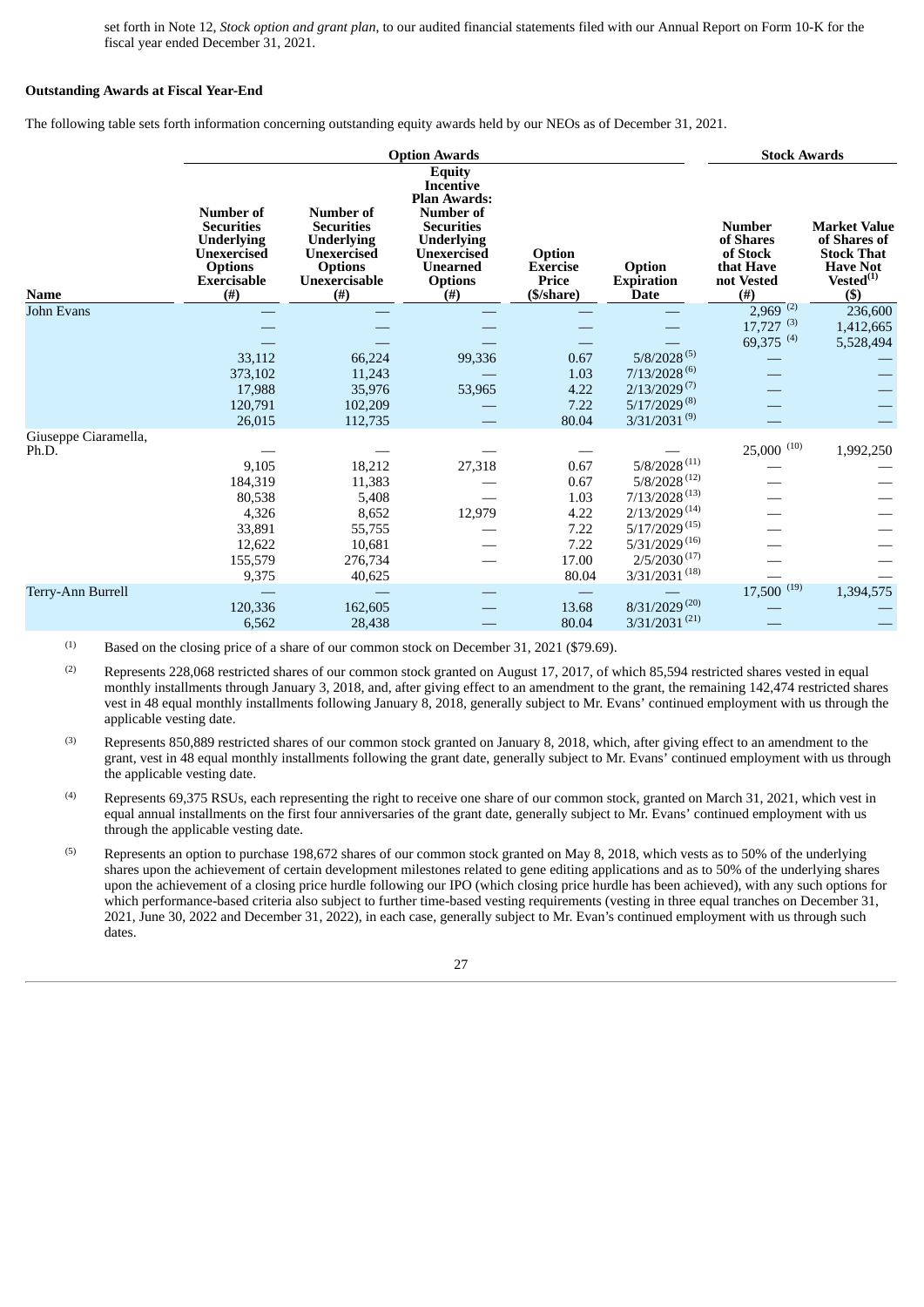- Represents an option to purchase 539,645 shares of our common stock granted on July 13, 2018, which vested as to 25% of the underlying shares on January 8, 2019 and vests in 36 equal monthly installments thereafter, generally subject to Mr. Evans' continued employment with us through the applicable vesting date. (6)
- Represents an option to purchase 107,929 shares of our common stock granted on February 13, 2019, which vests as to 50% of the underlying shares upon the achievement of certain development milestones related to gene editing applications and as to 50% of the underlying shares upon the achievement of a closing price hurdle following our IPO (which closing price hurdle has been achieved), with any such options for which performance-based criteria also subject to further time-based vesting requirements (vesting in three equal tranches on December 31, 2021, June 30, 2022 and December 31, 2022), in each case, generally subject to Mr. Evans' continued employment with us through such dates. (7)
- Represents an option to purchase 223,000 shares of our common stock granted on May 17, 2019, which vested as to 25% of the underlying shares on October 1, 2020 and vests in 36 equal monthly installments thereafter, generally subject to Mr. Evans' continued employment with us through the applicable vesting date. (8)
- Represents an option to purchase 138,750 shares of our common stock granted on March 31, 2021, which vests in 48 equal monthly installments, generally subject to Mr. Evans' continued employment with us through the applicable vesting date. (9)
- Represents 25,000 RSUs, each representing the right to receive one share of our common stock, granted on March 31, 2021, which vest in equal annual installments on the first four anniversaries of the grant date, generally subject to Dr. Ciaramella's continued employment with us through the applicable vesting date. (10)
- Represents an option to purchase 54,635 shares of our common stock granted on May 8, 2018, which vests as to 50% of the underlying shares upon the achievement of certain development milestones related to gene editing applications and as to 50% of the underlying shares upon the achievement of a closing price hurdle following our IPO (which closing price hurdle has been achieved), with any such options for which performance-based criteria also subject to further time-based vesting requirements (vesting in three equal tranches on December 31, 2021, June 30, 2022 and December 31, 2022), in each case, generally subject to Dr. Ciaramella's continued employment with us through such dates. (11)
- Represents an option to purchase 273,175 shares of our common stock granted on May 8, 2018, which vested as to 25% of the underlying shares on February 26, 2019 and vests in 36 equal monthly installments thereafter, generally subject to Dr. Ciaramella's continued employment with us through the applicable vesting date. (12)
- Represents an option to purchase 129,788 shares of our common stock granted on July 13, 2018, which vested as to 25% of the underlying shares on February 26, 2019 and vests in 36 equal monthly installments thereafter, generally subject to Dr. Ciaramella's continued employment with us through the applicable vesting date. (13)
- Represents an option to purchase 25,957 shares of our common stock granted on February 13, 2019, which vests as to 50% of the underlying shares upon the achievement of certain development milestones related to gene editing applications and as to 50% of the underlying shares upon the achievement of a closing price hurdle following our IPO (which closing price hurdle has been achieved), with any such options for which performance-based criteria also subject to further time-based vesting requirements (vesting in three equal tranches on December 31, 2021, June 30, 2022 and December 31, 2022), in each case, generally subject to Dr. Ciaramella's continued employment with us through such dates. (14)
- Represents an option to purchase 121,646 shares of our common stock granted on May 17, 2019, which vested as to 25% of the underlying shares on October 1, 2020 and vests in 36 equal monthly installments thereafter, generally subject to Dr. Ciaramella's continued employment with us through the applicable vesting date. (15)
- Represents an option to purchase 23,303 shares of our common stock granted on May 31, 2019, which vested as to 25% of the underlying shares on October 1, 2020 and vests in 36 equal monthly installments thereafter, generally subject to Dr. Ciaramella's continued employment with us through the applicable vesting date. (16)
- Represents an option to purchase 510,893 shares of our common stock granted on February 5, 2020, which vests as to 25% of the underlying shares on February 5, 2021 and vests in 36 equal monthly installments thereafter, generally subject to Dr. Ciaramella's continued employment with us through the applicable vesting date. (17)
- Represents an option to purchase 50,000 shares of our common stock granted on March 31, 2021, which vests in 48 equal monthly installments, generally subject to Dr. Ciaramella's continued employment with us through the applicable vesting date. (18)
- Represents 17,500 RSUs, each representing the right to receive one share of our common stock, granted on March 31, 2021, which vest in equal annual installments on the first four anniversaries of the grant date, generally subject to Ms. Burrell's continued employment with us through the applicable vesting date. (19)

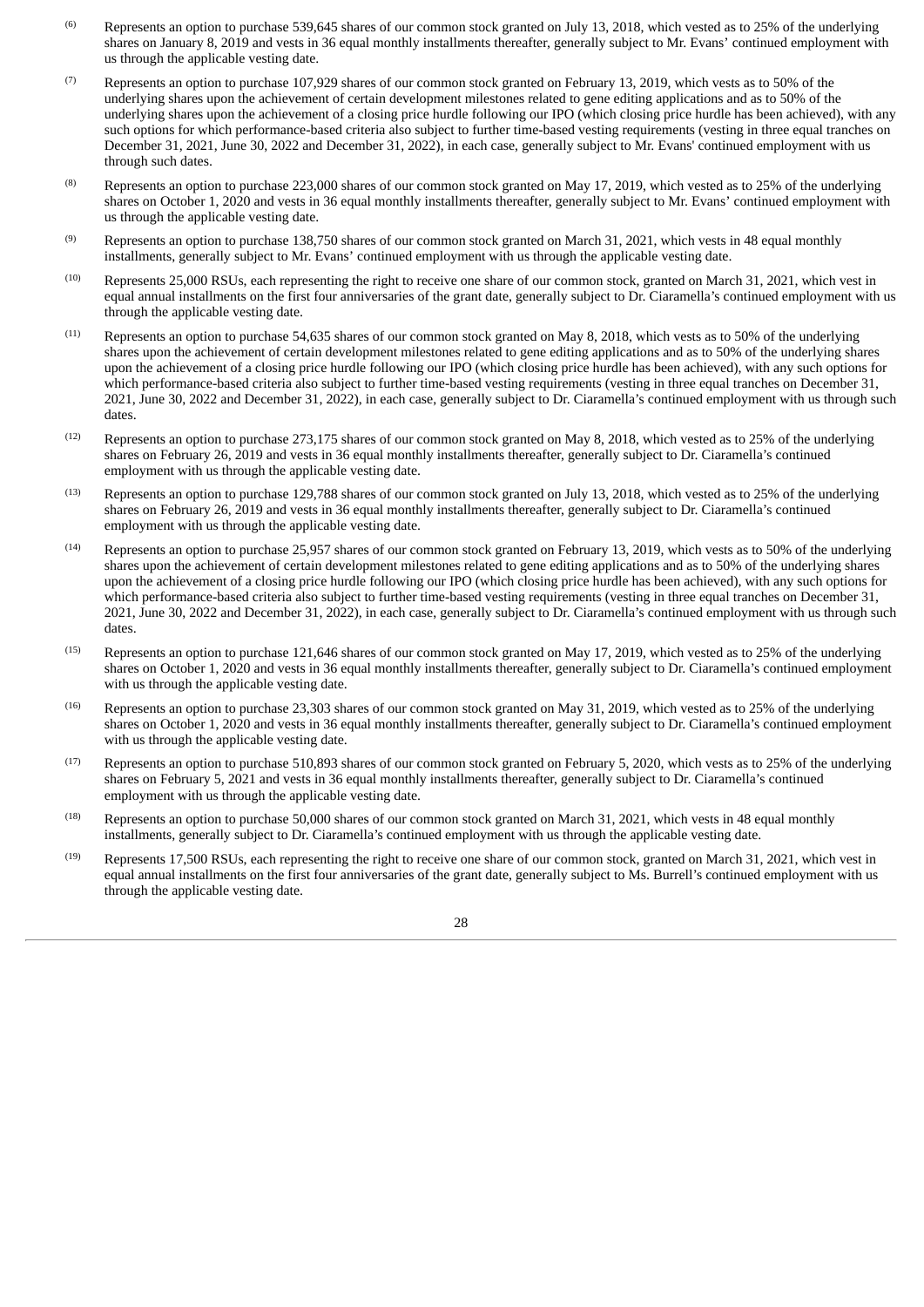- Represents an option to purchase 390,250 shares of our common stock granted on August 31, 2019, which vested as to 25% of the underlying shares on August 20, 2020 and vests in 36 equal monthly installments thereafter, generally subject to Ms. Burrell's continued employment with us through the applicable vesting date. (20)
- Represents an option to purchase 35,000 shares of our common stock granted on March 31, 2021, which vests in 48 equal monthly installments, generally subject to Ms. Burrell's continued employment with us through the applicable vesting date. (21)

#### **Options Exercised and Stock Vested**

The following table sets forth, for each of our NEOs, information with respect to the exercise of stock options or vesting of stock awards during the fiscal year ended December 31, 2021.

|                            |                                                                         | <b>Option Awards</b>                         | <b>Stock Awards</b>                                   |                                       |  |  |
|----------------------------|-------------------------------------------------------------------------|----------------------------------------------|-------------------------------------------------------|---------------------------------------|--|--|
| <b>Name</b>                | <b>Number of Shares</b><br><b>Acquired on</b><br><b>Exercise</b><br>(#) | Value Realized on<br>Exercise <sup>(1)</sup> | Number of<br><b>Shares Acquired</b><br>on Vesting (#) | Value Realized on<br>Vesting $^{(2)}$ |  |  |
| John Evans                 | 18,000                                                                  | 1,615,440                                    | (3)<br>248,340                                        | 19,790,215                            |  |  |
| Giuseppe Ciaramella, Ph.D. | 172,322                                                                 | 14,851,929                                   |                                                       |                                       |  |  |
| Terry-Ann Burrell          | 100,000                                                                 | 9,182,356                                    |                                                       |                                       |  |  |

The value realized upon the exercise of stock option awards does not represent proceeds from any sale of any common stock acquired upon exercise but is determined by multiplying the number of shares acquired upon exercise by the difference between the per share exercise price of the option and the closing price of our common stock on the Nasdaq Global Select Market on each day of exercise. (1)

- The value realized upon vesting of restricted stock is calculated by multiplying the number of shares of restricted stock vested by the closing price of our common stock on the Nasdaq Global Select Market on the vest date. (2)
- Represents shares of common stock granted to John Evans in August 2017 and January 2018 that vested during fiscal year 2021. (3)

#### **Severance Upon Termination of Employment; Change in Control.**

*Mr. Evans.* Under his amended and restated letter agreement, if Mr. Evans's employment is terminated by us without cause or by him for good reason, he will be entitled to receive (i) continued payment of his base salary for a period of 12 months, (ii) an amount equal to his target annual bonus for the year of termination, pro-rated to reflect the portion of the calendar year during which he was employed, (iii) continued vesting for 12 months of any unvested equity awards, (iv) extended exercisability of the options granted to him on May 8, 2018 and July 13, 2018 until the earlier of the expiration of the original term and the date that is 24 months following his termination and (v) payment of his full COBRA premiums for 12 months following his termination (or, if earlier, until the date on which Mr. Evans becomes eligible for coverage under a subsequent employer's medical plan), subject to his eligibility for, and timely election of, COBRA coverage.

In the event of a change in control, any unvested equity awards held by Mr. Evans, other than the portion of such equity awards that would otherwise have vested during the six-month period following such change in control (referred to as the "carved-out equity"), will become fully vested and exercisable. The carved-out equity will remain outstanding and eligible to vest in accordance with its terms. Under his amended and restated letter agreement, if Mr. Evans's employment is terminated by us without cause or by him for good reason within 12 months following or within 30 days immediately prior to the change in control, he will be entitled to receive (i) continued payment of his base salary for a period of 18 months following termination, (ii) an amount equal to 1.5 multiplied by his target annual bonus for the year of termination, (iii) immediate vesting of any unvested equity awards, (iv) extended exercisability of the options granted to him on May 8, 2018 and July 13, 2018 until the earlier of the expiration of the original term and the date that is 24 months following his termination and (v) payment of his full COBRA premiums for 18 months following his termination (or, if earlier, until the date on which Mr. Evans becomes eligible for coverage under a subsequent employer's medical plan), subject to his eligibility for, and timely election of, COBRA coverage.

*Dr. Ciaramella***.** Under his amended and restated employment agreement, if Dr. Ciaramella's employment is terminated by us without cause or by him for good reason, he will be entitled to receive (i) continued payment of his base salary for a period of 12 months, (ii) an amount equal to his target annual bonus for the year of termination, pro-rated to reflect the portion of the calendar year during which he was employed, (iii) continued vesting for 12 months of any unvested equity awards and (iv) payment of his full COBRA premiums for 12 months following his termination (or, if earlier, until the date on which Dr. Ciaramella becomes eligible for coverage under a subsequent employer's medical plan), subject to his eligibility for, and timely election of, COBRA coverage.

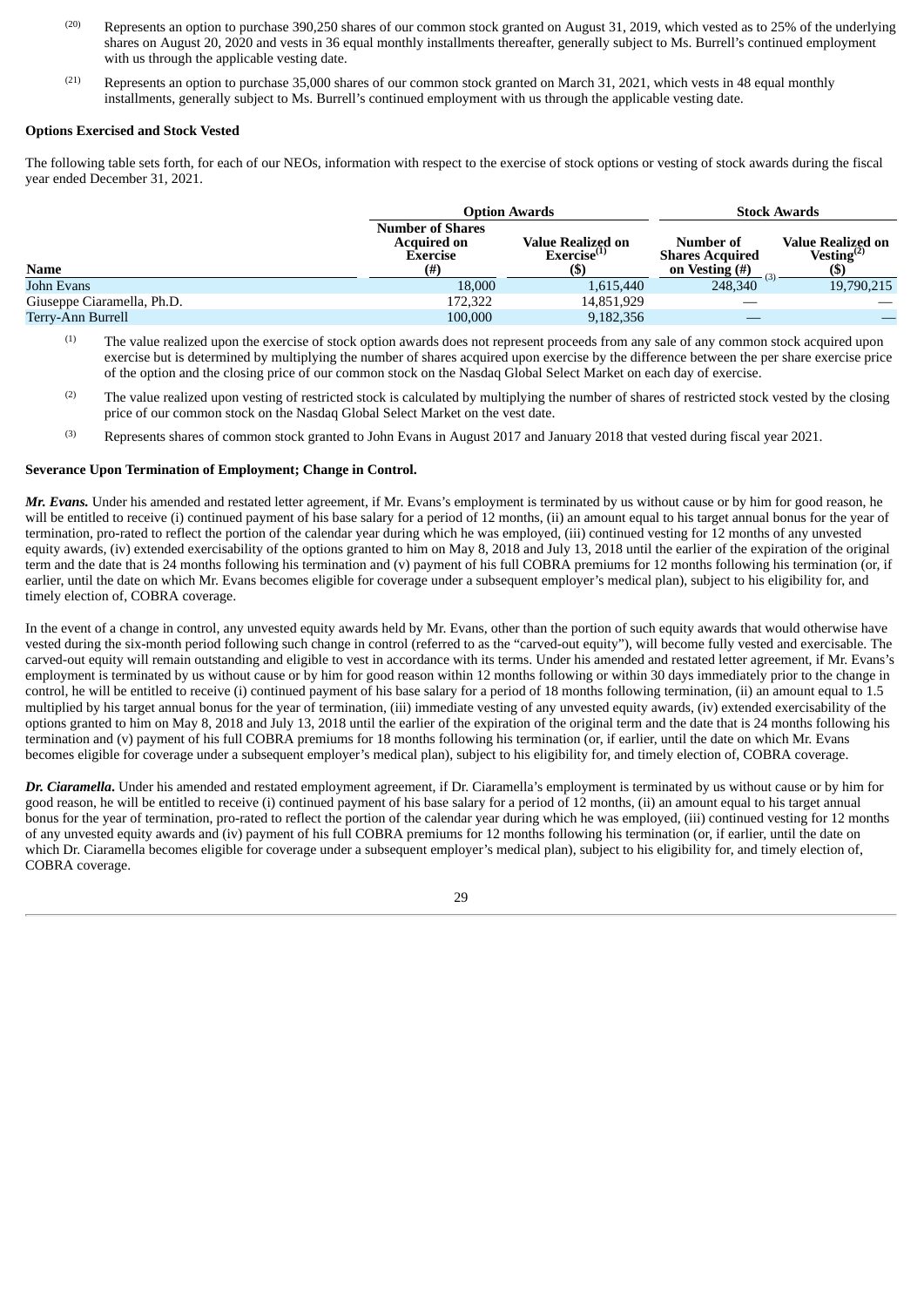In the event of a change in control, 50% of the unvested equity awards held by Dr. Ciaramella, other than the portion of such equity awards that would otherwise have vested during the six-month period following such change in control (referred to as the "carved-out equity"), will become fully vested and exercisable. The carved-out equity will remain outstanding and eligible to vest in accordance with its terms. Under his amended and restated employment agreement, if Dr. Ciaramella's employment is terminated by us without cause or by him for good reason within 12 months following or within 30 days immediately prior to the change in control, he will be entitled to receive (i) continued payment of his base salary for a period of 12 months, (ii) an amount equal to his target annual bonus for the year of termination, (iii) immediate vesting of any unvested equity awards and (iv) payment of his full COBRA premiums for 12 months following his termination (or, if earlier, until the date on which Dr. Ciaramella becomes eligible for coverage under a subsequent employer's medical plan), subject to his eligibility for, and timely election of, COBRA coverage.

*Ms. Burrell***.** Under her amended and restated letter agreement, if Ms. Burrell's employment is terminated by us without cause, she will be entitled to receive (i) continued payment of her base salary for a period of 12 months and (ii) payment of a portion of her COBRA premiums for 12 months following her termination (or, if earlier, until the date on which Ms. Burrell becomes eligible for coverage under a subsequent employer's medical plan) in an amount equal to the employer portion of such premiums for active employees, subject to her eligibility for, and timely election of, COBRA coverage.

Under her amended and restated letter agreement, if Ms. Burrell's employment is terminated by us without cause or by her for good reason within 12 months following or within 30 days immediately prior to a change in control, she will be entitled to receive (i) continued payment of her base salary for a period of 12 months following termination, (ii) an amount equal to her target annual bonus for the year of termination, (iii) immediate vesting of any unvested equity awards and (iv) payment of a portion of her COBRA premiums for 12 months (or, if earlier, until the date on which Ms. Burrell becomes eligible for coverage under a subsequent employer's medical plan) in an amount equal to the employer portion of such premiums for active employees, subject to her eligibility for, and timely election of, COBRA coverage.

*Severance Subject to Release of Claims.* Our obligation to provide an executive with severance payments and other benefits under the executive's amended and restated employment or letter agreement is conditioned on the executive signing a release of claims in favor of us. In addition, our obligation to provide Mr. Evans with severance payments and other benefits under his amended and restated letter agreement is conditioned on his remaining available to provide consulting services to us as reasonably requested by our Board.

#### **Estimated Payment and Benefits Upon Termination or Change in Control**

The amount of compensation and benefits payable to each NEO who was employed on December 31, 2021 under their current employment agreements in various termination and change in control situations has been estimated in the table below. The value of the equity award vesting acceleration was calculated based on the assumption that the change in control and the NEO's employment termination occurred on December 31, 2021. The per share closing price of our stock on the Nasdaq Global Select Market as of December 31, 2021 was \$79.69, which was used as the value of a share of our stock for the calculations below. The value of the option vesting acceleration was calculated by multiplying the number of unvested shares underlying stock options subject to vesting acceleration as of December 31, 2021 by the difference between the closing price of our common stock as reported on the Nasdaq Global Select Market on December 31, 2021 and the exercise price for such unvested stock options. The value of the RSU vesting acceleration was calculated by multiplying the number of unvested RSUs subject to vesting acceleration as of December 31, 2021 by the closing price of our common stock as reported on the Nasdaq Global Select Market on December 31, 2021.

|                                                                   | Cash<br><b>Severance</b> | <b>Bonus</b><br>Payment  | <b>Health Care</b><br><b>Continuation</b> | <b>Value of Equity</b><br><b>Acceleration</b> | <b>Total</b> |
|-------------------------------------------------------------------|--------------------------|--------------------------|-------------------------------------------|-----------------------------------------------|--------------|
| <b>Name/Triggering Event</b>                                      | $($ \$)                  | $($ \$)                  | $(\$)$                                    | $(5)^{(1)}$                                   | $($ \$)      |
| <b>John Evans</b>                                                 |                          |                          |                                           |                                               |              |
| Qualifying Termination <sup>(2)</sup>                             | (3)<br>590,105           | $324,558$ <sup>(4)</sup> | $21,473$ <sup>(5)</sup>                   | $15,904,034$ <sup>(6)</sup>                   | 16,640,170   |
| Change in Control                                                 |                          |                          |                                           | $25,429,749$ <sup>(7)</sup>                   | 25,429,749   |
| Change in Control with a Qualifying<br>Termination <sup>(2)</sup> | (8)<br>885,158           | (9)<br>486,837           | $32,210$ <sup>(10)</sup>                  | 35,339,617 (11)                               | 36,743,822   |
| Giuseppe Ciaramella, Ph.D.                                        |                          |                          |                                           |                                               |              |
| Qualifying Termination <sup>(2)</sup>                             | (3)<br>585,000           | (4)<br>292,500           | $21,473$ <sup>(5)</sup>                   | (6)<br>14,548,069                             | 15,447,042   |
| Change in Control                                                 |                          |                          |                                           | $12,588,602$ <sup>(12)</sup>                  | 12,588,602   |
| Change in Control with a Qualifying Termination <sup>(2)</sup>    | (3)<br>585,000           | 292,500 <sup>(4)</sup>   | $21,473$ <sup>(5)</sup>                   | 30,710,471 (11)                               | 31,609,444   |
| <b>Terry-Ann Burrell</b>                                          |                          |                          |                                           |                                               |              |
| Not for Cause Termination                                         | (3)<br>441,000           |                          | $21,473$ <sup>(5)</sup>                   |                                               | 462,473      |
| Change in Control with a Qualifying<br>Termination <sup>(2)</sup> | (3)<br>441,000           | (4)<br>176,400           | $21,473$ <sup>(5)</sup>                   | (11)<br>12,128,131                            | 12,767,004   |
|                                                                   |                          |                          |                                           |                                               |              |

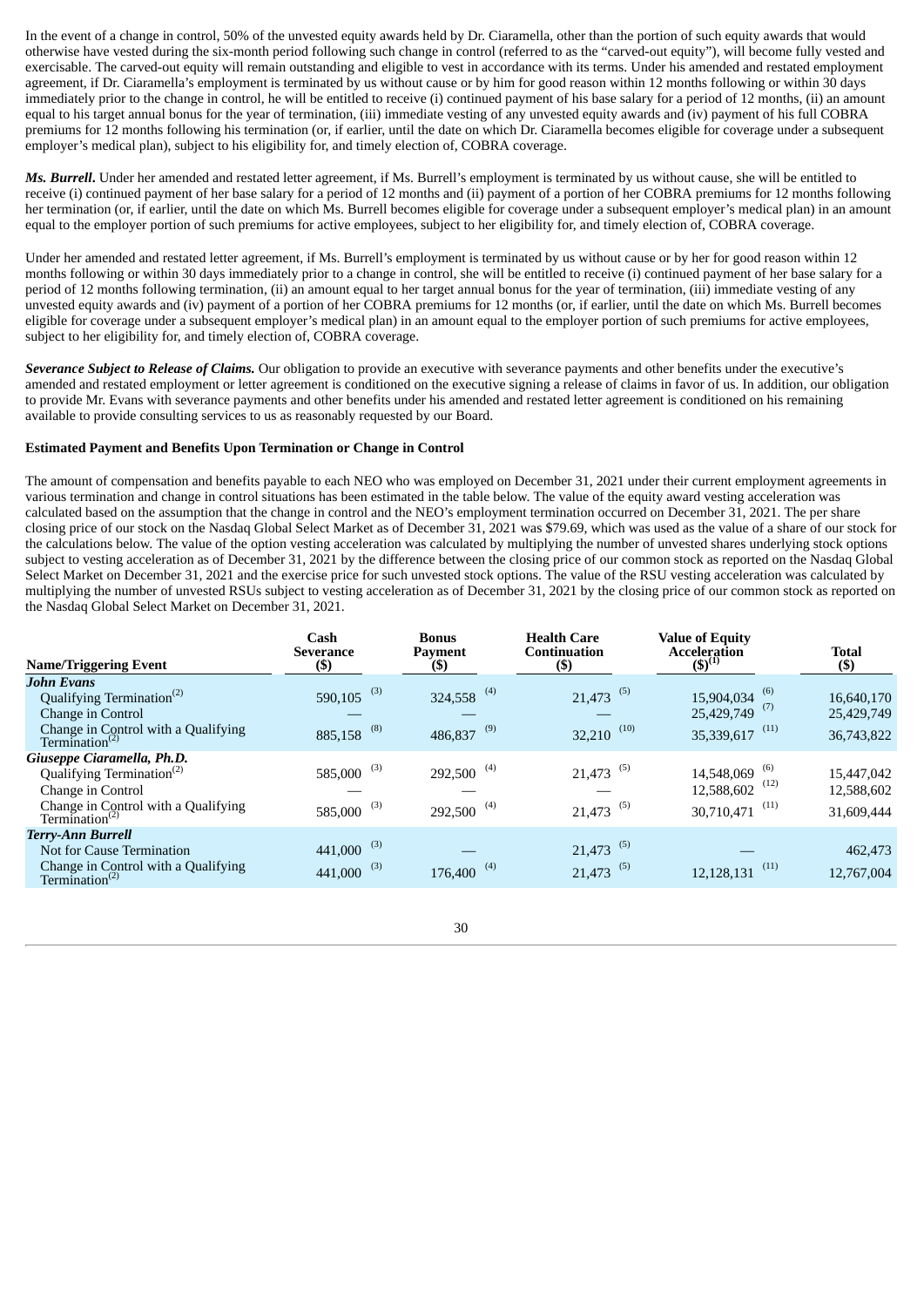- Based on the closing price of a share of our common stock on December 31, 2021 (\$79.69). (1)
- A "Qualifying Termination" is a termination not for Cause or for Good Reason, each as defined in the NEO's employment agreement. (2)
- Represents a cash amount equal to 12 months of the NEO's base salary in effect as of December 31, 2021. (3)
- Represents a cash amount equal to the NEO's target annual bonus award for the fiscal year ended December 31, 2021. (4)
- Represents a cash amount equal to 12 months of continued medical and dental benefits for the NEO. (5)
- Represents the value of 12 months of continued vesting of equity awards as if all such vesting occurred on December 31, 2021. (6)
- Represents the acceleration of vesting as to 100% of the unvested equity awards held by the NEO, other than the portion of such equity awards that would otherwise have vested during the six-month period following December 31, 2021. (7)
- Represents a cash amount equal to 18 months of the NEO's base salary in effect as of December 31, 2021. (8)
- Represents a cash amount equal to one and a half times the NEO's target annual bonus award for the fiscal year ended December 31, 2021. (9)
- Represents a cash amount equal to 18 months of continued medical and dental benefits for the NEO. (10)
- Represents the acceleration of vesting as to 100% of the unvested equity awards held by the NEO. (11)
- Represents the acceleration of vesting as to 50% of the unvested equity awards held by the NEO, other than the portion of such equity awards that would otherwise have vested during the six-month period following December 31, 2021. (12)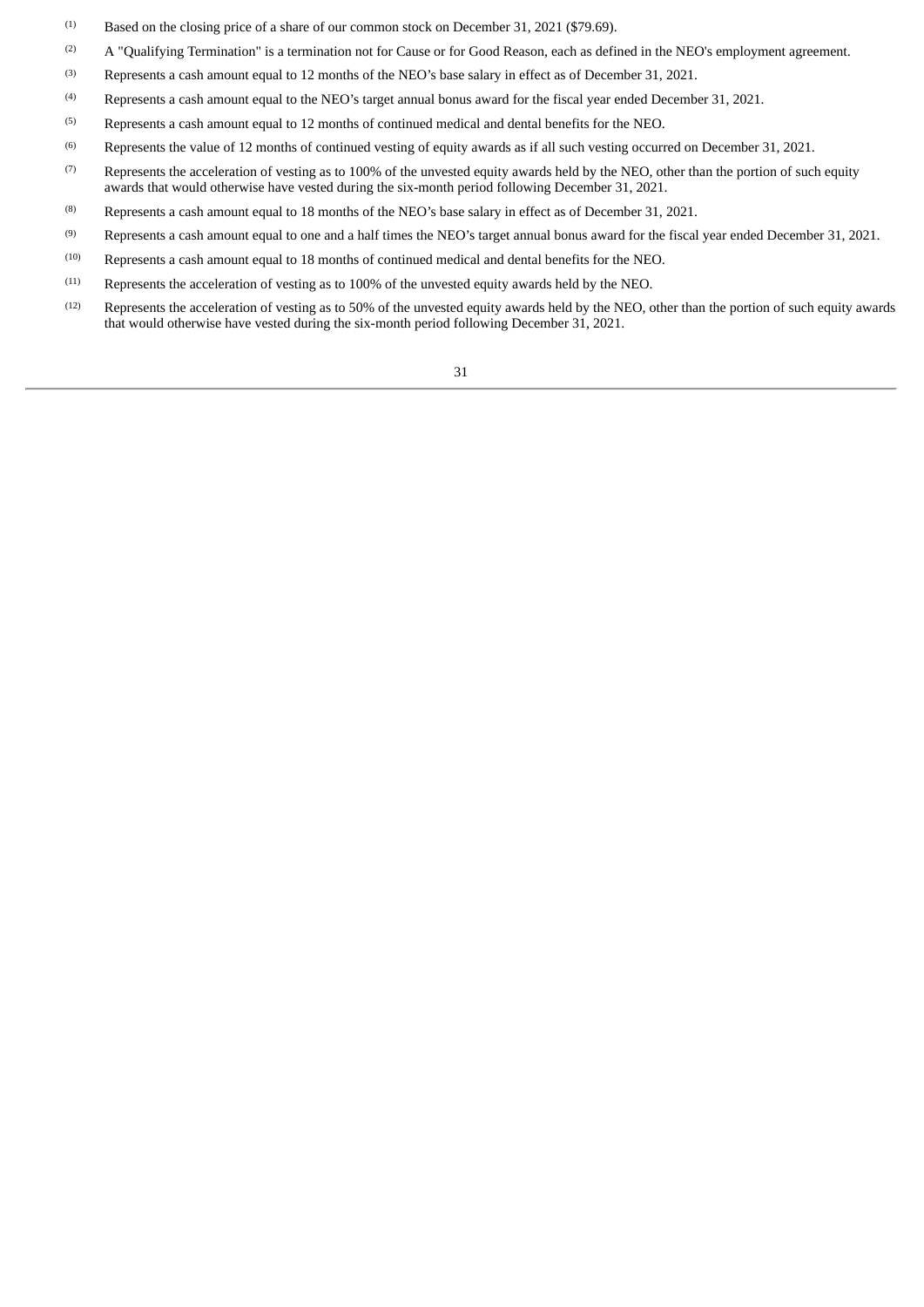#### **DIRECTOR COMPENSATION**

<span id="page-35-0"></span>The following table sets forth information concerning the compensation of each of our non-employee directors during the fiscal year ended December 31, 2021. Mr. Evans, our CEO, receives no compensation for his service as a director, and consequently, is not included in this table. Information regarding the compensation of Mr. Evans is included with that of our other NEOs in "Executive Compensation" above.

| <b>Name</b>                            | <b>Fees Earned</b><br>or Paid<br>in $\text{Cash}^{(1)}$<br>$($ \$ | Option<br>Awards $^{(2)}$<br>$($ \$ | Total<br>$($ \$) |
|----------------------------------------|-------------------------------------------------------------------|-------------------------------------|------------------|
| Kristina Burow <sup>(3)</sup>          | 28,056                                                            | 385,012                             | 413,068          |
| Graham Cooper                          | 55,000                                                            | 385,012                             | 440,012          |
| Mark Fishman, M.D.                     | 55,500                                                            | 385,012                             | 440,512          |
| Carole Ho, M.D.                        | 49,000                                                            | 385,012                             | 434,012          |
| Stephen Knight, M.D. <sup>(3)(4)</sup> |                                                                   |                                     |                  |
| John Maraganore, Ph.D. <sup>(5)</sup>  | 6,137                                                             | 770,025                             | 776,162          |
| Robert Nelsen <sup>(3)(6)</sup>        |                                                                   |                                     |                  |
| Kathleen Walsh <sup>(7)</sup>          | 47,500                                                            | 944.998                             | 992.498          |

- Amount represents cash fees earned in fiscal year 2021. (1)
- The amounts reported in this column represent the aggregate grant date fair value of options to purchase our common stock granted directors in fiscal year 2021 computed in accordance with FASB ASC 718, excluding the effect of estimated forfeitures. The assumptions used to value the options for this purpose are set forth in Note 12, *Stock option and grant plan*, to our audited financial statements filed with our Annual Report on Form 10-K for the fiscal year ended December 31, 2021. As of December 31, 2021, Ms. Burow held options to purchase 6,877 shares of our common stock, Mr. Cooper held options to purchase 23,438 shares of our common stock, Dr. Fishman held options to purchase 267,118 shares of our common stock, Dr. Ho held options to purchase 71,547 shares of our common stock, Dr. Maraganore held options to purchase 13,133 shares of our common stock and Ms. Walsh held options to purchase 14,735 shares of our common stock. (2)
- Prior to June 2021, directors who were affiliated with our investors, including Ms. Burow, Dr. Knight and Mr. Nelsen, did not receive compensation for service as members of our Board. (3)
- Dr. Knight resigned from our Board and its committees on April 22, 2021. (4)
- Dr. Maraganore was appointed to our Board on November 5, 2021. (5)
- Mr. Nelsen resigned from our Board and its committees on May 21, 2021. (6)
- Ms. Walsh was appointed to our Board on January 10, 2021. (7)

#### **Non-Employee Director Compensation Policy**

Under our non-employee director compensation policy, each non-employee director is eligible to receive compensation for his or her service on our Board. Each such non-employee director is eligible to receive an annual cash retainer, pro-rated to reflect any partial year of service, as set forth in the table below. In addition, each new non-employee director will be granted an option under the Beam Therapeutics Inc. 2019 Equity Incentive Plan ("the 2019 Plan") to purchase shares of common stock having a grant date fair value, determined in accordance with FASB ASC 718, of approximately \$770,000 upon his or her initial appointment or election to our Board. The stock options granted to non-employee directors upon initial appointment or election to our Board vest as to one-third of the underlying shares on the first anniversary of the date of grant and in equal monthly installments as to the remainder of the shares for two years thereafter, subject to such director's continued service on our Board through each vesting date. Each non-employee director who was not first elected or appointed to our Board during the calendar year of an annual meeting of our stockholders will annually be granted an option under the 2019 Plan to purchase shares of common stock having a grant date fair value, determined in accordance with FASB ASC 718, of approximately \$385,000 on the date of the first meeting of our Board held after such annual meeting stockholders. The annual stock options granted to our non-employee directors vest in full on the first anniversary of the date of grant, subject to the director's continued service on our Board through the vesting date. Compensation paid to our non-employee directors for their service on our Board is subject to the 2019 Plan, which provides that the aggregate value of all compensation granted to or paid to a director with respect to any calendar year, including equity awards under the 2019 Plan and cash fees paid by us outside of the 2019 Plan, may not exceed \$750,000 (or \$1,000,000 with respect to a director's first year of service on our Board). The value of equity awards granted to a director is based on the grant date fair value of the awards, assuming a maximum payout. Prior to June 2021, non-employee directors affiliated with ARCH Venture Partners or F-Prime Capital, including Dr. Knight and Mr. Nelsen,

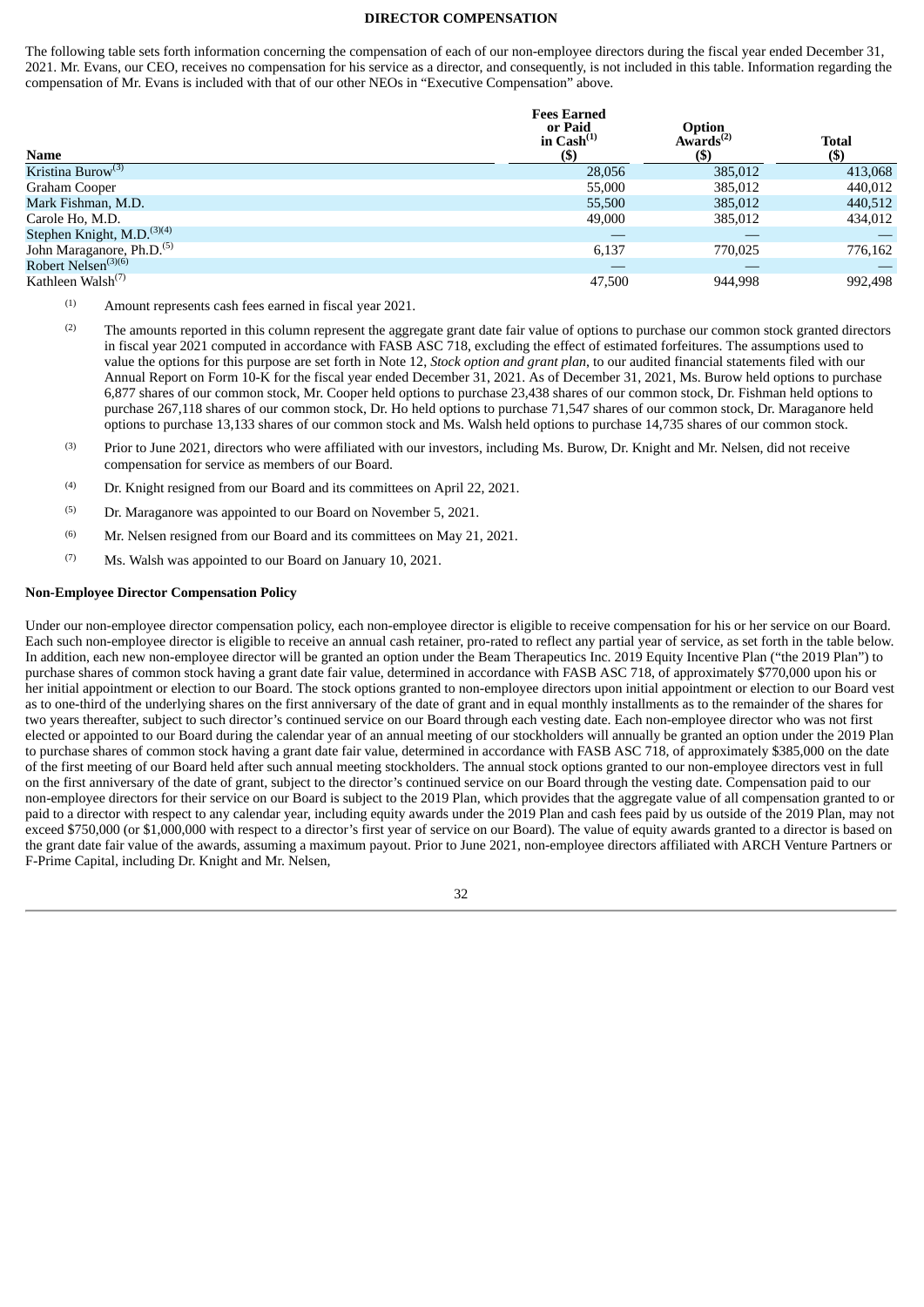respectively, were not eligible to receive compensation under our non-employee director compensation policy. In June 2021, we amended our policy to permit these directors to receive compensation on the same terms as all other non-employee directors. In March 2022, we amended our non-employee director compensation policy to provide a cash retainer for service as our lead independent director and reimbursement for director education expenses.

A schedule of our Board and committee cash retainer fees applicable in 2021 is set forth in the table below.

|                                                      | Fees   |
|------------------------------------------------------|--------|
| <b>Board and Committee Role</b>                      | $(\$)$ |
| <b>Board Member</b>                                  | 40,000 |
| Board Chair                                          | 70,000 |
| Lead Independent Director                            | 55,000 |
| <b>Audit Committee Member</b>                        | 7,500  |
| Audit Committee Chair                                | 15,000 |
| <b>Compensation Committee Member</b>                 | 5.000  |
| <b>Compensation Committee Chair</b>                  | 10,000 |
| Nominating and Corporate Governance Committee Member | 4,000  |
| Nominating and Corporate Governance Committee Chair  | 8,000  |
|                                                      |        |

All cash fees are paid quarterly, in arrears, or upon the earlier resignation or removal of the non-employee director. The amount of each payment will be pro-rated for any portion of a calendar quarter that a non-employee director is not serving on our Board, based on the number of calendar days served by such non-employee director.

Each non-employee director is entitled to reimbursement for reasonable travel and other expenses incurred in connection with attending meetings of our Board and any committee on which he or she serves as well as for reasonable expenses incurred related to continuing director education.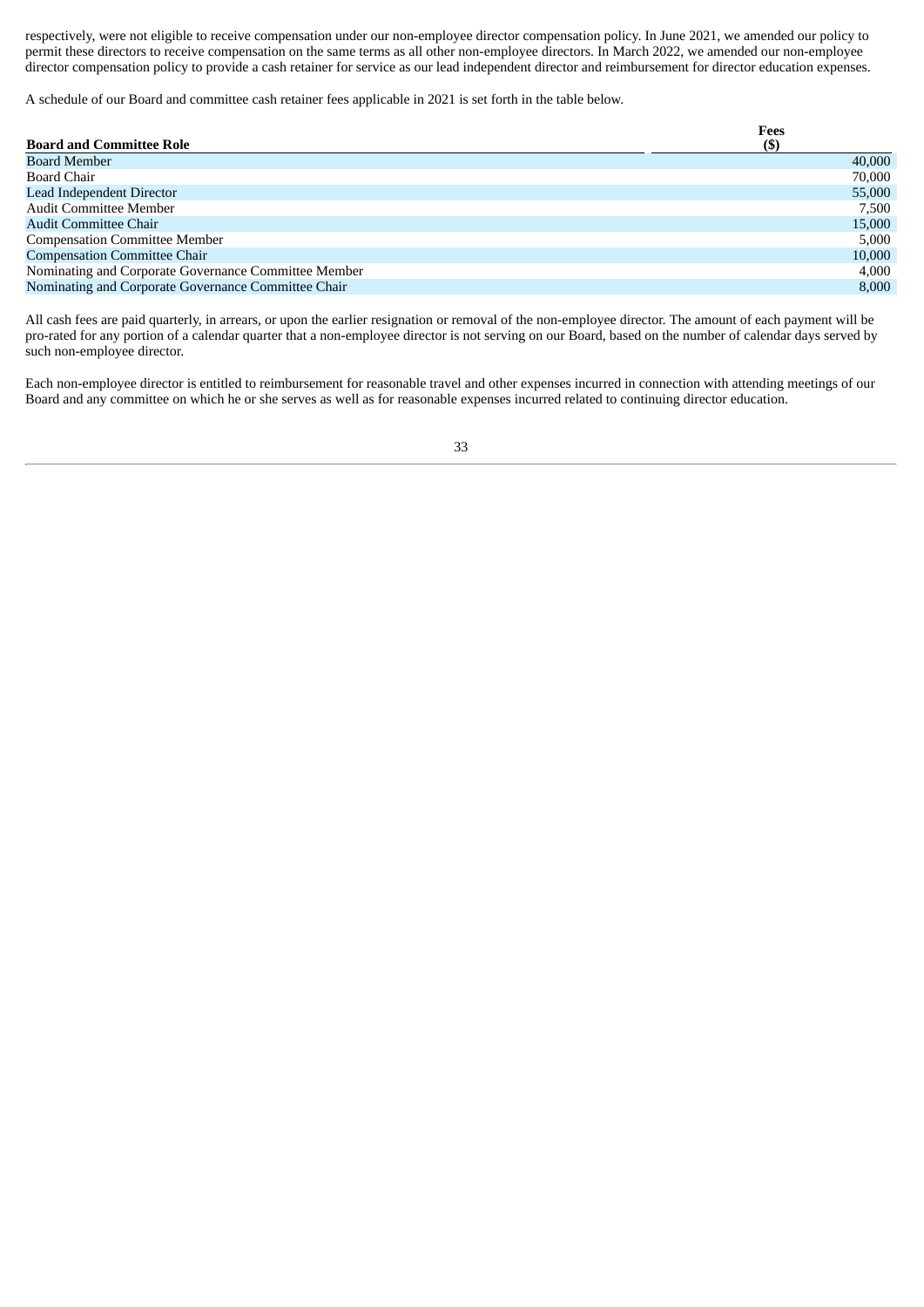#### **AUDIT COMMITTEE REPORT**

<span id="page-37-0"></span>The information contained in this report shall not be deemed to be "soliciting material" or "filed" or incorporated by reference in future filings with the SEC, or subject to the liabilities of Section 18 of the Exchange Act, except to the extent that the Company specifically incorporates it by reference into a *document filed under the Securities Act of 1933, as amended, (the "Securities Act") or the Exchange Act.*

The audit committee operates in accordance with a written charter adopted by our Board and reviewed annually by the audit committee. The audit committee is responsible for overseeing the quality and integrity of the Company's accounting, auditing and financial reporting practices. In accordance with the rules of the SEC and Nasdaq, the audit committee is composed entirely of members who are independent, as defined by the listing standards of Nasdaq and the Company's Corporate Governance Guidelines. Further, our Board has determined that two of our members (Mr. Cooper and Ms. Walsh) are audit committee financial experts as defined by the rules of the SEC.

The audit committee met four times during the fiscal year ended December 31, 2021 with the Company's management and Deloitte, the Company's independent registered public accounting firm, including, but not limited to, meetings held to review and discuss the annual audited and quarterly financial statements and the Company's earnings press releases. Management is responsible for the financial statements and the reporting process, including the system of disclosure controls and procedures and internal control over financial reporting. The independent auditors are responsible for expressing an opinion on the conformity of the financial statements with accounting principles generally accepted in the United States and on the effectiveness of the company's internal control over financial reporting. We believe that we fully discharged our oversight responsibilities as described in our charter, including with respect to the audit process.

We reviewed with Deloitte their audit plans, audit scope, identification of audit risks and their audit efforts, and discussed and reviewed the results of Deloitte's examination of the Company's financial statements both with and without management.

The audit committee reviewed and discussed our audited financial statements for the fiscal year ended December 31, 2021, with management. The audit committee discussed with Deloitte the matters required to be discussed by Public Company Accounting Oversight Board, or PCAOB, and the SEC. We received the written disclosures and the letter from Deloitte required by applicable requirements of the PCAOB regarding the independent accountant's communications with the audit committee concerning independence, and discussed with Deloitte its independence.

Based on these reviews and discussions with management and Deloitte, the audit committee recommended to the Board that the Company's audited financial statements be included in our Annual Report on Form 10-K for the fiscal year ended December 31, 2021 for filing with the SEC.

Members of the Audit Committee

Graham Cooper (Chair) Mark Fishman, M.D. Kathleen Walsh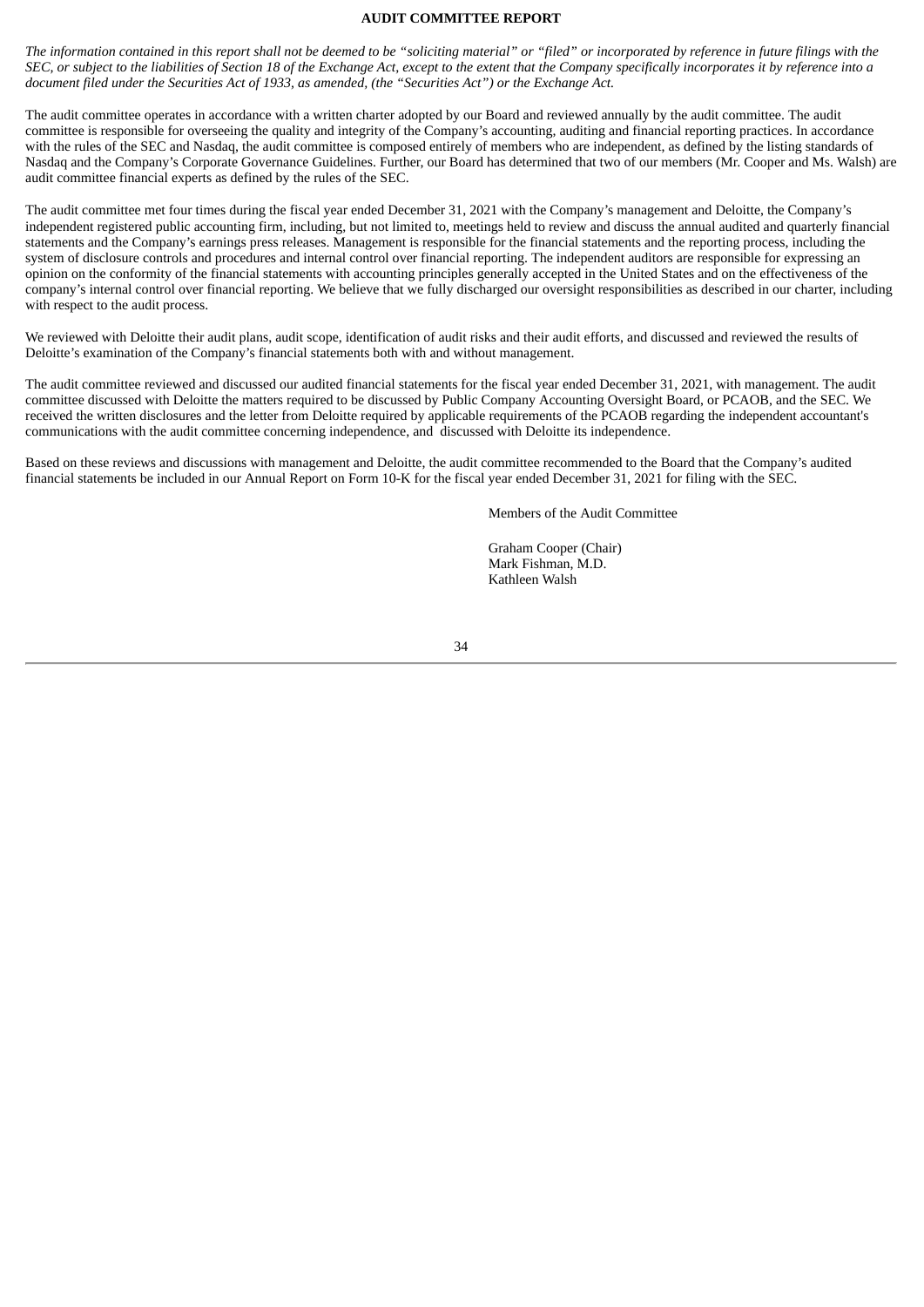#### **DELINQUENT SECTION 16(a) REPORTS**

<span id="page-38-0"></span>Our executive officers and directors and persons who own beneficially more than 10% of our equity securities are required under Section 16(a) of the Securities Exchange Act of 1934 to file reports of ownership and changes in their ownership of our securities with the SEC. They must also furnish copies of these reports to us. Based solely on a review of the copies of reports furnished to us and written representations that no other reports were required, we believe that for our 2021 fiscal year our executive officers, directors and 10% beneficial owners complied with all applicable Section 16(a) filing requirements except that Dr. Ciaramella filed one late Form 4 on April 2, 2021 with respect to an option exercise on March 5, 2021.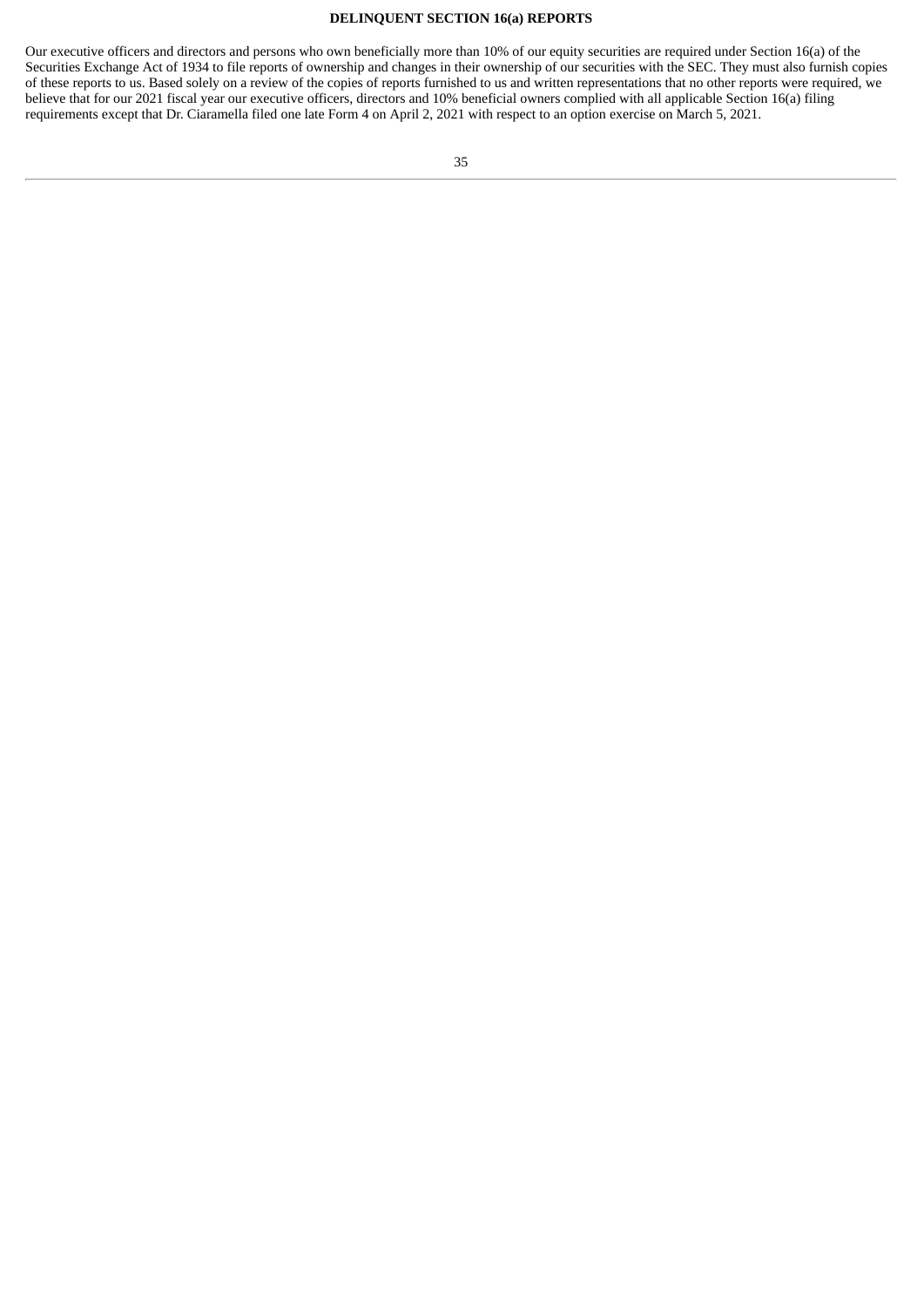#### **CERTAIN RELATIONSHIPS AND RELATED PERSON TRANSACTIONS**

<span id="page-39-0"></span>The following is a description of transactions since January 1, 2021 to which we have been a participant in which the amount involved, exceeded or will exceed \$120,000, and in which any of our directors, executive officers or holders of more than 5% of our capital stock, or any members of their immediate family, had or will have a direct or indirect material interest.

#### **Director Affiliations**

During the fiscal year ended December 31, 2021, some of our directors were affiliated with entities that beneficially owned 5% or more of our common stock, as indicated below:

| <b>Director</b>                | <b>Principal Stockholder</b>                       |
|--------------------------------|----------------------------------------------------|
| Kristina Burow                 | <b>Funds affiliated with ARCH Venture Partners</b> |
| Robert Nelsen <sup>(1)</sup>   | <b>Funds affiliated with ARCH Venture Partners</b> |
| John Maraganore <sup>(2)</sup> | <b>Funds affiliated with ARCH Venture Partners</b> |
| Stephen Knight $(3)$           | F-Prime Capital Partners Healthcare Fund V LP      |

- Mr. Nelsen resigned from our Board and its committees on May 21, 2021. (1)
- Dr. Maraganore was appointed to our Board on November 5, 2021. (2)
- Dr. Knight resigned from our Board and its committees on April 22, 2021. (3)

#### **Investor Rights Agreement**

We are party to an amended and restated investor rights agreement (the "Investor Rights Agreement") with Dr. Mark Fishman, who is a member of our Board, and with certain funds affiliated with ARCH Venture Partners. The Investor Rights Agreement imposes certain affirmative obligations on us, and also grants certain rights to the counterparties, including certain registration rights with respect to the registrable securities held by them. Other provisions of the Investor Rights Agreement were terminated upon completion of our initial public offering.

#### **Director and Officer Indemnification and Insurance**

We have agreed to indemnify each of our directors and executive officers against certain liabilities, costs and expenses, and have purchased directors' and officers' liability insurance. We also maintain a general liability insurance policy which covers certain liabilities of directors and officers arising out of claims based on acts or omissions in their capacities as directors or officers.

#### **Related Person Transaction Policy**

Our Board has adopted a written related person transaction policy setting forth the policies and procedures for the review and approval or ratification of related person transactions. This policy covers any transaction, arrangement or relationship, or any series of similar transactions, arrangements or relationships, in which we were or are to be a participant, where the amount involved exceeds \$120,000 and one of our executive officers, directors, director nominees or 5% stockholders, or their immediate family members, each of whom we refer to as a "related person," had, has or will have a direct or indirect material interest, including without limitation, purchases of goods or services by or from the related person or entities in which the related person has a material interest, indebtedness, guarantees of indebtedness and employment by us of a related person. In reviewing and approving any such transactions, our audit committee is tasked to consider all relevant facts and circumstances, including, but not limited to, whether the transaction is on terms comparable to those that could be obtained in an arm's length transaction and the extent of the related person's interest in the transaction. A related person transaction reviewed under the policy will be considered approved or ratified if it is authorized by our audit committee after full disclosure of the related person's interest in the transaction. As appropriate for the circumstances, our audit committee will review and consider:

- the related person's interest in the related person transaction;
- the approximate dollar value of the amount involved in the related person transaction;
- the approximate dollar value of the amount of the related person's interest in the transaction without regard to the amount of any profit or loss;
- whether the transaction was undertaken in the ordinary course of our business;
- whether the terms of the transaction are no less favorable to us than the terms that could have been reached with an unrelated third party;

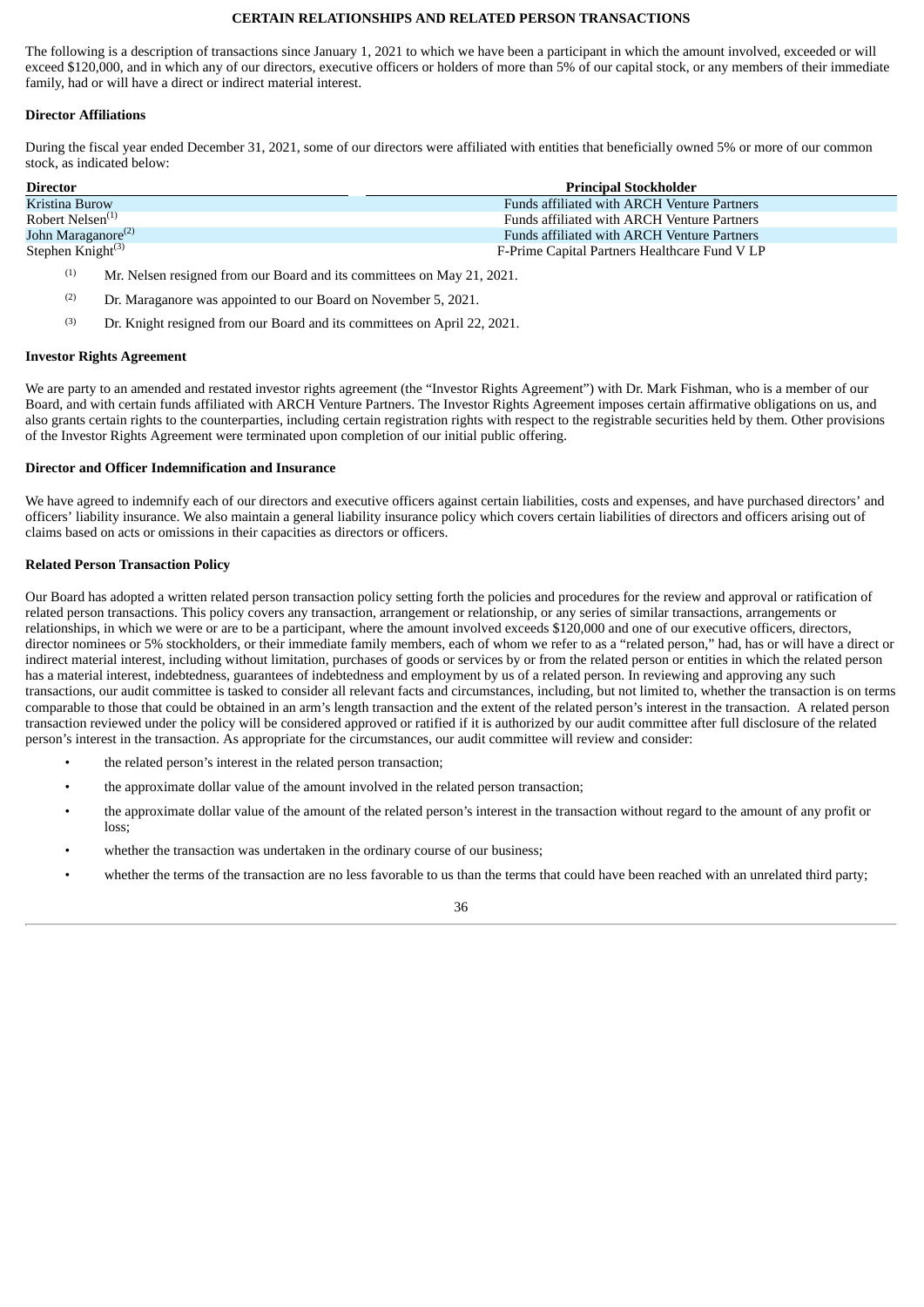- the purpose of, and the potential benefits to us of, the transaction; and
- any other information regarding the related person transaction or the related person in the context of the proposed transaction that would be material to investors in light of the circumstances of the particular transaction.

Our audit committee may approve or ratify the transaction only if our audit committee determines that, under all of the circumstances, the transaction is in our best interests. Our audit committee may impose any conditions on the related person transaction that it deems appropriate. All of the transactions described in this section occurred prior to the adoption of this policy.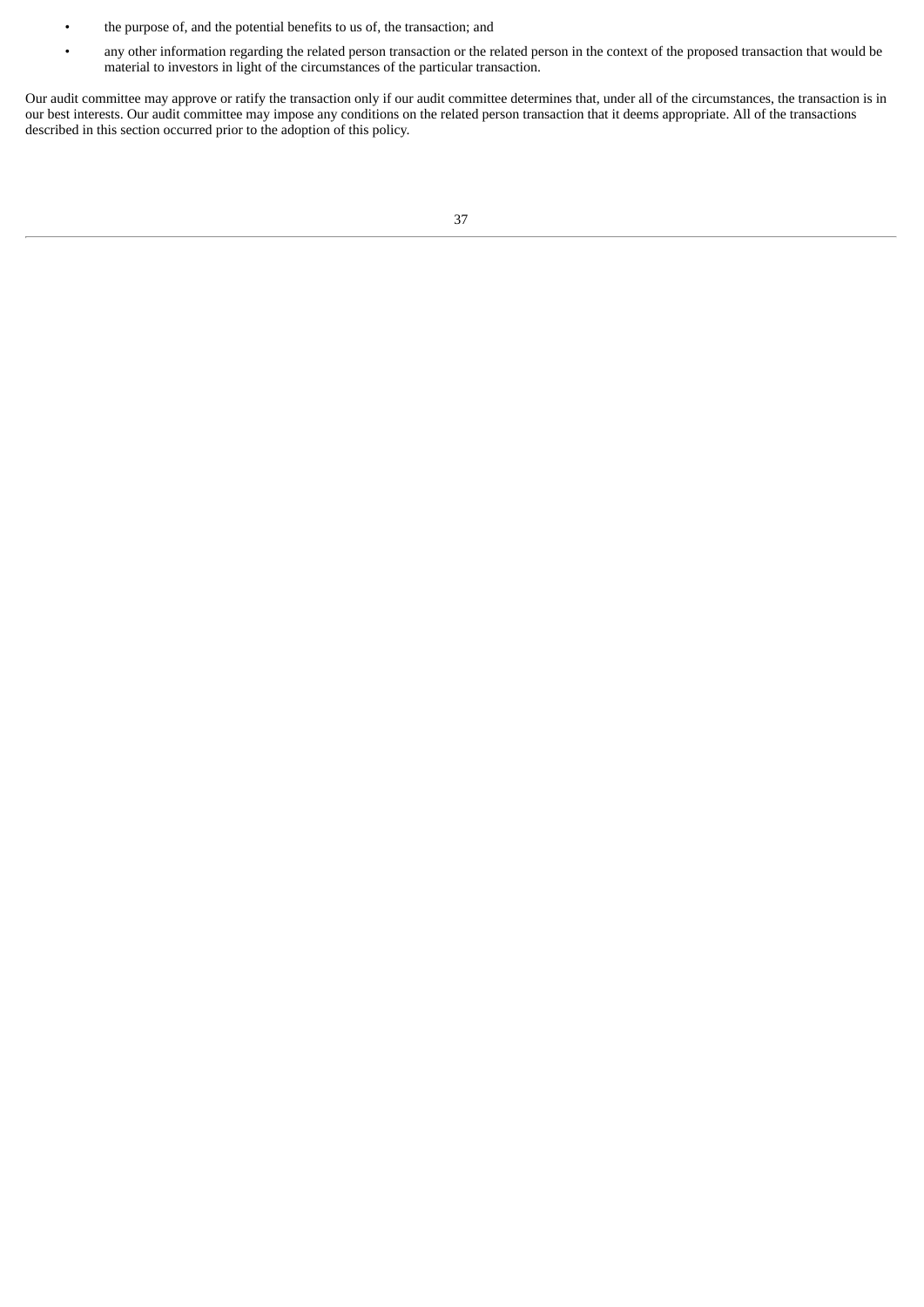#### **PROPOSAL NO. 1—ELECTION OF DIRECTORS**

<span id="page-41-0"></span>In accordance with our certificate of incorporation and bylaws, our Board is divided into three classes of approximately equal size. The members of each class are elected to serve a three-year term with the term of office of each class ending in successive years. Mark Fishman, M.D., Carole Ho, M.D. and Kathleen Walsh are the Class II directors whose terms expire at the Annual Meeting. Each of Dr. Fishman, Dr. Ho and Ms. Walsh has been nominated for and has agreed to stand for re-election to our Board to serve as a Class II director of our Company for a three-year term and until their successors are duly elected and qualified or until their earlier death, resignation or removal.

#### **Required Vote of Stockholders**

Our bylaws provide for a majority voting standard for the election of directors in uncontested elections, which provides that to be elected, a director nominee must receive a greater number of votes "FOR" his or her election than votes "AGAINST" his or her election. The number of votes cast with respect to that director's election excludes abstentions and broker non-votes with respect to that director's election.

It is intended that, unless you give contrary instructions, shares represented by proxies will be voted "FOR" the election of the three nominees listed above as director nominees. We have no reason to believe that any nominee will be unable to serve. In the event that one or more nominees is unexpectedly not available to serve, proxies may be voted for another person nominated as a substitute by our Board, or our Board may reduce the number of directors to be elected at the Annual Meeting. Information relating to each nominee for election as director and for each continuing director, including his or her period of service as a director, principal occupation and other biographical material is shown earlier in this proxy statement.

#### **OUR BOARD RECOMMENDS THAT STOCKHOLDERS VOTE "FOR" THE ELECTION OF EACH OF THESE NOMINEES FOR CLASS II DIRECTOR, AND PROXIES SOLICITED BY OUR BOARD WILL BE VOTED IN FAVOR THEREOF, UNLESS A STOCKHOLDER HAS INDICATED OTHERWISE ON THE PROXY.**

#### **(PROPOSAL 1 ON YOUR PROXY CARD)**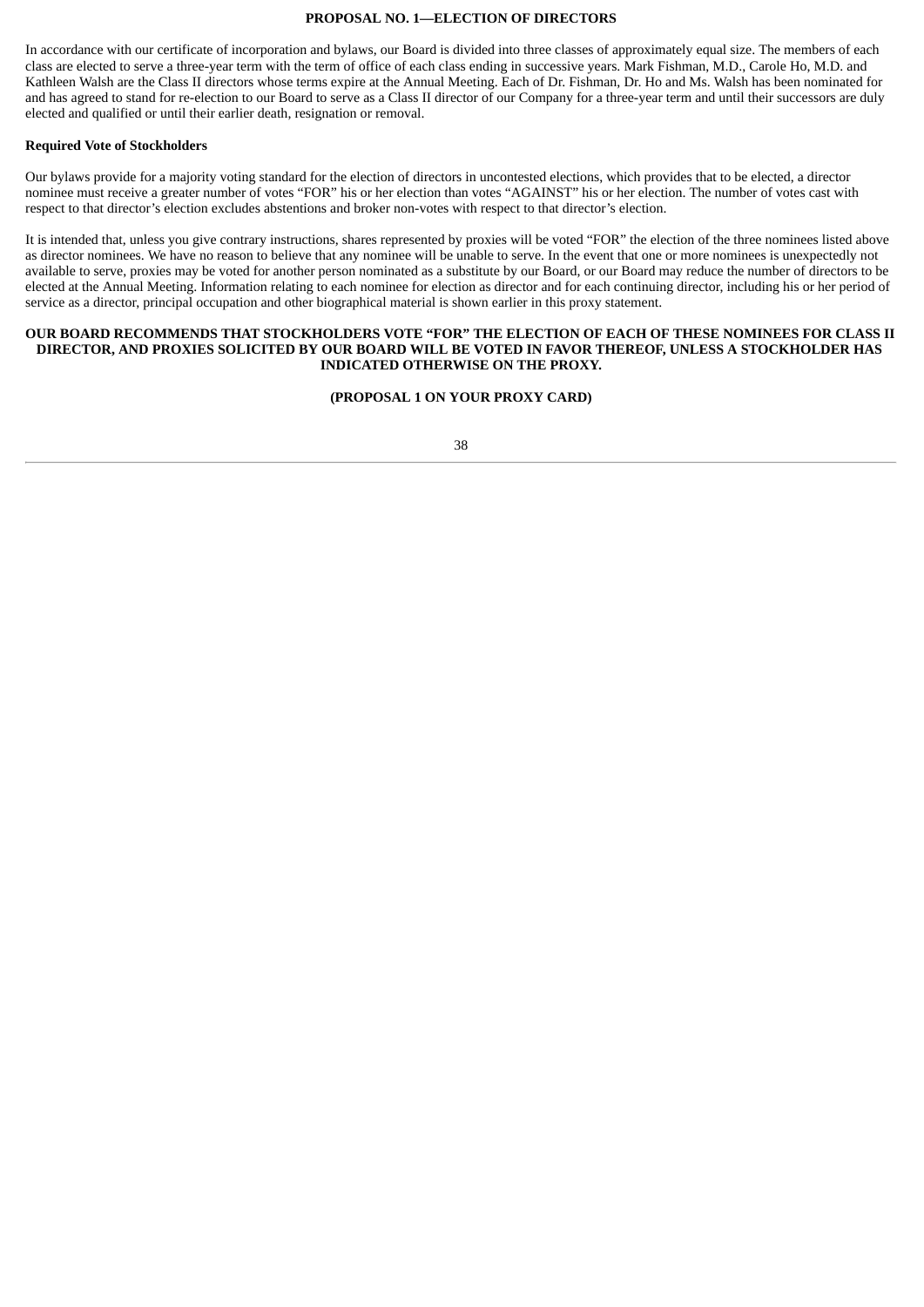#### **PROPOSAL NO. 2—RATIFICATION OF SELECTION OF INDEPENDENT REGISTERED PUBLIC ACCOUNTING FIRM**

<span id="page-42-0"></span>We are asking our stockholders to ratify our audit committee's appointment of Deloitte & Touche LLP ("Deloitte"), as our independent registered public accounting firm for the fiscal year ending December 31, 2022. Deloitte has served as our independent registered public accounting firm since 2017.

Our audit committee annually reviews our independent registered public accounting firm's independence, including reviewing all relationships between our independent registered public accounting firm and us and any disclosed relationships or services that may impact the objectivity and independence of our independent registered public accounting firm, and our independent registered public accounting firm's performance. Although ratification is not required by our bylaws or otherwise, our Board is submitting the appointment of Deloitte to our stockholders for ratification as a matter of good corporate practice. If the appointment is not ratified, our audit committee will consider whether it is appropriate to select another independent registered public accounting firm. Even if the appointment is ratified, our audit committee in its discretion may appoint a different registered public accounting firm at any time during the year if the committee determines that such a change would be in the best interests of our Company and our stockholders.

Before selecting Deloitte, our audit committee carefully considered that firm's qualifications as an independent registered public accounting firm for our Company. This included a review of its performance in prior years, including the firm's efficiency, integrity and competence in the fields of accounting and auditing. Our audit committee has expressed its satisfaction with Deloitte in all of these respects.

Deloitte served as independent registered public accounting firm for our Company with respect to the audit of the Company's consolidated financial statements for the fiscal year ended December 31, 2021 and has been engaged by our audit committee to serve as our independent registered public accounting firm with respect to the audit of our consolidated financial statements for the fiscal year ending December 31, 2022. Representatives of Deloitte will be present at the Annual Meeting, will have the opportunity to make a statement if they desire to do so and will be available to respond to appropriate questions from stockholders.

#### **Principal Accountant Fees and Services**

The aggregate fees billed for the fiscal years ended December 31, 2021 and 2020 for each of the following categories of services are as follows:

| <b>Fee Category</b>               | 2021      |   | 2020    |
|-----------------------------------|-----------|---|---------|
| Audit Fees <sup>(1)</sup>         | 1,416,360 | J | 946,051 |
| Audit-Related Fees <sup>(2)</sup> |           |   |         |
| Tax Fees $^{(3)}$                 | 46,793    |   | 33,430  |
| All Other Fees <sup>(4)</sup>     | 1.895     |   | 1,895   |
| <b>Total Fees</b>                 | 1,465,048 |   | 981,376 |

- (1) Consist of aggregate fees for professional services provided in connection with the annual audit of our consolidated financial statements, the review of our quarterly condensed consolidated financial statements, consultations on accounting matters directly related to the audit, and comfort letters, consents and assistance with and review of documents filed with the SEC.
- (2) Consist of aggregate fees for accounting consultations and other services that were reasonably related to the performance of audits or reviews of our consolidated financial statements and were not reported above under "Audit Fees."
- (3) Consists of aggregate fees for tax compliance, tax advice and tax planning services, including the review and preparation of our federal and state income tax returns.
- (4) Represents aggregate fees billed for products and services provided by our independent registered public accounting firm other than those disclosed above and consists of fees for accessing Deloitte's online accounting research tool.

#### **Audit Committee Pre-Approval Policy and Procedures**

Our audit committee has adopted policies and procedures relating to the approval of all audit and non-audit services that are to be performed by our independent registered public accounting firm. This policy provides that we will not engage our independent registered public accounting firm to render audit or non-audit services, other than non-audit services that are "de minimis" under Section 10A(i)(1)(B) of the Exchange Act, unless the service or category of service is specifically approved in advance by our audit committee or the engagement is entered into pursuant to the pre-approval procedure described below.

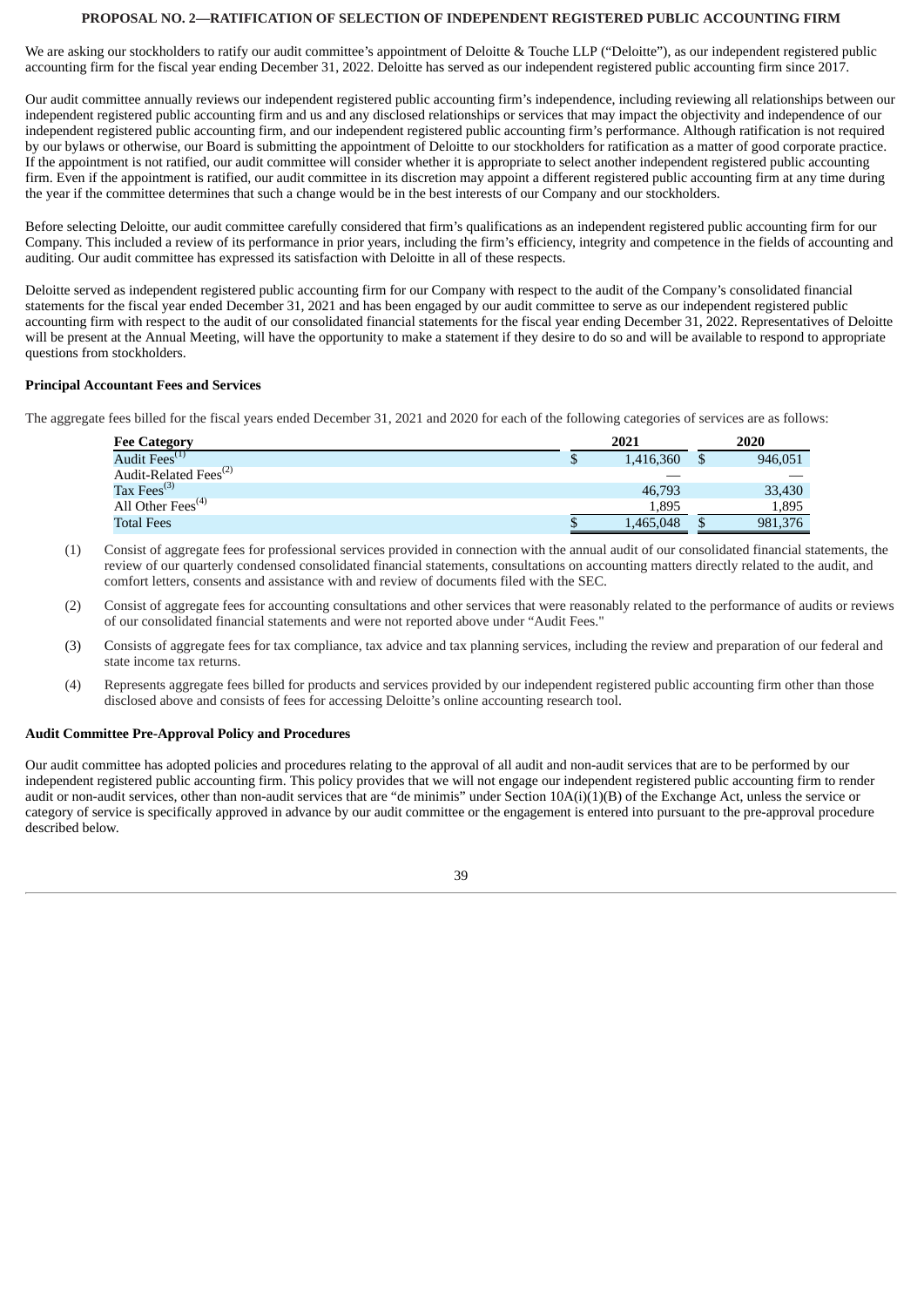From time to time, our audit committee, or one or more members of the audit committee delegated by the audit committee, may pre-approve all auditing services and the terms thereof and non-audit services (other than non-audit services prohibited under Section  $10A(g)$  of the Exchange Act or the applicable rules of the SEC or the Public Company Accounting Oversight Board (the "PCAOB")) to be provided to the Company by the independent auditors during the next 12 months, provided that if the audit committee delegates one or more of its members to make such pre-approval decisions then such delegate(s) shall present all pre-approval decisions to the full audit committee at its next regularly scheduled meeting. Any such pre-approval details the particular service or category of service to be provided and is also generally subject to a maximum dollar amount. The audit committee also regularly receives updates from management about the services actually performed and the associated fees and expenses actually incurred. Management must obtain the specific prior approval of the audit committee for each engagement of the independent registered public accounting firm to perform other audit-related or other non-audit services, except that one or more members of the audit committee delegated by the audit committee may pre-approve engagements for nonaudit services and any such approved non-audit services must then be presented to the audit committee at its next meeting. The audit committee does not delegate its responsibility to approve services performed by the independent registered public accounting firm to any member of management.

During the fiscal years ended December 31, 2021 and 2020, all of the services provided to us by Deloitte were in accordance with the pre-approval policies and procedures described above.

#### **Required Vote of Stockholders**

Our bylaws provide that approval of this proposal requires the affirmative vote of a majority of the votes cast by holders of shares of our common stock who are present by remote communication or by proxy at the Annual Meeting (on a non-binding advisory basis) to ratify the appointment of Deloitte. Abstentions will have no effect on the outcome of this proposal. Because brokers have discretionary authority to vote on this proposal, we do not expect any broker non-votes in connection with this proposal.

#### **OUR BOARD RECOMMENDS THAT STOCKHOLDERS VOTE "FOR" THE PROPOSAL TO RATIFY DELOITTE & TOUCHE LLP AS OUR INDEPENDENT REGISTERED PUBLIC ACCOUNTING FIRM FOR 2022, AND PROXIES SOLICITED BY OUR BOARD WILL BE VOTED IN FAVOR THEREOF, UNLESS A STOCKHOLDER HAS INDICATED OTHERWISE ON THE PROXY.**

#### **(PROPOSAL 2 ON YOUR PROXY CARD).**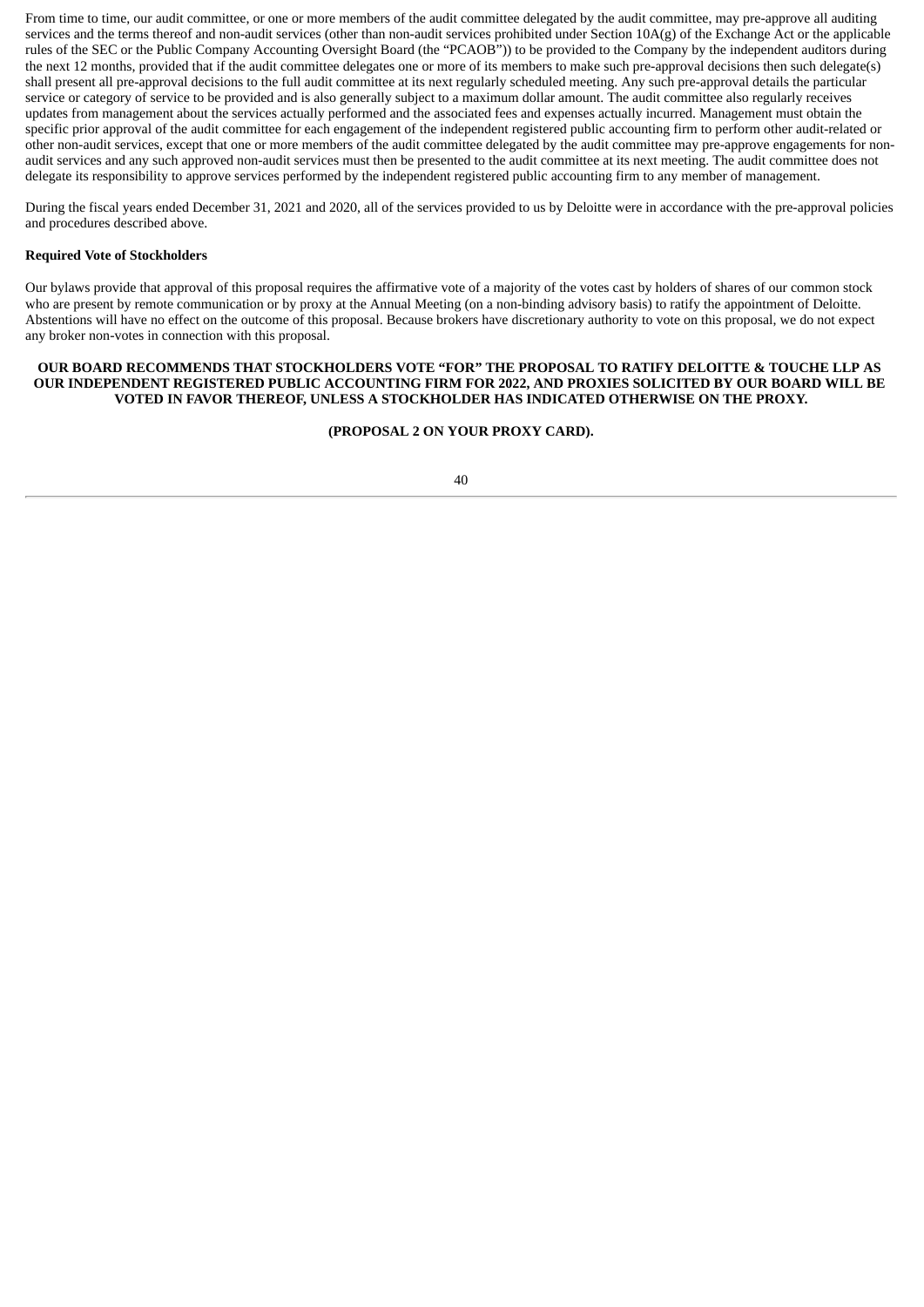#### **PROPOSAL NO. 3—ADVISORY VOTE ON NAMED EXECUTIVE OFFICER COMPENSATION**

<span id="page-44-0"></span>We are providing our stockholders with an opportunity to cast a non-binding, advisory vote to approve the compensation of our NEOs, as disclosed in this proxy statement. This proposal, which is commonly referred to as "say-on-pay," is required by the Dodd-Frank Wall Street Reform and Consumer Protection Act (the "Dodd-Frank Act"), which added Section 14A to the Exchange Act. This vote is not intended to address any specific item of compensation, but rather the overall compensation of our NEOs and the philosophy, policies and practices described in this proxy statement. The compensation of our NEOs subject to the vote is disclosed in the section titled "Compensation Discussion and Analysis," as well as in the compensation tables and the related narrative disclosure contained in the section titled "Executive Compensation." As discussed in those disclosures, our executive compensation program is designed to reward value creation for stockholders and to attract, motivate and retain our executive officers, who are critical to our success. Under this program, our NEOs are rewarded for the achievement of our short- and long-term strategic and financial goals, which we believe serves to enhance short- and long-term value creation for our stockholders. Our compensation program contains elements of cash and equity-based compensation and is designed to align the interests of our executives with those of our stockholders and paying for performance.

Accordingly, our Board is asking our stockholders to indicate their support for the compensation of our NEOs as described in this proxy statement by casting a non-binding advisory vote "FOR" the following resolution:

"RESOLVED, that the compensation paid to the Company's named executive officers, as disclosed pursuant to Item 402 of Regulation S-K, including the Compensation Discussion and Analysis, compensation tables and the related narrative disclosure, is hereby APPROVED."

As this vote is advisory, it will not be binding upon our Board or compensation committee, and neither our Board nor our compensation committee will be required to take any action as a result of the outcome of this vote. However, our compensation committee will carefully consider the outcome of this vote when considering future executive compensation policies and decisions.

#### **Required Vote of Stockholders**

Our bylaws provide that approval of this proposal requires the affirmative vote of a majority of the votes cast by holders of shares of our common stock who are present by remote communication or by proxy at the Annual Meeting. Abstentions and broker non-votes will have no effect on Proposal No. 3.

#### **OUR BOARD RECOMMENDS THAT STOCKHOLDERS VOTE "FOR" PROPOSAL NO. 3 TO APPROVE, ON AN ADVISORY BASIS, THE COMPENSATION OF OUR NEOS, AS DISCLOSED IN THIS PROXY STATEMENT.**

#### **(PROPOSAL 3 ON YOUR PROXY CARD).**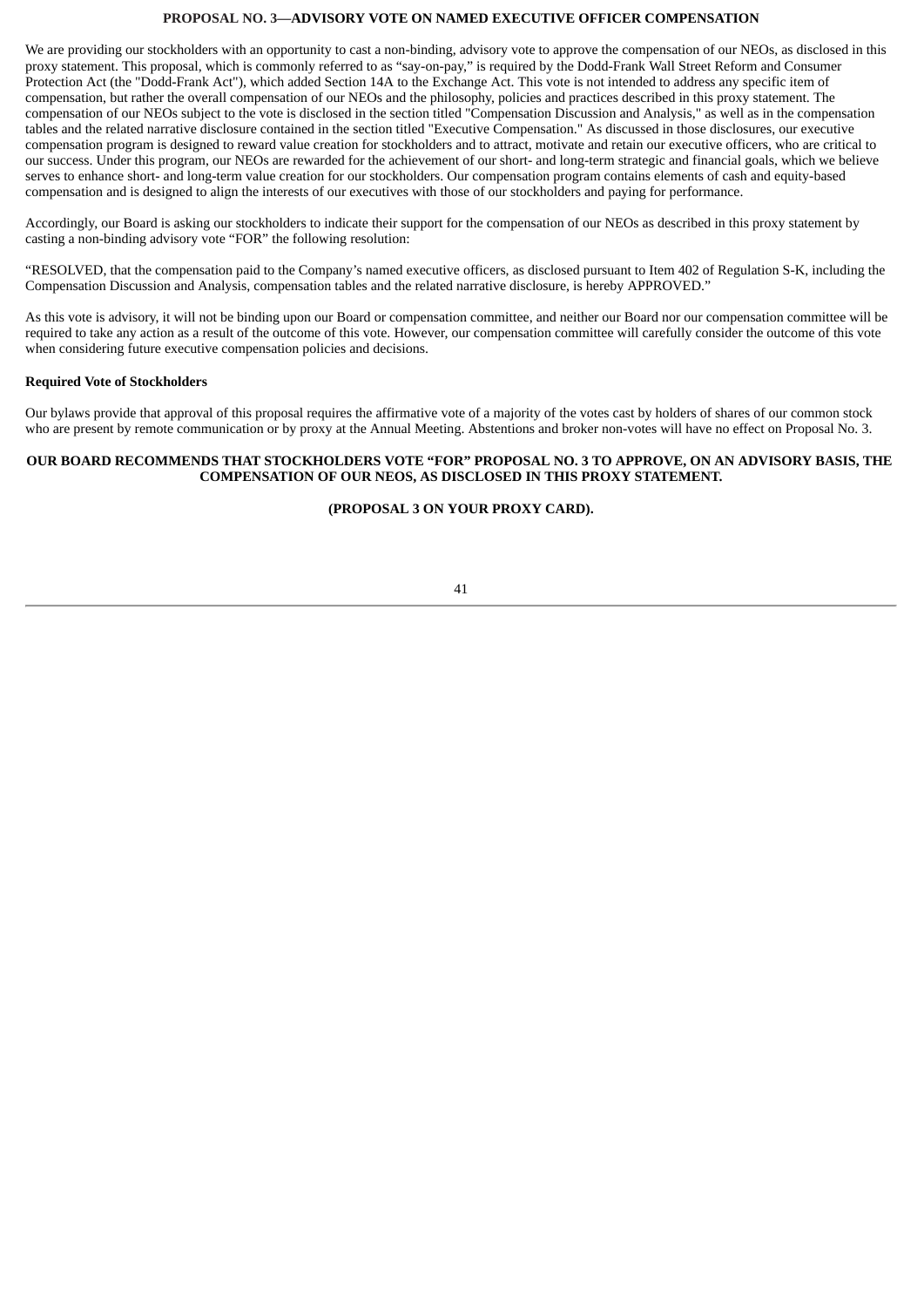#### <span id="page-45-0"></span>**PROPOSAL NO. 4—ADVISORY INDICATION ON THE FREQUENCY OF ADVISORY VOTES ON NAMED EXECUTIVE OFFICER COMPENSATION**

We are seeking a non-binding, advisory indication from our stockholders as to the frequency with which stockholders would have an opportunity to provide a non-binding, advisory approval of the compensation of our NEOs. Stockholders may vote for a frequency of every year, every two years or every three years, or stockholders may abstain.

After careful consideration, our Board recommends that an advisory vote on executive compensation should be held every year. Our Board believes that an annual executive compensation advisory vote will facilitate more direct stockholder input about executive compensation. Gathering stockholder feedback as close in time to the relevant compensation discussion as possible will be most useful to our Board. An annual executive compensation advisory vote is consistent with our policy of reviewing our compensation program annually, as well as seeking frequent input from our stockholders on corporate governance and executive compensation matters. We believe an annual vote would be the best governance practice for our company at this time.

Our Board intends to consider carefully the outcome of this vote in making a determination about the frequency of future executive compensation advisory votes. However, because this vote is advisory and non-binding, our Board may decide that it is in the best interests of our stockholders and the Company to hold the advisory vote to approve executive compensation more or less frequently, but no less frequently than once every three years, as required by the Dodd-Frank Act. In the future, we will propose an advisory vote on the frequency of the executive compensation advisory vote at least once every six calendar years as required by the Dodd-Frank Act.

#### **Required Vote of Stockholders**

Our bylaws provide that, for approval, a given frequency must receive a majority of the votes cast by holders of shares of our common stock who are present by remote communication or by proxy at the Annual Meeting. If none of these frequency alternatives receive a majority vote, we will consider the frequency that receives the highest number of votes by the stockholders to be the frequency that has been selected by the stockholders.

#### **OUR BOARD RECOMMENDS THAT STOCKHOLDERS VOTE FOR "EVERY YEAR" AS THE FREQUENCY FOR FUTURE NON-BINDING, ADVISORY STOCKHOLDER VOTES REGARDING THE COMPENSATION OF OUR NEOS.**

#### **(PROPOSAL 4 ON YOUR PROXY CARD).**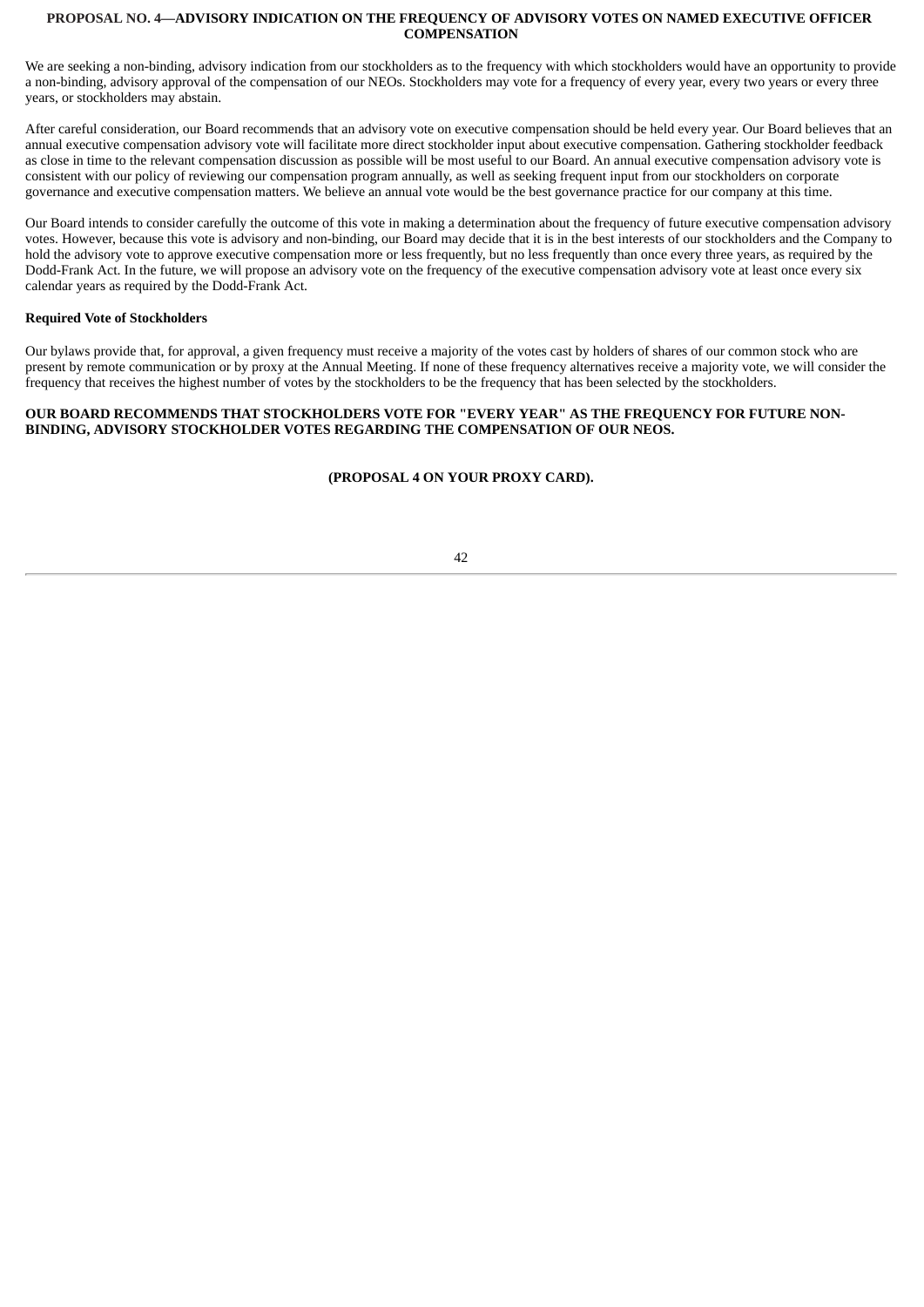#### **TRANSACTION OF OTHER BUSINESS**

Our Board does not know of any other matters to be raised at the Annual Meeting. If any other matters not mentioned in this proxy statement are properly brought before the meeting, the appropriate executive officers and directors named in this proxy statement intend to use their discretionary voting authority under the proxy to vote the proxy in accordance with their best judgment on those matters.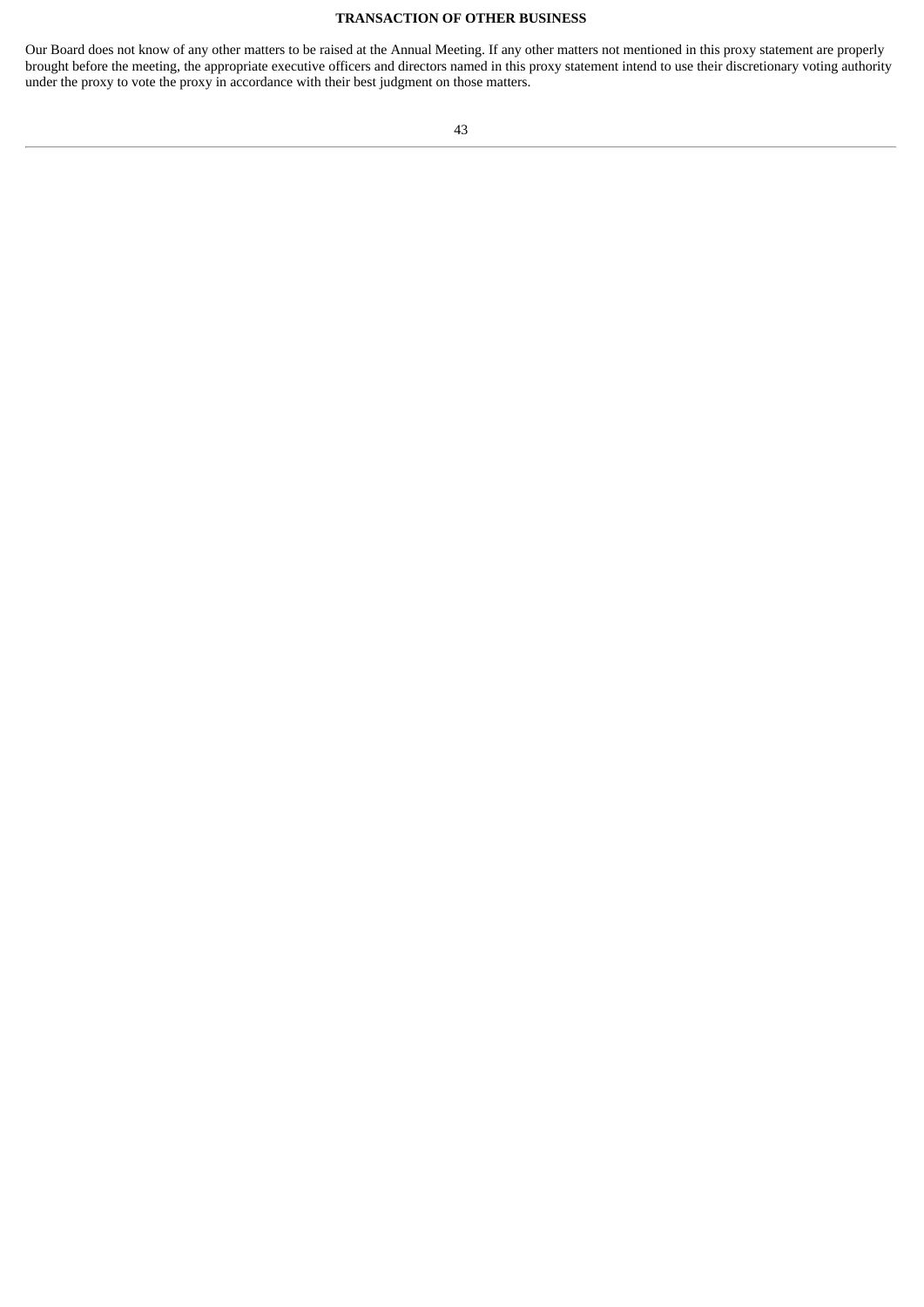#### **SECURITY OWNERSHIP OF CERTAIN BENEFICIAL OWNERS AND MANAGEMENT**

<span id="page-47-0"></span>The following table sets forth information, as of March 31, 2022, unless otherwise indicated, regarding the beneficial ownership of our common stock for (i) stockholders who beneficially owned more than 5% of our common stock, (ii) each of our directors and NEOs and (iii) all of our directors and executive officers as a group.

The number of shares beneficially owned by each stockholder is determined under rules issued by the SEC. Under these rules, a person is deemed to be a "beneficial" owner of a security if that person has or shares voting power or investment power, which includes the power to dispose of or to direct the disposition of such security. Except as indicated in the footnotes below, we believe, based on the information furnished to us, that the individuals and entities named in the table below have sole voting and investment power with respect to all shares of common stock beneficially owned by them, subject to any applicable community property laws.

In computing the number of shares beneficially owned by an individual or entity, shares of common stock subject to options, warrants, restricted stock units, or other rights held by such person that are currently exercisable or have vested or that will become exercisable or will have vested within 60 days of March 31, 2022 are considered outstanding, although these shares are not considered outstanding for purposes of computing the percentage ownership of any other person. On March 31, 2022, there were 69,785,836 shares of our common stock outstanding. Unless noted otherwise, the address of all listed stockholders is 238 Main Street, Cambridge, MA 02142.

| <b>Name of Beneficial Owner</b>                                             | Number of<br><b>Shares</b><br><b>Beneficially</b><br>Owned | <b>Percentage of</b><br><b>Shares</b><br><b>Beneficially</b><br>Owned |
|-----------------------------------------------------------------------------|------------------------------------------------------------|-----------------------------------------------------------------------|
| 5% or Greater Stockholders:                                                 |                                                            |                                                                       |
|                                                                             |                                                            |                                                                       |
| Ark Investment Management $LLC^{(1)}$                                       | 7,983,401                                                  | 11.4%                                                                 |
| FMR LLC and affiliates <sup>(2)</sup>                                       | 5,989,698                                                  | $8.6\%$                                                               |
| Funds affiliated with ARCH Venture Partners <sup>(3)</sup>                  | 5,871,150                                                  | 8.4%                                                                  |
| The Vanguard Group <sup>(4)</sup>                                           | 4,697,265                                                  | 6.7%                                                                  |
| BlackRock, Inc. <sup>(5)</sup>                                              | 4,062,794                                                  | 5.8%                                                                  |
| Temasek Holdings (Private) Limited and affiliates <sup>(b)</sup>            | 3,959,212                                                  | 5.7%                                                                  |
| <b>Directors and Named Executive Officers:</b>                              |                                                            |                                                                       |
| John Evans <sup>(7)</sup>                                                   | 1,667,862                                                  | 2.4%                                                                  |
| Giuseppe Ciaramella, Ph.D. <sup>(8)</sup>                                   | 662,767                                                    | $\ast$                                                                |
| Terry-Ann Burrell <sup>(9)</sup>                                            | 182,494                                                    | $\ast$                                                                |
| Kristina Burow                                                              | 12,067                                                     | $\ast$                                                                |
| Graham Cooper <sup>(10)</sup>                                               | 8,716                                                      | $\ast$                                                                |
| Mark Fishman, M.D. <sup>(11)</sup>                                          | 277,248                                                    | $\ast$                                                                |
| Carole Ho, M.D. <sup>(12)</sup>                                             | 57,933                                                     | $\ast$                                                                |
| John Maraganore, Ph.D.                                                      |                                                            | $\ast$                                                                |
| Kathleen Walsh <sup>(13)</sup>                                              | 5,126                                                      | $\ast$                                                                |
| All Executive Officers and Directors as a group (9 persons) <sup>(14)</sup> | 2,874,213                                                  | 4.0%                                                                  |

\* Less than 1% of the outstanding shares of our common stock.

- The address of Ark Investment Management LLC is 3 East 28th Street, 7th Floor, New York, NY 10016. The information reported is based solely on a Schedule 13G/A filed by Ark Investment Management LLC on February 9, 2022, reporting beneficial ownership as of December 31, 2021. (1)
- FMR LLC has sole voting power with respect to 5,989,617 shares of our common stock and sole dispositive power with respect to 5,989,698 shares of our common stock. Abigail P. Johnson is a director, the chair and the chief executive officer of FMR LLC and may be deemed to beneficially own the shares beneficially owned by FMR LLC. The address of each of the foregoing persons is 245 Summer Street, Boston, Massachusetts 02210.The information reported is based solely on a Schedule 13G/A filed jointly by the foregoing persons on February 9, 2022, reporting beneficial ownership as of December 31, 2021. (2)
- Consists of (i) 2,921,520 shares of our common stock held by ARCH Venture Fund IX, L.P. ("AVF IX"), (ii) 2,921,519 shares of our common stock held by ARCH Venture Fund IX Overage, L.P. ("AVF IX Overage"), (iii) 15,328 shares of our common stock held by Keith Crandell, (iv) 4,867 shares of our common stock held by Clinton Bybee and (v) 28,111 shares of our common stock held by Robert Nelsen. ARCH Venture Partners IX, L.P. ("AVP IX LP"), as the sole general partner of AVF IX, may be deemed to beneficially own the shares held by AVF IX. ARCH Venture Partners IX Overage, L.P. ("AVP IX Overage GP"), as the sole general partner of AVF IX Overage, may be deemed to beneficially own the shares held by AVF IX Overage. ARCH Venture Partners IX, LLC ("AVP IX LLC"), as the sole general partner of AVP IX LP and AVP IX Overage GP may be deemed to beneficially own the shares held by AVF IX and AVF IX Overage. As (3)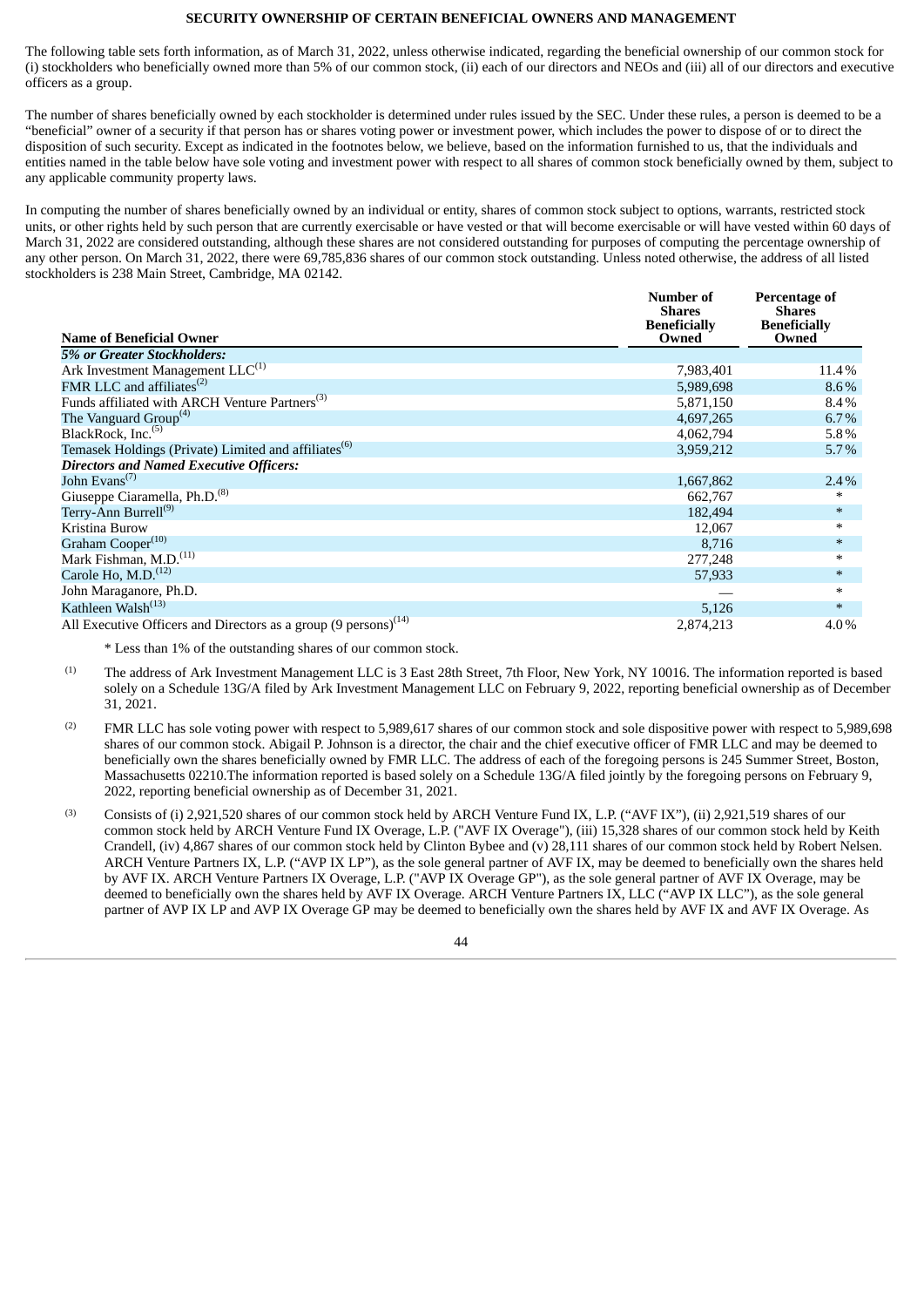managing directors of AVP IX LLC, each of Keith Crandell, Clinton Bybee and Robert Nelsen may also be deemed to beneficially own the shares held by AVF IX and AVF IX Overage. The address of each of the foregoing persons is 8755 W. Higgins Road, Suite 1025, Chicago, IL 60631. The foregoing information is based solely on a Schedule 13G/A filed jointly by the foregoing persons on February 14, 2022, reporting beneficial ownership as of December 31, 2021.

- The Vanguard Group has shared voting power with respect to 92,986 shares of our common stock, sole dispositive power with respect to 4,568,784 shares of our common stock and shared dispositive power with respect to 128,481 shares of our common stock. The principal business address of The Vanguard Group is 100 Vanguard Blvd., Malvern, PA 19355. The information reported is based solely on a Schedule 13G filed by The Vanguard Group on February 9, 2022, reporting beneficial ownership as of December 31, 2021. (4)
- BlackRock, Inc. has sole voting power over 4,010,573 shares of our common stock and sole dispositive power over 4,062,794 shares of our common stock. All such shares are beneficially owned by BlackRock, Inc., a parent holding company, and on behalf of its subsidiaries (i) BlackRock Life Limited; (ii) BlackRock Advisors, LLC; (iii) Aperio Group, LLC, Inc.; (iv) BlackRock (Netherlands) B.V.; (v) BlackRock Institutional Trust Company, National Association; (vi) BlackRock Asset Management Ireland Limited; (vii) BlackRock Financial Management, Inc.; (viii) BlackRock Japan Co., Ltd.; (ix) BlackRock Asset Management Schweiz AG; (x) BlackRock Investment Management, LLC; (xi) BlackRock Investment Management (UK) Limited; (xii) BlackRock Asset Management Canada Limited; (xiii) BlackRock Investment Management (Australia) Limited; (xiv) BlackRock Fund Advisors; and (xv) BlackRock Fund Managers Ltd. The address of BlackRock, Inc. is 55 East 52nd, New York, NY 10055. The information reported is based solely on a Schedule 13G/A filed by BlackRock, Inc. on February 4, 2022, reporting beneficial ownership as of December 31, 2021. (5)
- Consists of (i) 3,354,641 shares of our common stock held by TLS Beta Pte. Ltd. ("TLS Beta"), (ii) 102,744 shares of our common stock held by Havelock Fund Investments Pte Ltd ("Havelock") and (iii) 501,827 shares of our common stock held by V-Sciences Investments Pte Ltd ("V-Sciences"). Each of TLS Beta and V-Sciences is a wholly-owned subsidiary of Temasek Life Sciences Private Limited ("TLS"), which in turn is a wholly-owned subsidiary of Fullerton Management Pte Ltd ("FMPL"), which in turn is a wholly-owned subsidiary of Temasek Holdings (Private) Limited ("Temasek"). Havelock is an indirect, wholly-owned subsidiary of Temasek. Each of TLS, FMPL and Temasek may be deemed to beneficially own the shares of our common stock held by TLS Beta and V-Sciences. Temasek may also be deemed to beneficially own the shares of our common stock held by Havelock. The address of Temasek, FMPL, TLS and TLS Beta is 60B Orchard Road, #06-18 Tower 2, The Atrium@Orchard, Singapore 238891. The information reported is based solely on a Schedule 13G/A filed jointly by Temasek, FMPL, TLS and TLS on February 9, 2022, reporting ownership as of December 31, 2021. (6)
- Includes (i) options to purchase 524,074 shares of our common stock that are exercisable within 60 days of March 31, 2022 and (ii) 163,000 shares of our common stock held by the John M. Evans, III 2018 Irrevocable Trust. (7)
- Includes options to purchase 580,903 shares of our common stock that are exercisable within 60 days of March 31, 2022. (8)
- Includes options to purchase 172,341 shares of our common stock that are exercisable within 60 days of March 31, 2022. (9)
- Consists of options to purchase 8,716 shares of our common stock that are exercisable within 60 days of March 31, 2022. (10)
- Includes options to purchase 260,241 shares of our common stock that are exercisable within 60 days of March 31, 2022. (11)
- Consists of options to purchase 57,933 shares of our common stock that are exercisable within 60 days of March 31, 2022. (12)
- Consists of options to purchase 5,126 shares of our common stock that are exercisable within 60 days of March 31, 2022. (13)
- Includes (i) options to purchase 1,609,334 shares of common stock that are exercisable within 60 days of March 31, 2022 and (ii) 163,000 shares of our common stock held by the John M. Evans, III 2018 Irrevocable Trust. (14)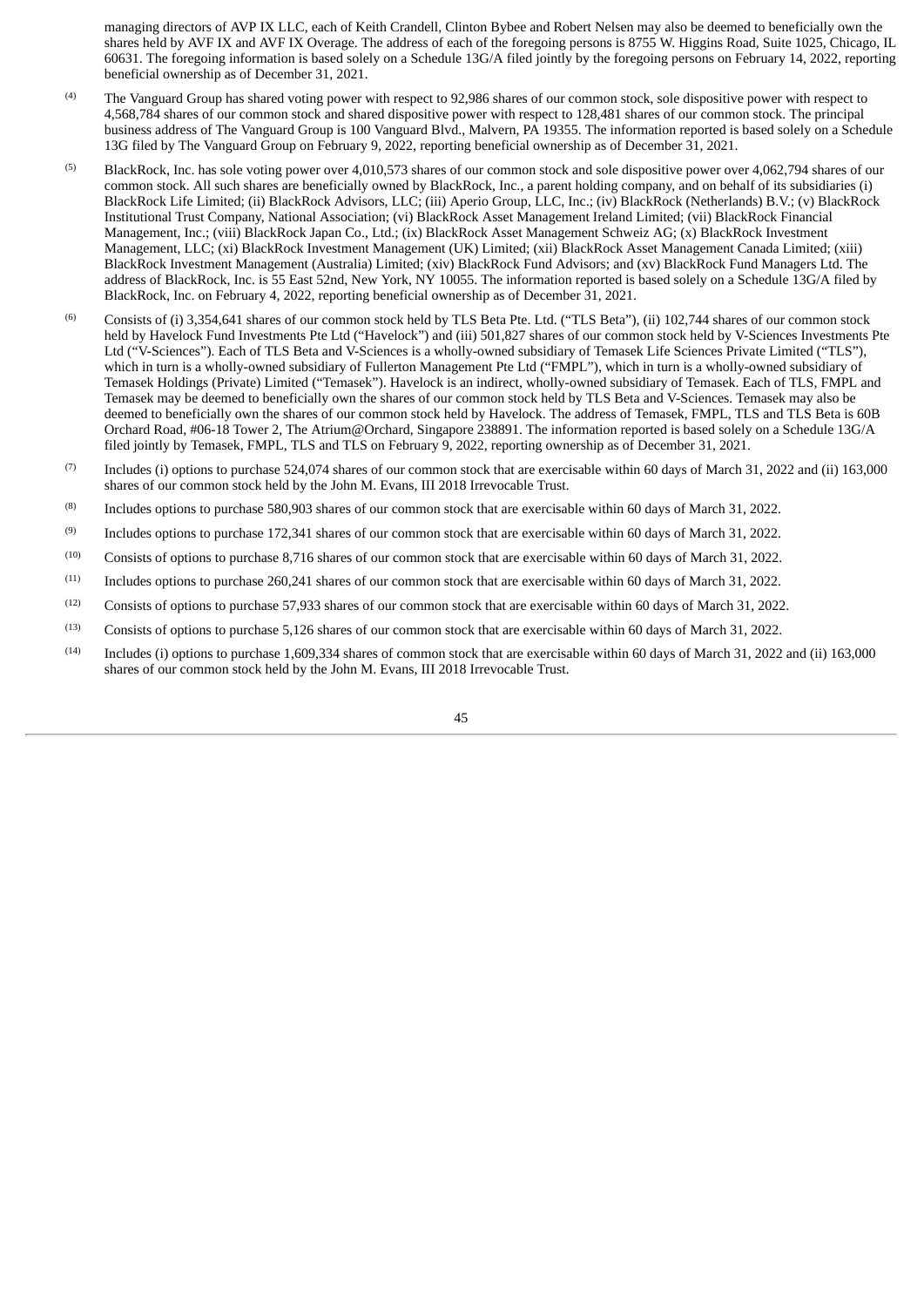#### **SECURITIES AUTHORIZED FOR ISSUANCE UNDER EQUITY COMPENSATION PLANS**

<span id="page-49-0"></span>The following table provides information as of December 31, 2021 with respect to the shares of our common stock that may be issued under our existing equity compensation plans.

| holders<br>$-^{(2)}$<br>2017 Stock Option and Grant Plan<br>\$4.65<br>3,105,740<br>$1,823,887^{(3)}$<br>2019 Equity Incentive Plan<br>\$61.84<br>2,928,452<br>$1,049,460^{(5)}$<br>(4)<br>2019 Employee Stock Purchase Plan<br>Equity compensation plans not approved by security<br>holders<br>\$32.40<br>2,873,347<br>6,034,192<br>Total | <b>Plan Category</b>                           | Number of securities<br>to be issued upon<br>exercise of<br>outstanding options,<br>warrants and rights<br>(a) | Weighted-average exercise price<br>of outstanding options, warrants<br>and rights <sup>(1)</sup><br>(b) | <b>Number of securities</b><br>remaining available for<br>issuance under equity<br>compensation plans<br>(excluding securities<br>reflected in column (a))<br>(c) |
|--------------------------------------------------------------------------------------------------------------------------------------------------------------------------------------------------------------------------------------------------------------------------------------------------------------------------------------------|------------------------------------------------|----------------------------------------------------------------------------------------------------------------|---------------------------------------------------------------------------------------------------------|-------------------------------------------------------------------------------------------------------------------------------------------------------------------|
|                                                                                                                                                                                                                                                                                                                                            | Equity compensation plans approved by security |                                                                                                                |                                                                                                         |                                                                                                                                                                   |
|                                                                                                                                                                                                                                                                                                                                            |                                                |                                                                                                                |                                                                                                         |                                                                                                                                                                   |
|                                                                                                                                                                                                                                                                                                                                            |                                                |                                                                                                                |                                                                                                         |                                                                                                                                                                   |
|                                                                                                                                                                                                                                                                                                                                            |                                                |                                                                                                                |                                                                                                         |                                                                                                                                                                   |
|                                                                                                                                                                                                                                                                                                                                            |                                                |                                                                                                                |                                                                                                         |                                                                                                                                                                   |
|                                                                                                                                                                                                                                                                                                                                            |                                                |                                                                                                                |                                                                                                         |                                                                                                                                                                   |

The weighted-average exercise price does not reflect the shares of our common stock that will be issued in connection with the settlement of restricted stock unit awards, which have no exercise price.  $(1)$ 

No further grants were made under the 2017 Stock Option and Grant Plan after the completion of our initial public offering on February 5, 2020.  $(2)$ 

- The number of shares of our common stock reserved for issuance under the 2019 Plan will automatically increase on January 1 of each year through and including January 1, 2029 by 4% of the total number of shares of our capital stock outstanding on December 31 of the preceding calendar year or a lesser number of shares determined by our Board. Pursuant to the terms of the 2019 Plan, an additional 2,743,250 shares were added to the number of available shares, effective January 1, 2022. (3)
- Does not include purchase rights accruing under the Amended and Restated 2019 Employee Stock Purchase Plan ("ESPP") because the purchase price (and therefore the number of shares to be purchased) will not be determined until the end of the applicable purchase period. (4)
- The number of shares of our common stock reserved for issuance under the ESPP will automatically increase on January 1 of each year through and including January 1, 2029 by the lesser of (i) 1% of the total number of shares of our capital stock outstanding on December 31 of the preceding calendar year and (ii) a number of shares determined by our Board, up to a maximum of 5,083,204 shares in the aggregate. Pursuant to the terms of the ESPP, an additional 685,812 shares were added to the number of available shares, effective January 1, 2022. (5)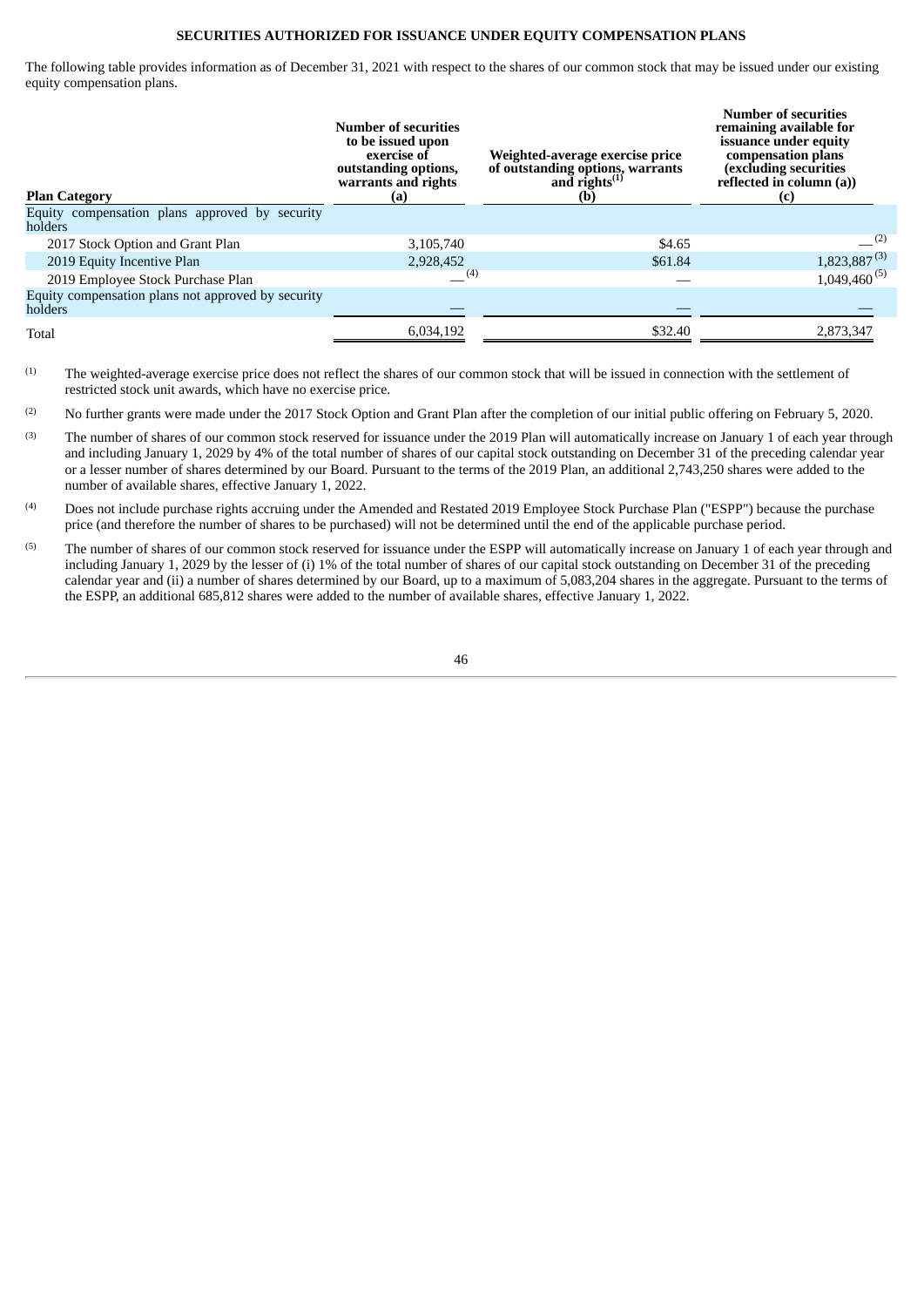#### **GENERAL MATTERS**

#### <span id="page-50-0"></span>**Shareholder Proposals for our 2023 Annual Meeting of Stockholders**

Requirements for Shareholder Proposals to be Considered for Inclusion in our Proxy Materials. To be considered for inclusion in next year's proxy statement, shareholder proposals pursuant to Rule 14a-8 under the Exchange Act must be received by our Secretary, at Beam Therapeutics Inc., 238 Main Street, Cambridge, MA 02142 no later than December 23, 2022, which is one hundred and twenty (120) days prior to April 22, 2023.

Requirements for Shareholder Proposals or Director Nominations to be Brought Before an Annual Meeting. Our bylaws provide that, for shareholder nominations to our Board or other proposals to be considered at an annual meeting, the shareholder must have given timely notice thereof in writing to the Secretary, at Beam Therapeutics Inc., 238 Main Street, Cambridge, MA 02142. To be timely for the 2023 annual meeting, the shareholder's notice must be delivered to or mailed and received by us not before February 8, 2023 or after March 10, 2023, which is not more than one hundred and twenty (120) days, and not less than ninety (90) days, before the anniversary date of the preceding annual meeting, except that if the 2023 annual meeting of stockholders is more than thirty (30) days before or after the anniversary date of the previous year's annual meeting, we must receive the notice not later than sixty (60) days prior to the annual meeting date. Such notice must provide the information required by our bylaws with respect to each matter the shareholder proposes to bring before the 2023 annual meeting.

#### **Annual Report**

Upon written request, we will provide without charge to each stockholder who does not otherwise receive a copy of our annual report to shareholders a copy of our Annual Report on Form 10-K filed with the SEC on February 28, 2022 for the fiscal year ended December 31, 2021. Please address all requests to:

> Christine Bellon, Secretary Beam Therapeutics Inc. 238 Main Street Cambridge, MA 02142

#### **Householding of Proxy Materials**

SEC rules concerning the delivery of annual disclosure documents allow us or your broker to send a single notice or, if applicable, a single set of our proxy materials to any household at which two or more of our stockholders reside, if we or your broker believe that the stockholders are members of the same family, unless we have received contrary instructions from one or more of the stockholders. This practice, referred to as "householding," benefits both you and us. It reduces the volume of duplicate information received at your household and helps to reduce our expenses. The rule applies to our notices, annual reports, proxy statements and information statements.

We will undertake to deliver promptly, upon written or oral request, a separate copy to a stockholder at a shared address to which a single copy of the notice or proxy materials was delivered. You may make a written or oral request by sending a notification to our Secretary at the address above, providing your name, your shared address and the address to which we should direct the additional copy of the notice or proxy materials. Multiple stockholders sharing an address who have received one copy of a mailing and would prefer us to mail each stockholder a separate copy of future mailings should contact us at our principal executive offices. Additionally, if current stockholders with a shared address received multiple copies of a mailing and would prefer us to mail one copy of future mailings to stockholders at the shared address, notification of that request may also be made through our principal executive offices. Stockholders who participate in householding will continue to have access to and utilize separate proxy voting instructions.

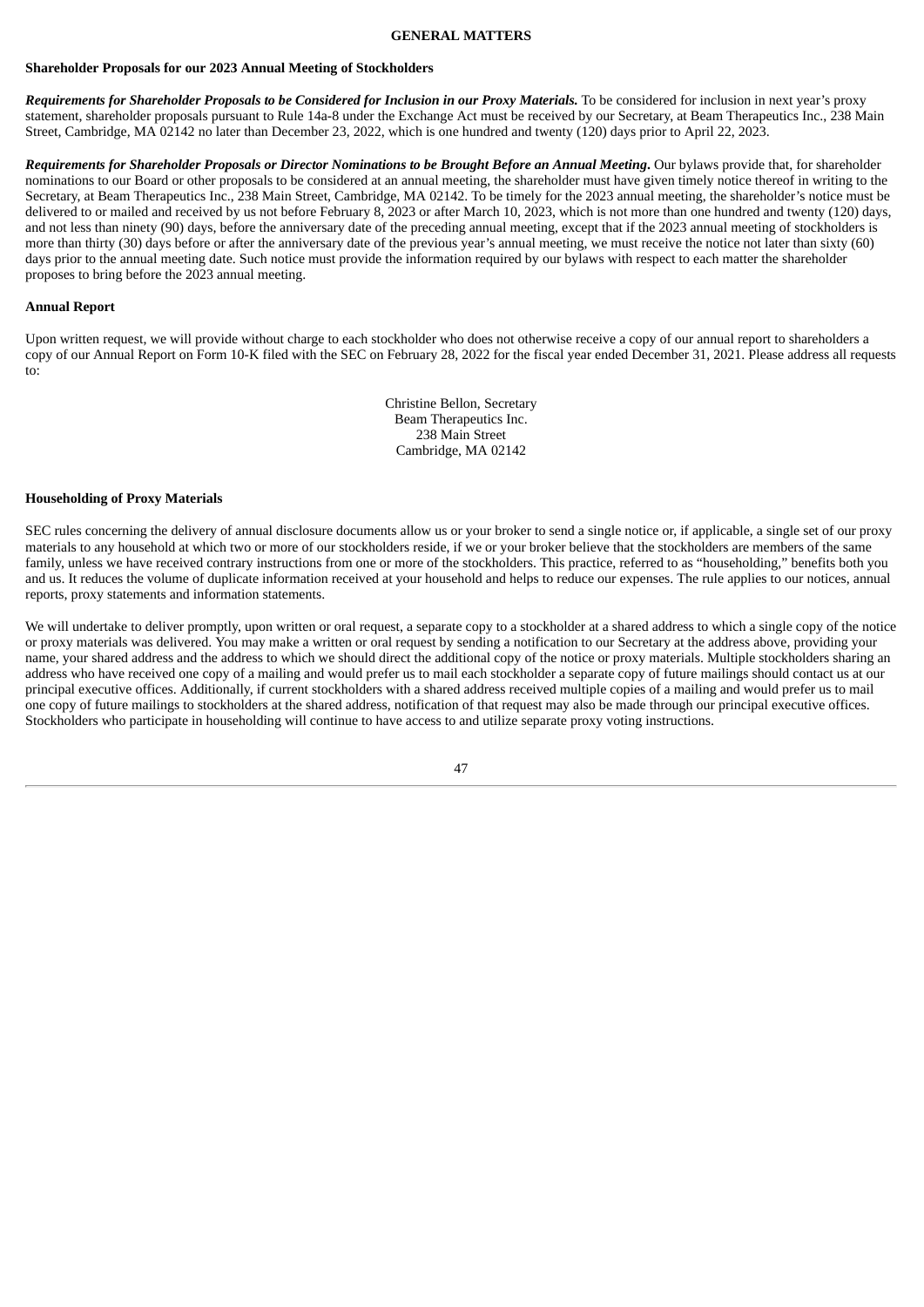

238 MAIN STREET<br>CAMBRIDGE, MA 02142



# VOTE BY INTERNET<br>Before the 2022 Annual Meeting of Stockholders (the "Meeting")<br>Go to <u>www.proxyvote.com</u> or scan the QR Barcode above

Use the Internet to transmit your voting instructions and for electronic delivery of information up until 11:59 p.m. Eastern Time on June 7, 2022. Have your proxy card in hand when you access the web site and follow the in

#### During The Meeting - Go to www.virtualshareholdermeeting.com/BEAM2022

You may attend the Meeting via the Internet and vote during the Meeting. Have the information<br>that is printed in the box marked by the arrow available and follow the instructions.

VOTE BY PHONE - 1-800-690-6903<br>Use any touch-tone telephone to transmit your voting instructions up until<br>11:59 p.m. Eastern Time on lune 7, 2022. Have your proxy card in hand when you call and<br>then follow the instructions

VOTE BY MAIL<br>Mark, sign and date your proxy card and return it in the postage-paid envelope we<br>have provided or return it to Vote Processing, c/o Broadridge, 51 Mercedes Way,<br>Edgewood, NY 11717.

TO VOTE, MARK BLOCKS BELOW IN BLUE OR BLACK INK AS FOLLOWS:

|               |                                                                                                                                                      |                                                                                                                                                                                                                                                     |      |   |                     |   |               | D77957-P67615                                                                                                                    | KEEP THIS PORTION FOR YOUR RECORDS  |       |       |                         |
|---------------|------------------------------------------------------------------------------------------------------------------------------------------------------|-----------------------------------------------------------------------------------------------------------------------------------------------------------------------------------------------------------------------------------------------------|------|---|---------------------|---|---------------|----------------------------------------------------------------------------------------------------------------------------------|-------------------------------------|-------|-------|-------------------------|
|               |                                                                                                                                                      |                                                                                                                                                                                                                                                     |      |   |                     |   |               | THIS PROXY CARD IS VALID ONLY WHEN SIGNED AND DATED.                                                                             | DETACH AND RETURN THIS PORTION ONLY |       |       |                         |
|               |                                                                                                                                                      | <b>BEAM THERAPEUTICS INC.</b>                                                                                                                                                                                                                       |      |   |                     |   |               |                                                                                                                                  |                                     |       |       |                         |
|               |                                                                                                                                                      | The Board of Directors recommends you vote FOR each<br>of the following nominees:                                                                                                                                                                   |      |   |                     |   |               |                                                                                                                                  |                                     |       |       |                         |
| 1<br>2.<br>3. | Election of the following nominees as Class II Directors<br>for three-year terms ending at our Annual Meeting of<br>Stockholders to be held in 2025. |                                                                                                                                                                                                                                                     |      |   |                     |   |               |                                                                                                                                  |                                     |       |       |                         |
|               |                                                                                                                                                      | Nominees:                                                                                                                                                                                                                                           |      |   | For Against Abstain |   |               | The Board of Directors recommends you vote<br>for "Every Year" on the following proposal:                                        | Every<br>Year                       | Every | Every | 2 Years 3 Years Abstain |
|               |                                                                                                                                                      | 1a. Mark Fishman, M.D.                                                                                                                                                                                                                              |      |   | Π                   | O | 4.            | Indicate, on an advisory basis, the preferred<br>frequency of advisory votes on executive                                        | 0                                   | П     | n     | 0                       |
|               |                                                                                                                                                      | 1b. Carole Ho, M.D.                                                                                                                                                                                                                                 |      |   | Π                   | O | compensation. |                                                                                                                                  |                                     |       |       |                         |
|               |                                                                                                                                                      | 1c. Kathleen Walsh                                                                                                                                                                                                                                  |      | 0 | O                   | п |               | Note: The proxies are authorized to vote in their discretion upon<br>such other business as may properly come before the Meeting |                                     |       |       |                         |
|               |                                                                                                                                                      | The Board of Directors recommends you vote FOR the<br>following proposal:                                                                                                                                                                           |      |   | For Against Abstain |   |               | or any continuation, postponement, or adjournment thereof.                                                                       |                                     |       |       |                         |
|               |                                                                                                                                                      | Ratify the appointment of Deloitte & Touche LLP as our<br>independent registered public accounting firm for our<br>fiscal year ending December 31, 2022.                                                                                            |      | Π |                     |   |               |                                                                                                                                  |                                     |       |       |                         |
|               |                                                                                                                                                      | The Board of Directors recommends you vote FOR the<br>following proposal:                                                                                                                                                                           |      |   | For Against Abstain |   |               |                                                                                                                                  |                                     |       |       |                         |
|               |                                                                                                                                                      | Approve, on an advisory basis, the compensation of our<br>named executive officers.                                                                                                                                                                 |      |   |                     |   |               |                                                                                                                                  |                                     |       |       |                         |
|               |                                                                                                                                                      | Please sign exactly as your name(s) appear(s) hereon. When signing as attorney, executor,                                                                                                                                                           |      |   |                     |   |               |                                                                                                                                  |                                     |       |       |                         |
|               |                                                                                                                                                      | administrator, or other fiduciary, please give full title as such. Joint owners should each<br>sign personally. All holders must sign. If a corporation or partnership, please sign in full<br>corporate or partnership name by authorized officer. |      |   |                     |   |               |                                                                                                                                  |                                     |       |       |                         |
|               |                                                                                                                                                      |                                                                                                                                                                                                                                                     |      |   |                     |   |               |                                                                                                                                  |                                     |       |       |                         |
|               |                                                                                                                                                      | Signature [PLEASE SIGN WITHIN BOX]                                                                                                                                                                                                                  | Date |   |                     |   |               | Signature (Joint Owners)                                                                                                         | Date                                |       |       |                         |